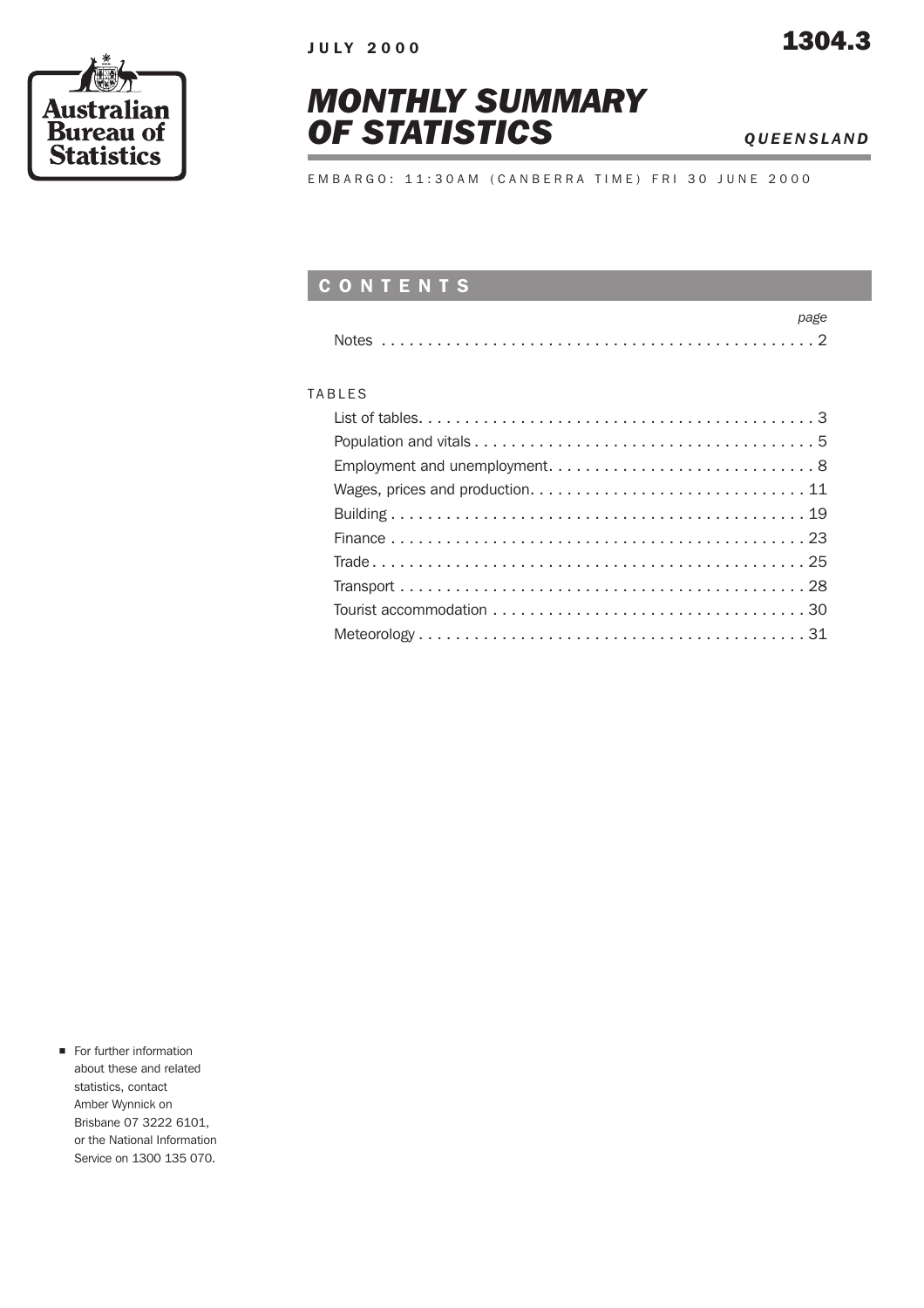|                                    | <b>NOTES</b>                                                                                                                                                                                                                                                                                                                                                                                                         |                                                                                                                                                                                                                                                                                                    |  |  |  |  |  |
|------------------------------------|----------------------------------------------------------------------------------------------------------------------------------------------------------------------------------------------------------------------------------------------------------------------------------------------------------------------------------------------------------------------------------------------------------------------|----------------------------------------------------------------------------------------------------------------------------------------------------------------------------------------------------------------------------------------------------------------------------------------------------|--|--|--|--|--|
| FORTHCOMING ISSUES                 | <b>ISSUE</b>                                                                                                                                                                                                                                                                                                                                                                                                         | <b>RELEASE DATE</b>                                                                                                                                                                                                                                                                                |  |  |  |  |  |
|                                    | August 2000<br>October 2000<br>January 2001                                                                                                                                                                                                                                                                                                                                                                          | 31 July 2000<br>31 August 2000<br>September 2000<br>29 September 2000<br>November 2000<br>31 October 2000<br>30 November 2000<br>December 2000<br>29 December 2000                                                                                                                                 |  |  |  |  |  |
| <b>INTRODUCTION</b>                | Statistics shown in this publication are the latest available at the time of<br>preparation. In a number of cases, figures appearing in this summary are<br>preliminary and are subject to revision in subsequent issues. Reference<br>should therefore always be made to the latest issue or to the statistical<br>publication on the specific subject when figures are not shown.                                  |                                                                                                                                                                                                                                                                                                    |  |  |  |  |  |
|                                    | Current publications produced by the Australian Bureau of Statistics<br>(ABS) are listed in the Catalogue of Publications and Products<br>(Cat. no. 1101.0). The ABS also issues the Release Advice<br>(Cat. no. 1105.0) on Tuesdays and Fridays which lists publications to be<br>released in the next few days. Both the Catalogue and the Release Advice<br>are available from any ABS office or the ABS website. |                                                                                                                                                                                                                                                                                                    |  |  |  |  |  |
| EFFECTS OF ROUNDING                |                                                                                                                                                                                                                                                                                                                                                                                                                      | Where figures have been rounded, discrepancies may occur between<br>totals and the sums of the component items.                                                                                                                                                                                    |  |  |  |  |  |
| SYMBOLS AND OTHER<br><b>USAGES</b> | n.a.<br>n.p.<br>n.y.a.<br>$^\star$                                                                                                                                                                                                                                                                                                                                                                                   | not available<br>not available for publication but included in totals where<br>applicable, unless otherwise indicated<br>not yet available<br>subject to sampling variability too high for most practical<br>purposes<br>not applicable<br>nil or rounded to zero<br>break in continuity of series |  |  |  |  |  |

Brian Doyle, Regional Director, Queensland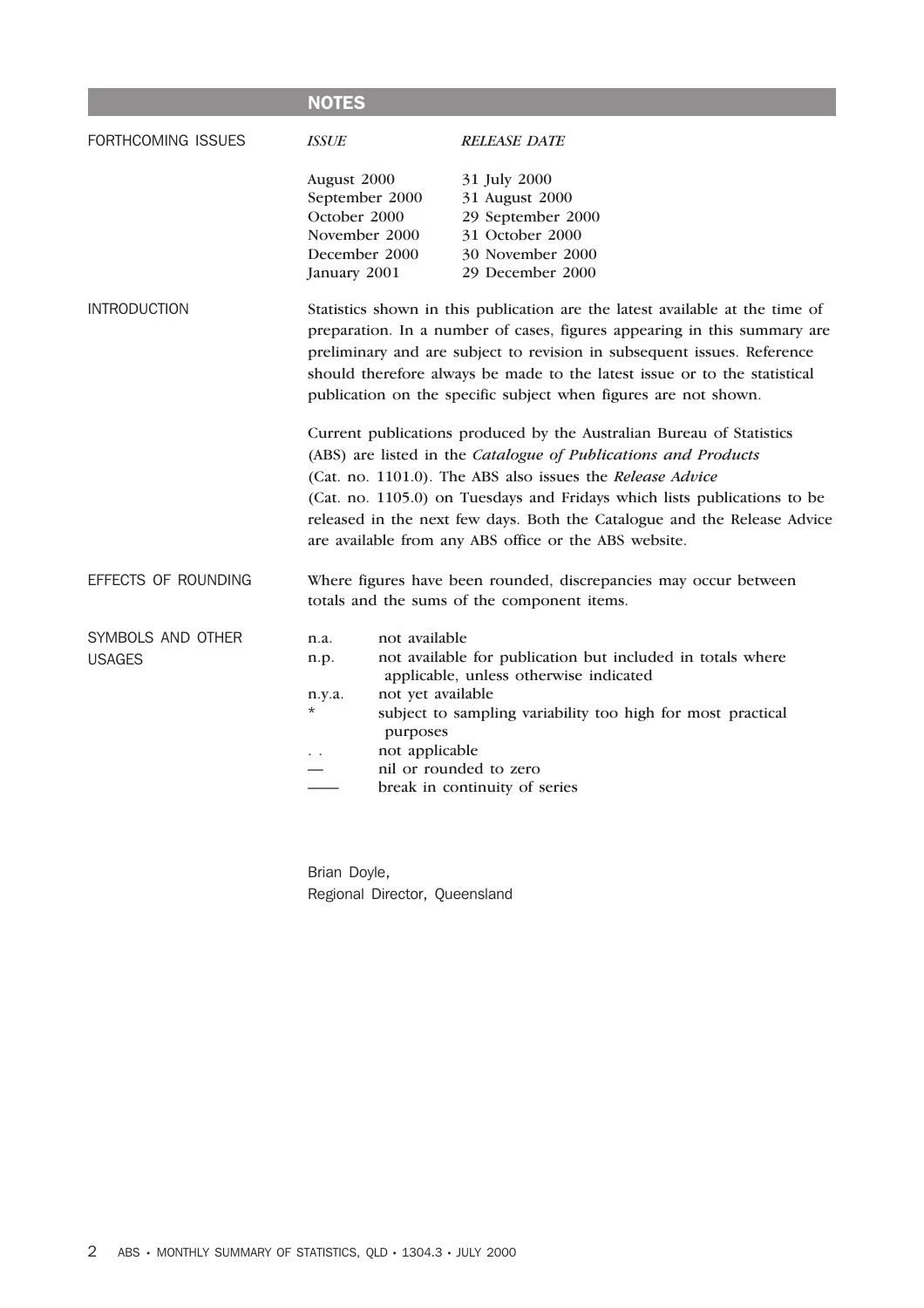#### LIST OF TABLES

|                       |              |                                                                             | Page           |
|-----------------------|--------------|-----------------------------------------------------------------------------|----------------|
| POPULATION AND VITALS | 1            | Population                                                                  | 5              |
|                       | $\mathbf{2}$ | Estimated resident population                                               | 5              |
|                       | 3            | Vital statistics                                                            | 6              |
|                       | 4            | Overseas arrivals and departures                                            | 6              |
|                       | 5            | Interstate migration                                                        | $\overline{7}$ |
| <b>EMPLOYMENT AND</b> | 6            | Labour force status of the civilian population                              |                |
| <b>UNEMPLOYMENT</b>   |              | aged 15 years and over                                                      | 8              |
|                       | 7            | Civilian labour force                                                       | $\mathsf 9$    |
|                       | 8            | Duration of unemployment                                                    | 10             |
| WAGES, PRICES AND     | 9            | Wage and salary earners                                                     | 11             |
| <b>PRODUCTION</b>     | 10           | Wage and salary earners, by industry division                               | 11             |
|                       | 11           | Job vacancies and overtime                                                  | 12             |
|                       | 12           | Industrial disputes causing 10 or more working days lost                    | 12             |
|                       | 13           | Average weekly earnings of employees                                        | 13             |
|                       | 14           | Consumer price index, Brisbane                                              | 13             |
|                       | 15           | Average retail prices of selected items, Brisbane                           | 14             |
|                       | 16           | Price index of materials used in building, Brisbane                         | 16             |
|                       | 17           | Manufacturing and foreign trade price indexes, Australia                    | 17             |
|                       | 18           | Livestock slaughtered and meat produced                                     | 18             |
| <b>BUILDING</b>       | 19           | Engineering construction                                                    | 19             |
|                       | 20           | Building activity                                                           | 19             |
|                       | 21           | Building activity, new dwelling units, by type and<br>stage of construction | 20             |
|                       | 22           | <b>Building approvals</b>                                                   | 20             |
| <b>FINANCE</b>        | 23           | Housing finance for owner occupation                                        | 21             |
|                       | 24           | Secured housing finance commitments, by type of<br>borrower                 | 23             |
|                       | 25           | All banks, deposits and lending                                             | 23             |
|                       | 26           | State final demand, chain volume measures, original                         | 24             |
|                       | 27           | New fixed capital expenditure, by industry group                            |                |
|                       |              | and type of asset                                                           | 24             |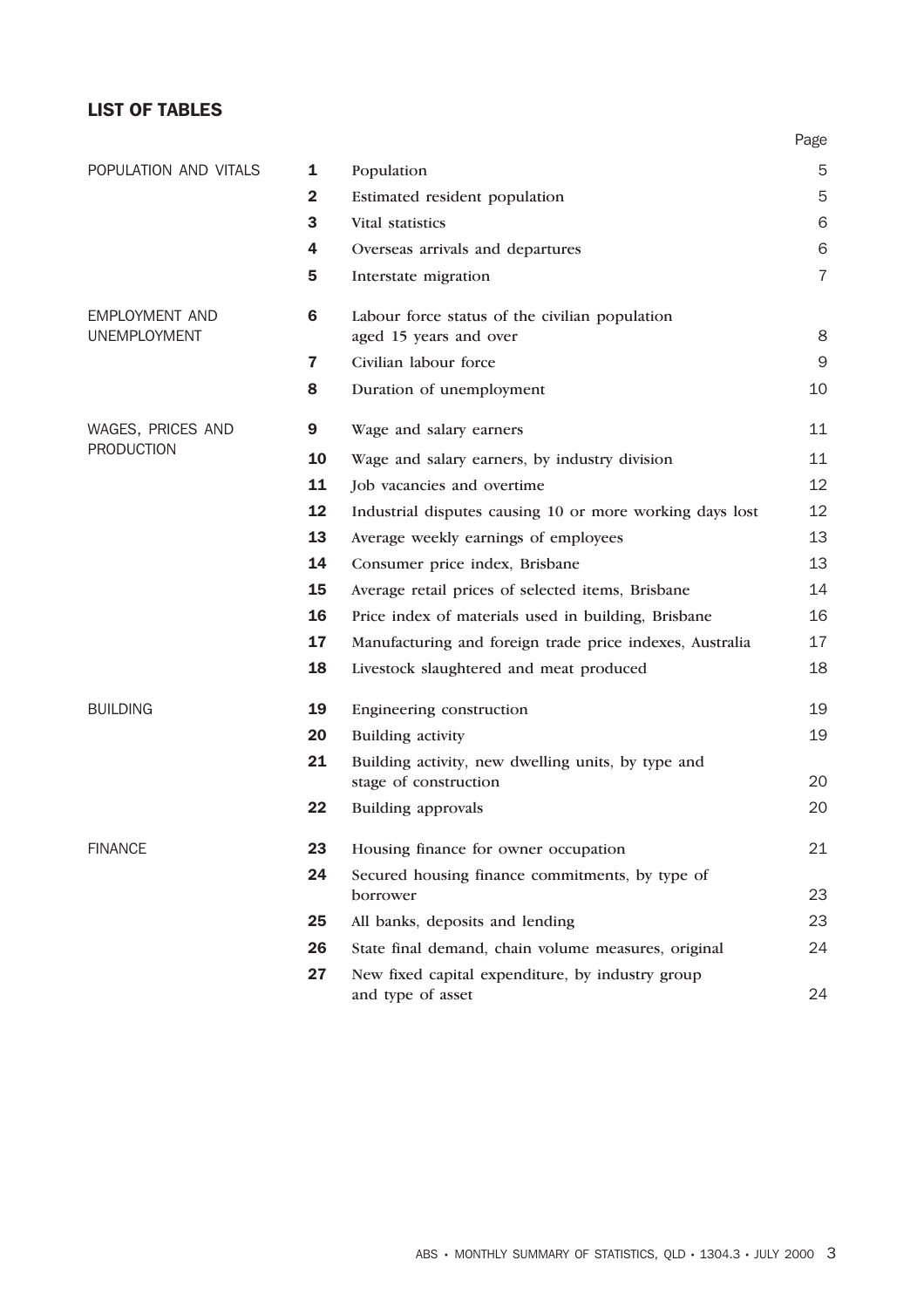|                       |    |                                                                  | Page |
|-----------------------|----|------------------------------------------------------------------|------|
| <b>TRADE</b>          | 28 | Value of interstate exports                                      | 25   |
|                       | 29 | Value of interstate imports                                      | 25   |
|                       | 30 | Value of foreign exports                                         | 26   |
|                       | 31 | Value of foreign imports                                         | 27   |
|                       | 32 | Retail trade, turnover, by industry                              | 28   |
| <b>TRANSPORT</b>      | 33 | Registration of new motor vehicles                               | 28   |
|                       | 34 | Road traffic accidents                                           | 29   |
| TOURIST ACCOMMODATION | 35 | Licensed hotels, motels, guest houses and serviced<br>apartments | 30   |
|                       |    |                                                                  |      |
| <b>METEOROLOGY</b>    | 36 | Meteorology, Brisbane                                            | 31   |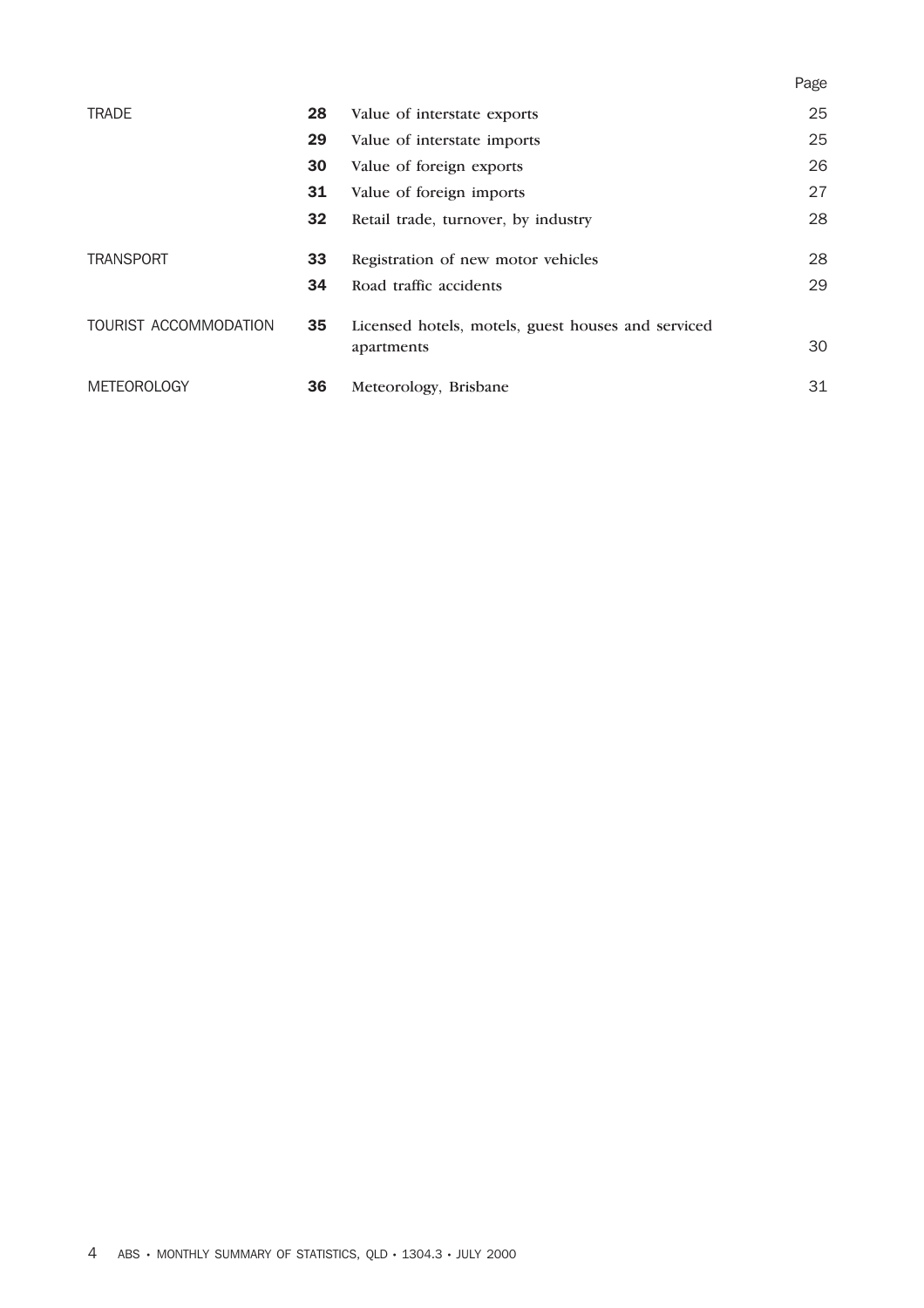|               |                                     |                        |            |          | Net migration |         | Increase during period |                                  |
|---------------|-------------------------------------|------------------------|------------|----------|---------------|---------|------------------------|----------------------------------|
|               | Estimated<br>resident<br>population | Natural<br>increase(a) | Interstate | Overseas | Total         | Number  | Proportion(b)          | Mean<br>population<br>for period |
|               | '000                                | '000                   | '000       | '000     | '000          | '000    | %                      | '000                             |
| 1996-97       | 3 3 9 7.1                           | 25.6                   | 20.2       | 12.6     | 32.8          | 58.4    | 1.7                    | 3 3 6 9 . 3                      |
| 1997-98       | 3 4 5 3.5                           | 24.6                   | 18.0       | 13.8     | 31.8          | 56.4    | 1.6                    | 3 4 2 5.9                        |
| 1998-99       | 3 512.4                             | 24.5                   | 17.2       | 17.1     | 34.3          | 58.9    | 1.7                    | 3 483.1                          |
| 1996          | 3 3 6 9.2                           | 24.7                   | 27.1       | 12.7     | 39.8          | (c)65.8 | 2.0                    | 3 3 3 8.7                        |
| 1997          | 3 4 2 5.1                           | 25.4                   | 18.7       | 11.9     | 30.6          | 56.0    | 1.6                    | 3 3 9 8.1                        |
| 1998          | 3 4 8 2.3                           | 24.8                   | 16.0       | 16.4     | 32.4          | 57.2    | 1.6                    | 3 4 5 3.9                        |
| 1999          | 3 539.5                             | 23.6                   | 17.6       | 16.0     | 33.5          | 57.2    | 1.6                    | 3 511.8                          |
| 1998          |                                     |                        |            |          |               |         |                        |                                  |
| September gtr | 3 4 68.6                            | 6.2                    | 3.8        | 5.2      | 9.0           | 15.1    | 0.4                    | $\sim$ $\sim$                    |
| December qtr  | 3 4 8 2.3                           | 5.5                    | 4.8        | 3.4      | 8.2           | 13.7    | 0.4                    | $\sim$ $\sim$                    |
| 1999          |                                     |                        |            |          |               |         |                        |                                  |
| March qtr     | 3 4 9 8.2                           | 6.7                    | 3.8        | 5.3      | 9.2           | 15.9    | 0.5                    | $\sim$ $\sim$                    |
| June qtr      | 3 512.4                             | 6.2                    | 4.9        | 3.1      | 8.0           | 14.2    | 0.4                    | $\sim$ $\sim$                    |
| September gtr | 3 5 2 5 . 6                         | 5.2                    | 4.2        | 3.9      | 8.1           | 13.3    | 0.4                    | $\ddot{\phantom{0}}$             |
| December gtr  | 3 539.5                             | 5.6                    | 4.7        | 3.6      | 8.3           | 13.9    | 0.4                    | $\sim$ $\sim$                    |

(a) Excess of births over deaths.

(b) The rates represent the increase during the period, expressed as a proportion of the population at the beginning of the period.

(c) Discrepancies between the sum of natural increase and net migration figures and the total increase figures are due to inter-censal adjustment.

*Source: Australian Demographic Statistics (Cat. no. 3101.0).*

## **2** ESTIMATED RESIDENT POPULATION(a), AT 30 JUNE

|                             | 1994    | 1995        | 1996        | 1997      | 1998        | 1999      | Change(b)<br>1994-99 | Change<br>1998-99 |
|-----------------------------|---------|-------------|-------------|-----------|-------------|-----------|----------------------|-------------------|
| <b>Statistical Division</b> | '000    | '000        | '000        | '000      | '000        | '000      | %                    | %                 |
| <b>Brisbane</b>             | 1455.2  | 1486.7      | 1 5 2 0.0   | 1 546.2   | 1573.3      | 1 601.4   | 1.9                  | 1.8               |
| Moreton                     | 566.0   | 596.0       | 618.2       | 638.4     | 656.7       | 675.9     | 3.6                  | 2.9               |
| Wide Bay-Burnett            | 214.0   | 219.5       | 224.3       | 227.6     | 230.5       | 233.0     | 1.7                  | 1.1               |
| Darling Downs               | 198.8   | 199.0       | 199.9       | 200.1     | 200.6       | 201.4     | 0.3                  | 0.4               |
| South-West                  | 27.6    | 26.9        | 26.4        | 26.1      | 25.9        | 25.7      | $-1.4$               | $-0.7$            |
| Fitzrov                     | 174.5   | 176.2       | 178.0       | 179.3     | 180.3       | 181.2     | 0.8                  | 0.5               |
| <b>Central West</b>         | 12.9    | 12.7        | 12.6        | 12.4      | 12.3        | 12.3      | $-1.1$               | $-0.7$            |
| Mackay                      | 115.1   | 117.3       | 120.3       | 122.5     | 124.2       | 126.0     | 1.8                  | 1.4               |
| Northern                    | 188.3   | 190.3       | 192.2       | 193.3     | 194.8       | 197.3     | 0.9                  | 1.3               |
| Far North                   | 197.8   | 204.5       | 210.8       | 215.2     | 219.1       | 222.5     | 2.4                  | 1.5               |
| North-West                  | 36.8    | 36.1        | 35.9        | 35.8      | 35.8        | 35.7      | $-0.6$               | $-0.2$            |
| Oueensland(c)               | 3 187.1 | 3 2 6 5 . 1 | 3 3 3 8 . 7 | 3 3 9 7.1 | 3 4 5 3 . 5 | 3 5 1 2.4 | 2.0                  | 1.7               |

(a) Estimates use 1999 edition of the ASGC and are based on 1996 Census results.

(b) Average annual growth rate.

(c) Including offshore and migratory.

*Source: Regional Population Growth, Australia (Cat. no. 3218.0).*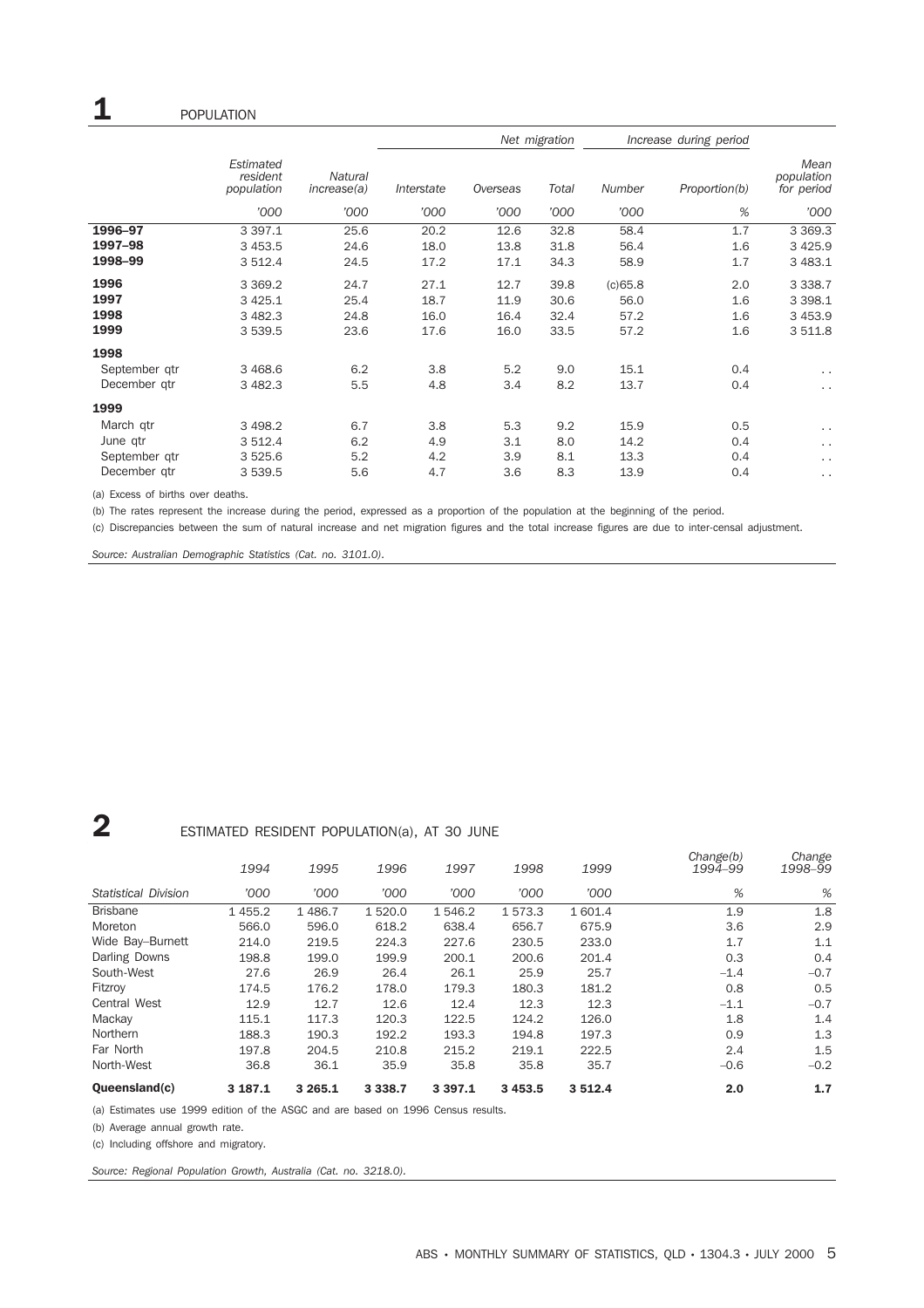|               |               |          |           |                     |                      |                      | Annual rate(b)       |               |
|---------------|---------------|----------|-----------|---------------------|----------------------|----------------------|----------------------|---------------|
|               | <b>Births</b> | Deaths   | Marriages | Infant<br>deaths(a) |                      |                      |                      | <b>Infant</b> |
|               | no.           | no.      | no.       | no.                 | Births(c)            | Deaths(c)            | Marriages(c)         | mortality(d)  |
| 1994-95       | 46 731        | 21 3 64  | 20 4 25   | 309                 | 14.3                 | 6.5                  | 6.3                  | 6.6           |
| 1995-96       | 47 356        | 21 4 8 5 | 20876     | 295                 | 14.2                 | 6.4                  | 6.3                  | 6.2           |
| 1996-97       | 47 009        | 21 983   | 20822     | 280                 | 13.8                 | 6.5                  | 6.1                  | 6.0           |
| 1997-98       | 47 056        | 22 489   | 21 262    | 302                 | 13.6                 | 6.5                  | 6.2                  | 6.4           |
| 1998-99       | 46 988        | 22 405   | 21 5 82   | 272                 | 13.4                 | 6.4                  | 6.1                  | 5.8           |
| 1998          |               |          |           |                     |                      |                      |                      |               |
| December gtr  | 10 395        | 4927     | 5377      | 59                  | 11.9                 | 5.7                  | 6.2                  | 5.7           |
| 1999          |               |          |           |                     |                      |                      |                      |               |
| March qtr     | 12 4 14       | 5 7 1 2  | 4839      | 65                  | 14.2                 | 6.5                  | 5.5                  | 5.2           |
| June qtr      | 11 582        | 5 3 8 3  | 5 6 3 6   | 75                  | 13.2                 | 6.1                  | 6.4                  | 6.5           |
| September gtr | 11 753        | 6578     | 5 7 1 8   | 69                  | 13.3                 | 7.5                  | 6.5                  | 5.9           |
| December gtr  | 10 7 25       | 5 1 7 8  | 6 2 2 3   | 56                  | 12.1                 | 5.9                  | $\overline{7}$       | 5.2           |
| 2000          |               |          |           |                     |                      |                      |                      |               |
| March qtr     | 12 4 31       | 5 6 2 9  | n.y.a.    | 77                  | n.y.a.               | n.y.a.               | n.y.a.               | $6.2\,$       |
| 1999          |               |          |           |                     |                      |                      |                      |               |
| October       | 3815          | 1990     | 3 0 0 9   | 16                  | $\ddot{\phantom{a}}$ | $\ddot{\phantom{0}}$ | . .                  | 4.2           |
| November      | 4 2 1 5       | 1758     | 1845      | 23                  | . .                  | . .                  | $\ddot{\phantom{0}}$ | 5.5           |
| December      | 2695          | 1 4 3 0  | 1 3 6 9   | 17                  | $\cdot$ .            | $\ddot{\phantom{0}}$ | $\ddot{\phantom{0}}$ | 6.3           |
| 2000          |               |          |           |                     |                      |                      |                      |               |
| January       | 4 4 2 6       | 1965     | 2 0 4 0   | 22                  | $\cdot$ .            | . .                  | $\ddot{\phantom{0}}$ | 5.0           |
| February      | 3 9 9 8       | 1757     | n.y.a.    | 18                  | . .                  | . .                  | $\ddotsc$            | 4.5           |
| March         | 4 0 0 7       | 1907     | n.y.a.    | 37                  | $\ddot{\phantom{a}}$ | $\sim$               | . .                  | 9.2           |
|               |               |          |           |                     |                      |                      |                      |               |

(a) Deaths of children aged under one year.

(b) For quarterly periods, an equivalent annual rate for each quarter.

(c) Per 1,000 mean estimated resident population.

(d) Infant deaths per 1,000 live births.

*Source: Demography, Queensland (Cat. no. 3311.3) and unpublished Vitals collection data.*

### 4 OVERSEAS ARRIVALS AND DEPARTURES

|                         |           |           |           |         |          | 1999     |         |          | 2000    |
|-------------------------|-----------|-----------|-----------|---------|----------|----------|---------|----------|---------|
|                         | 1998      | 1999      | September | October | November | December | January | February | March   |
|                         | no.       | no.       | no.       | no.     | no.      | no.      |         |          |         |
| Arrivals                |           |           |           |         |          |          |         |          |         |
| Permanent and long-term | 41 980    | 44 710    | 3 3 2 0   | 3 5 20  | 3 3 8 0  | 4 200    | 5 5 9 0 | 5 3 8 0  | 2940    |
| Total permanent         | 15 610    | 16 640    | 1 300     | 1460    | 1 3 3 0  | 1 530    | 2050    | 1 2 7 0  | 1 2 4 0 |
| Residents long-term     | 11 730    | 11 800    | 1 0 4 0   | 1010    | 1 1 9 0  | 1 9 0 0  | 970     | 780      | 770     |
| Visitors long-term      | 14 630    | 16 270    | 980       | 1050    | 860      | 770      | 2 5 7 0 | 3 3 3 0  | 940     |
| Residents short-term    | 461 070   | 489 670   | 46 120    | 53 990  | 37 180   | 35 770   | 59 040  | 36 620   | 34 760  |
| Visitors short-term     | 1 233 130 | 1 309 840 | 112 130   | 114 680 | 112 260  | 117 590  | 88 620  | 107 660  | 104 280 |
| <b>All arrivals</b>     | 1736180   | 1844220   | 161 570   | 172 200 | 152 810  | 157 560  | 153 260 | 149 650  | 141 990 |
| Departures              |           |           |           |         |          |          |         |          |         |
| Permanent and long-term | 29 150    | 29 980    | 2 400     | 2440    | 2440     | 3 1 5 0  | 3690    | 2440     | 2 5 2 0 |
| Residents long-term     | 14 130    | 14 810    | 1 1 4 0   | 1 1 7 0 | 1 0 8 0  | 1 1 1 0  | 2 0 5 0 | 1 3 4 0  | 1 1 6 0 |
| Visitors long-term      | 8690      | 8 1 6 0   | 650       | 650     | 840      | 1420     | 710     | 590      | 730     |
| Former and other        | 6 3 3 0   | 7010      | 610       | 630     | 520      | 620      | 920     | 510      | 630     |
| Residents short-term    | 461810    | 482 540   | 53 7 20   | 41880   | 39 450   | 54 070   | 39 280  | 33 880   | 41 150  |
| Visitors short-term     | 1 197 910 | 1 289 130 | 110 110   | 110 700 | 119810   | 105 160  | 105 310 | 98 630   | 94 320  |
| All departures          | 1688870   | 1801640   | 166 220   | 155 020 | 161 690  | 162 380  | 148 290 | 134 940  | 138 010 |

*Source: Department of Immigration and Multicultural Affairs, unpublished data, Passenger Cards, January 1997 to January 2000.*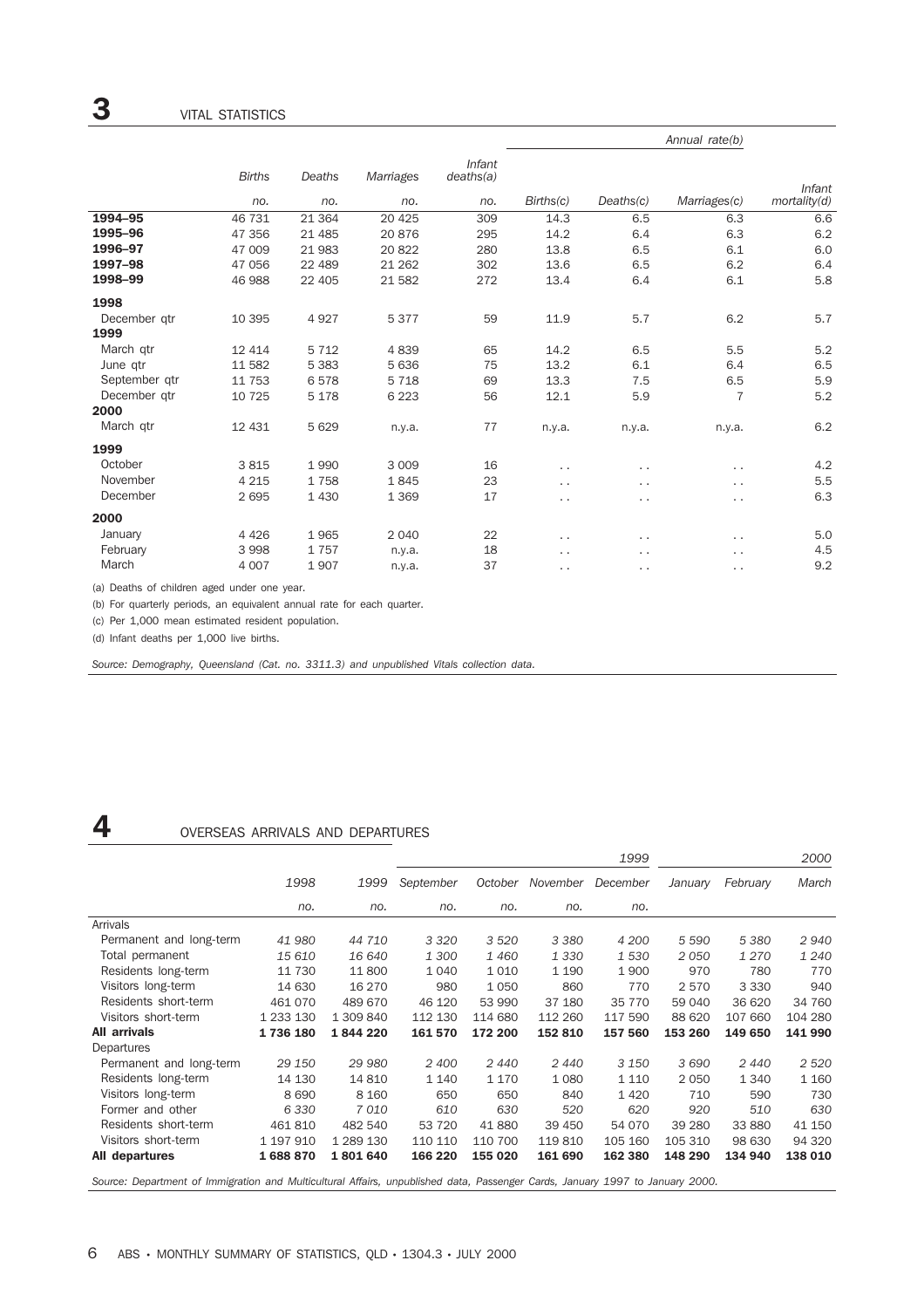|               | State or Territory of departure or destination |          |                            |                        |          |                       |                                    |              |  |  |
|---------------|------------------------------------------------|----------|----------------------------|------------------------|----------|-----------------------|------------------------------------|--------------|--|--|
|               | <b>New</b><br>South<br>Wales                   | Victoria | South<br>Australia         | Western<br>Australia   | Tasmania | Northern<br>Territory | Australian<br>Capital<br>Territory | <b>Total</b> |  |  |
|               | no.                                            | no.      | no.                        | no.                    | no.      | no.                   | no.                                | no.          |  |  |
|               |                                                |          |                            | ARRIVALS IN QUEENSLAND |          |                       |                                    |              |  |  |
| 1995-96       | 49 190                                         | 25 944   | 8684                       | 7916                   | 3971     | 5 5 1 2               | 4 6 4 5                            | 105 862      |  |  |
| 1996-97       | 49 931                                         | 23 401   | 7 0 9 4                    | 6865                   | 4 1 7 9  | 5 2 0 5               | 3827                               | 100 502      |  |  |
| 1997-98       | 48 624                                         | 21 0 25  | 6 3 4 1                    | 6931                   | 4 0 4 0  | 5 3 2 4               | 3 5 3 6                            | 95 821       |  |  |
| 1998-99       | 48 244                                         | 19 232   | 6544                       | 7 2 4 0                | 4 1 8 3  | 5 1 0 5               | 3 4 2 9                            | 93 977       |  |  |
| 1998          |                                                |          |                            |                        |          |                       |                                    |              |  |  |
| September qtr | 10 709                                         | 4546     | 1 3 9 7                    | 1563                   | 912      | 1 1 2 7               | 759                                | 21 013       |  |  |
| December qtr  | 13 583                                         | 5 3 3 0  | 1942                       | 2 0 1 9                | 1 2 2 2  | 1570                  | 1 1 0 3                            | 26 769       |  |  |
| 1999          |                                                |          |                            |                        |          |                       |                                    |              |  |  |
| March qtr     | 11 610                                         | 4 7 1 9  | 1542                       | 1755                   | 1016     | 1 1 7 9               | 750                                | 22 571       |  |  |
| June qtr      | 12 342                                         | 4637     | 1 6 6 3                    | 1903                   | 1 0 3 3  | 1 2 2 9               | 817                                | 23 624       |  |  |
| September qtr | 11 083                                         | 4 2 7 9  | 1 3 9 6                    | 1726                   | 862      | 1 300                 | 760                                | 21 40 6      |  |  |
| December qtr  | 14 2 24                                        | 5 1 4 8  | 1839                       | 2 2 3 3                | 994      | 1374                  | 1 0 6 2                            | 26 874       |  |  |
|               |                                                |          | DEPARTURES FROM QUEENSLAND |                        |          |                       |                                    |              |  |  |
| 1995-96       | 33 754                                         | 16 149   | 5 4 1 4                    | 7 6 10                 | 2 6 2 4  | 4546                  | 3 1 5 0                            | 73 247       |  |  |
| 1996-97       | 38 30 3                                        | 18 104   | 5575                       | 7 7 7 4                | 2852     | 5 1 8 7               | 2 5 2 8                            | 80 323       |  |  |
| 1997-98       | 37 177                                         | 18 279   | 5 4 1 2                    | 7 4 1 1                | 2 5 6 8  | 4549                  | 2 4 5 8                            | 77854        |  |  |
| 1998-99       | 36 710                                         | 18 098   | 5 3 1 5                    | 6842                   | 2867     | 4 3 5 8               | 2 5 5 4                            | 76 744       |  |  |
| 1998          |                                                |          |                            |                        |          |                       |                                    |              |  |  |
| September gtr | 8 2 5 5                                        | 3929     | 1 1 9 8                    | 1689                   | 662      | 986                   | 535                                | 17 254       |  |  |
| December qtr  | 10 373                                         | 5 3 5 8  | 1426                       | 1867                   | 878      | 1 3 2 9               | 740                                | 21971        |  |  |
| 1999          |                                                |          |                            |                        |          |                       |                                    |              |  |  |
| March qtr     | 9 0 0 9                                        | 4 3 9 1  | 1 2 9 3                    | 1649                   | 705      | 1 0 8 3               | 625                                | 18 755       |  |  |
| June qtr      | 9073                                           | 4 4 2 0  | 1 3 9 8                    | 1637                   | 622      | 960                   | 654                                | 18 764       |  |  |
| September gtr | 8 1 7 5                                        | 4 1 5 0  | 1 2 0 2                    | 1551                   | 574      | 1 0 0 5               | 572                                | 17 229       |  |  |
| December qtr  | 10 458                                         | 5 2 7 0  | 1 3 8 3                    | 1882                   | 812      | 1475                  | 862                                | 22 142       |  |  |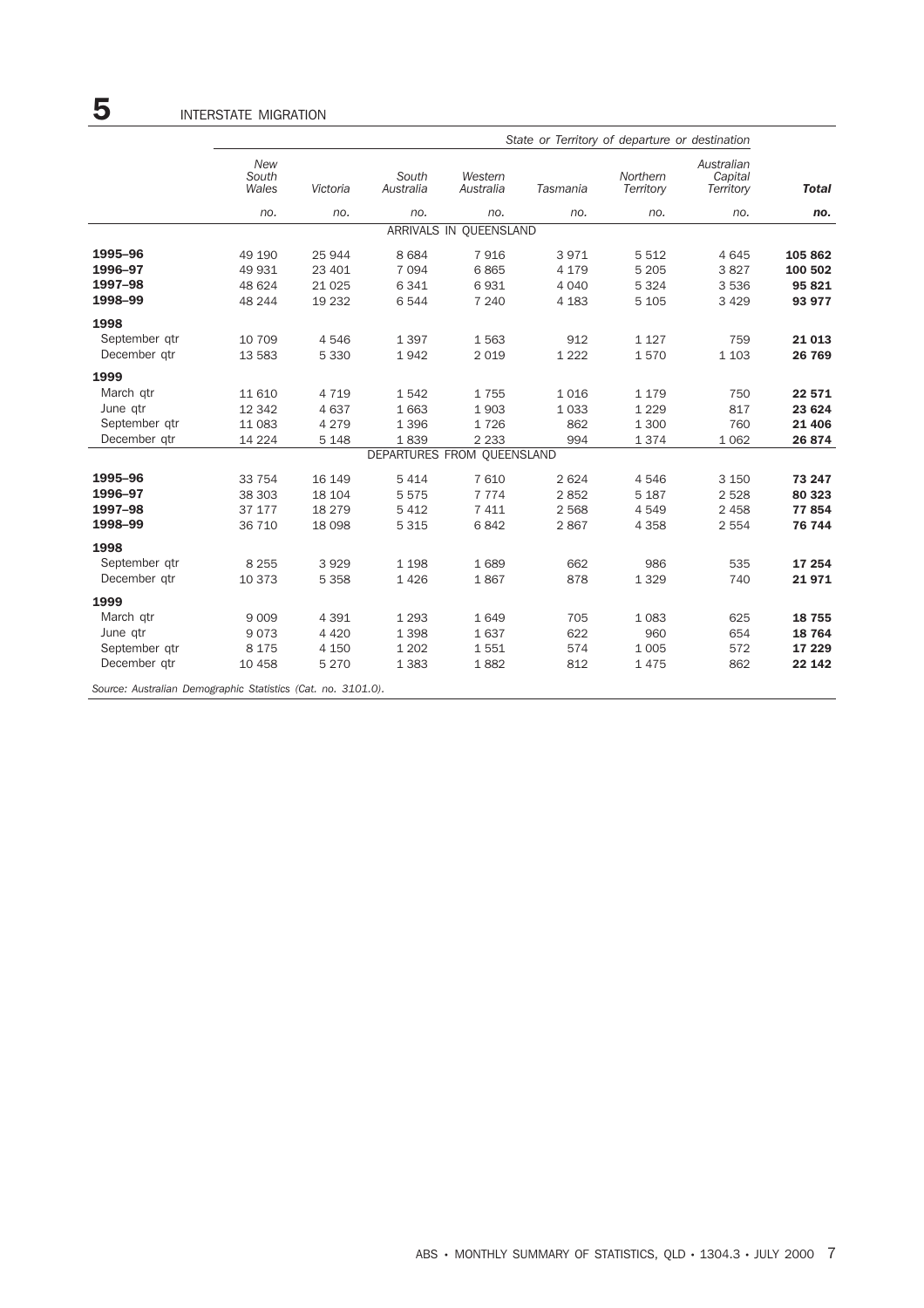## **6** LABOUR FORCE STATUS OF THE CIVILIAN POPULATION AGED 15 YEARS AND OVER(a)

|                                                                                                                                       |                |                | Employed       |                | Unemployed             |                      | Total labour force         |                           |                                                     |
|---------------------------------------------------------------------------------------------------------------------------------------|----------------|----------------|----------------|----------------|------------------------|----------------------|----------------------------|---------------------------|-----------------------------------------------------|
|                                                                                                                                       | Full-time      | Part-time      | Total          | Number         | Unemploy-<br>ment rate | Number               | Partici-<br>pation<br>rate | Not in<br>labour<br>force | Civilian<br>population<br>aged 15 years<br>and over |
|                                                                                                                                       | '000           | '000           | '000           | '000           | $\%$                   | '000                 | $\%$                       | '000                      | '000                                                |
|                                                                                                                                       |                |                |                | <b>MALES</b>   |                        |                      |                            |                           |                                                     |
| 1999                                                                                                                                  |                |                |                |                |                        |                      |                            |                           |                                                     |
| March                                                                                                                                 | 802.8          | 119.6          | 922.4          | 77.5           | 7.8                    | 999.9                | 73.7                       | 356.2                     | 1 3 5 6.1                                           |
| April                                                                                                                                 | 806.1          | 119.3          | 925.4          | 80.8           | 8.0                    | 1 006.2              | 74.1                       | 352.0                     | 1 3 5 8.2                                           |
| May                                                                                                                                   | 798.3          | 122.6          | 920.8          | 82.7           | 8.2                    | 1 003.5              | 73.8                       | 356.8                     | 1 360.3                                             |
| June                                                                                                                                  | 813.7          | 117.2          | 930.9          | 77.3           | 7.7                    | 1 008.2              | 74.0                       | 354.2                     | 1 3 6 2.4                                           |
| July<br>August                                                                                                                        | 820.4<br>813.0 | 107.8<br>111.7 | 928.2<br>924.7 | 76.1<br>77.8   | 7.6<br>7.8             | 1 0 0 4.2<br>1 002.5 | 73.6<br>73.3               | 360.4<br>364.3            | 1 3 6 4.6<br>1 3 6 6.8                              |
| September                                                                                                                             | 818.9          | 107.1          | 925.9          | 82.2           | 8.2                    | 1 008.1              | 73.6                       | 361.0                     | 1 3 6 9.1                                           |
| October                                                                                                                               | 811.6          | 111.1          | 922.6          | 80.7           | 8.0                    | 1 0 0 3.4            | 73.2                       | 368.2                     | 1 371.6                                             |
| November                                                                                                                              | 825.9          | 111.3          | 937.1          | 71.9           | 7.1                    | 1 009.0              | 73.4                       | 365.1                     | 1 3 7 4 . 1                                         |
| December                                                                                                                              | 828.6          | 110.5          | 939.1          | 83.3           | 8.1                    | 1 0 2 2.4            | 74.3                       | 354.2                     | 1 376.6                                             |
| 2000                                                                                                                                  |                |                |                |                |                        |                      |                            |                           |                                                     |
| January                                                                                                                               | 810.6          | 117.8          | 928.4          | 90.5           | 8.9                    | 1 0 18.9             | 73.9                       | 359.7                     | 1 378.6                                             |
| February                                                                                                                              | 813.2          | 120.1          | 933.3          | 86.5           | 8.5                    | 1 0 1 9.9            | 73.9                       | 360.8                     | 1 380.7                                             |
| March                                                                                                                                 | 813.7          | 112.0          | 925.8          | 84.1           | 8.3                    | 1 009.9              | 73.0                       | 372.8                     | 1 3 8 2.7                                           |
| April                                                                                                                                 | 814.9          | 123.5          | 938.4          | 85.0           | 8.3                    | 1 0 2 3.4            | 73.9                       | 361.1                     | 1 3 8 4 .5                                          |
| May                                                                                                                                   | 820.9          | 123.8          | 944.7          | 75.9           | 7.4                    | 1 0 20.6             | 73.6                       | 365.6                     | 1 386.2                                             |
|                                                                                                                                       |                |                |                | <b>FEMALES</b> |                        |                      |                            |                           |                                                     |
| 1999                                                                                                                                  |                |                |                |                |                        |                      |                            |                           |                                                     |
| March                                                                                                                                 | 390.1          | 313.8          | 703.9          | 67.5           | 8.7                    | 771.4                | 55.9                       | 609.8                     | 1 381.2                                             |
| April                                                                                                                                 | 395.5          | 322.1          | 720.6          | 61.2           | 7.8                    | 781.8                | 56.5                       | 601.5                     | 1 3 8 3 . 3                                         |
| May                                                                                                                                   | 388.3          | 328.8          | 717.1          | 63.4           | 8.1                    | 780.5                | 56.3                       | 604.8                     | 1 385.4                                             |
| June                                                                                                                                  | 396.3          | 321.0          | 717.4          | 64.3           | 8.2                    | 781.7                | 56.3                       | 605.8                     | 1 3 8 7 . 5                                         |
| July                                                                                                                                  | 396.5          | 321.7          | 718.3          | 57.0           | 7.3                    | 775.2                | 55.8                       | 614.5                     | 1 389.7                                             |
| August                                                                                                                                | 380.5          | 332.4          | 712.9          | 55.4           | 7.2                    | 768.4                | 55.2                       | 623.5                     | 1 391.9                                             |
| September<br>October                                                                                                                  | 395.6<br>399.0 | 334.4<br>330.7 | 730.0<br>729.7 | 65.4<br>67.2   | 8.2<br>8.4             | 795.3<br>796.9       | 57.0                       | 598.8<br>599.7            | 1 3 9 4 . 1<br>1 3 9 6.6                            |
| November                                                                                                                              | 393.6          | 339.7          | 733.3          | 62.1           | 7.8                    | 795.4                | 57.1<br>56.9               | 603.7                     | 1 399.1                                             |
| December                                                                                                                              | 405.7          | 334.9          | 740.6          | 66.1           | 8.2                    | 806.7                | 57.6                       | 594.9                     | 1 401.6                                             |
|                                                                                                                                       |                |                |                |                |                        |                      |                            |                           |                                                     |
| 2000                                                                                                                                  |                |                |                |                |                        |                      |                            |                           |                                                     |
| January<br>February                                                                                                                   | 402.7<br>395.2 | 302.7<br>330.8 | 705.5<br>726.0 | 64.1<br>68.7   | 8.3<br>8.6             | 769.6<br>794.7       | 54.8<br>56.5               | 634.2<br>611.2            | 1 403.8<br>1 405.9                                  |
| March                                                                                                                                 | 395.7          | 328.3          | 724.0          | 72.7           | 9.1                    | 796.7                | 56.6                       | 611.4                     | 1 408.1                                             |
| April                                                                                                                                 | 395.7          | 344.6          | 740.3          | 64.5           | 8.0                    | 804.8                | 57.1                       | 605.4                     | 1 4 1 0.2                                           |
| May                                                                                                                                   | 393.9          | 342.1          | 736.0          | 64.5           | 8.1                    | 800.5                | 56.7                       | 611.8                     | 1 4 1 2.3                                           |
|                                                                                                                                       |                |                |                | <b>PERSONS</b> |                        |                      |                            |                           |                                                     |
| 1999                                                                                                                                  |                |                |                |                |                        |                      |                            |                           |                                                     |
| March                                                                                                                                 | 1 192.9        | 433.4          | 1 626.3        | 145.0          | 8.2                    | 1 771.3              | 64.7                       | 966.0                     | 2 7 3 7 . 3                                         |
| April                                                                                                                                 | 1 204.6        | 441.4          | 1 646.0        | 142.0          | 7.9                    | 1788.1               | 65.2                       | 953.4                     | 2 741.5                                             |
| May                                                                                                                                   | 1 186.0        | 451.4          | 1 638.0        | 146.1          | 8.2                    | 1 784.0              | 65.0                       | 961.6                     | 2 7 4 5 . 7                                         |
| June                                                                                                                                  | 1 210.0        | 438.2          | 1 648.2        | 141.6          | 7.9                    | 1789.9               | 65.1                       | 960.0                     | 2 749.9                                             |
| July                                                                                                                                  | 1 2 1 6.9      | 429.5          | 1 646.4        | 133.0          | 7.5                    | 1 7 7 9.5            | 64.6                       | 974.8                     | 2 7 5 4 . 3                                         |
| August                                                                                                                                | 1 193.5        | 444.1          | 1 637.6        | 133.3          | 7.5                    | 1770.9               | 64.2                       | 987.9                     | 2 7 5 8.7                                           |
| September                                                                                                                             | 1 2 1 4 .4     | 441.4          | 1 655.9        | 147.5          | 8.2                    | 1803.4               | 65.3                       | 959.8                     | 2 7 6 3.2                                           |
| October                                                                                                                               | 1 2 1 0.6      | 441.8          | 1652.3         | 147.9          | 8.2                    | 1800.3               | 65.0                       | 967.9                     | 2 7 68.2                                            |
| November                                                                                                                              | 1 2 1 9.5      | 451.0          | 1670.5         | 134.0          | 7.4                    | 1804.5               | 65.1                       | 968.7                     | 2 7 7 3 . 2                                         |
| December                                                                                                                              | 1 2 3 4 . 3    | 445.4          | 1 679.7        | 149.4          | 8.2                    | 1829.1               | 65.8                       | 949.1                     | 2 7 7 8.2                                           |
| 2000                                                                                                                                  |                |                |                |                |                        |                      |                            |                           |                                                     |
| January                                                                                                                               | 1 2 1 3 . 3    | 420.5          | 1 633.9        | 154.6          | 8.6                    | 1788.5               | 64.3                       | 993.9                     | 2 7 8 2.4                                           |
| February                                                                                                                              | 1 208.4        | 451.0          | 1 659.4        | 155.2          | 8.6                    | 1814.6               | 65.1                       | 972.0                     | 2 786.6                                             |
| March                                                                                                                                 | 1 209.5        | 440.3          | 1 649.8        | 156.8          | 8.7                    | 1806.6               | 64.7                       | 984.2                     | 2 790.8                                             |
| April<br>May                                                                                                                          | 1 2 1 0.6      | 468.1          | 1678.7         | 149.5          | 8.2                    | 1828.2               | 65.4                       | 966.5                     | 2 7 9 4.7                                           |
|                                                                                                                                       | 1 2 1 4.8      | 465.8          | 1 680.6        | 140.5          | 7.7                    | 1821.1               | 65.1                       | 977.5                     | 2 798.6                                             |
| (a) See the Explanatory Notes in Labour Force, Australia (Cat. no. 6203.0). Estimates are based on 1996 Population Census benchmarks. |                |                |                |                |                        |                      |                            |                           |                                                     |

*Source: Labour Force, Australia (Cat. no. 6202.0) and ABS unpublished data, Labour Force Survey.*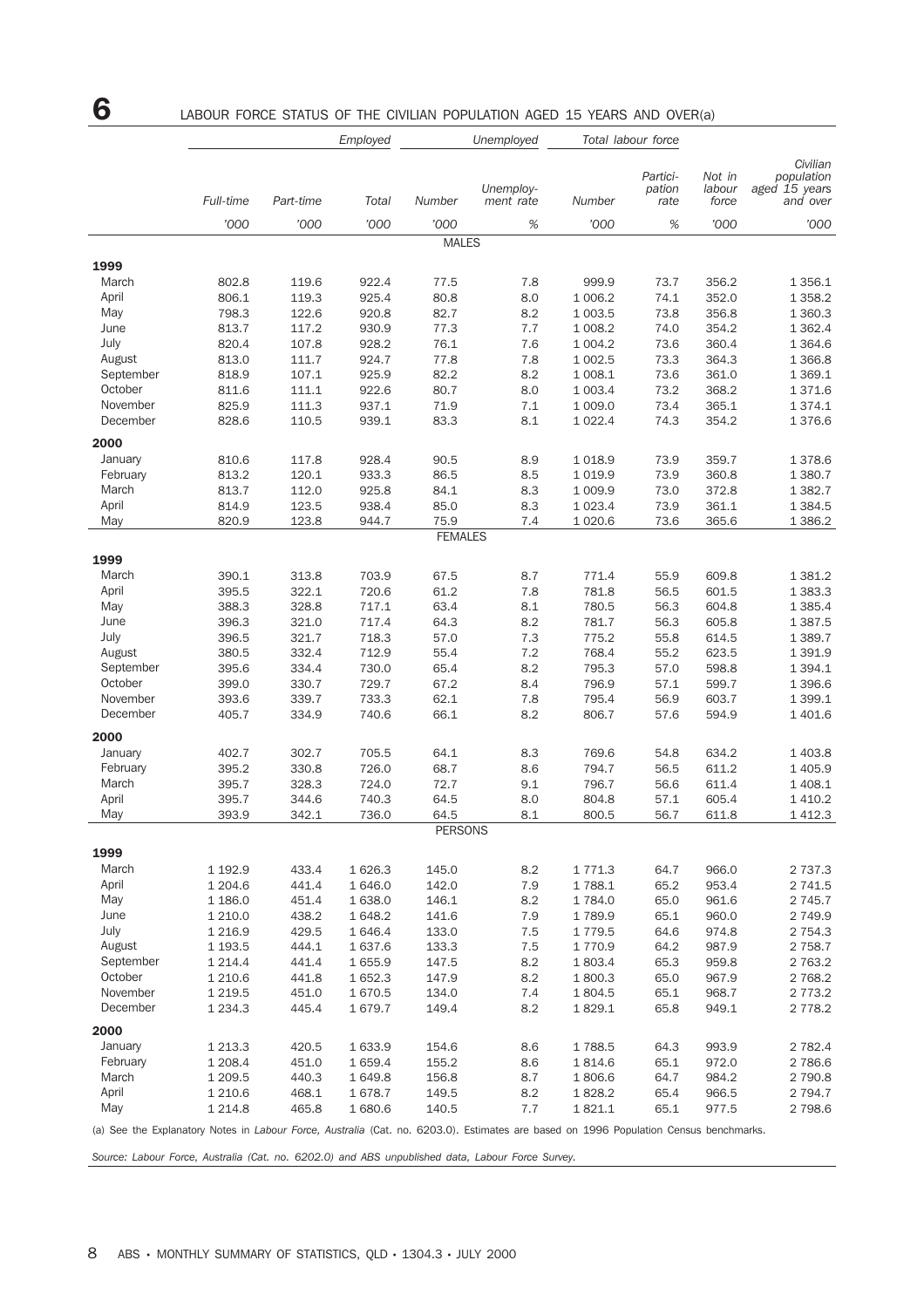|           |             |           | <b>Employed persons</b> |                               |                 |                      |                       |
|-----------|-------------|-----------|-------------------------|-------------------------------|-----------------|----------------------|-----------------------|
|           | Full-time   | Part-time | Total                   | Unemployed<br>persons         | Labour<br>force | Unemployment<br>rate | Participation<br>rate |
|           | '000        | '000      | '000                    | '000                          | '000            | %                    | %                     |
|           |             |           |                         | SEASONALLY ADJUSTED ESTIMATES |                 |                      |                       |
| 1999      |             |           |                         |                               |                 |                      |                       |
| March     | 1 203.5     | 430.7     | 1 634.2                 | 138.6                         | 1 772.8         | 7.8                  | 64.8                  |
| April     | 1 211.4     | 435.3     | 1 646.7                 | 141.2                         | 1788.0          | 7.9                  | 65.2                  |
| May       | 1 1 98.5    | 445.1     | 1 643.6                 | 147.0                         | 1 790.6         | 8.2                  | 65.2                  |
| June      | 1 2 1 4 .5  | 427.2     | 1641.7                  | 146.3                         | 1787.9          | 8.2                  | 65.0                  |
| July      | 1 211.1     | 430.1     | 1 641.2                 | 141.7                         | 1 783.0         | 7.9                  | 64.7                  |
| August    | 1 204.7     | 448.8     | 1653.5                  | 137.6                         | 1 791.1         | 7.7                  | 64.9                  |
| September | 1 2 1 0.4   | 432.6     | 1 643.0                 | 147.7                         | 1 790.7         | 8.2                  | 64.8                  |
| October   | 1 204.3     | 436.3     | 1 640.6                 | 154.2                         | 1 7 9 4.8       | 8.6                  | 64.8                  |
| November  | 1 2 1 3 . 2 | 448.9     | 1 662.1                 | 141.4                         | 1803.5          | 7.8                  | 65.0                  |
| December  | 1 213.3     | 446.0     | 1 659.3                 | 149.8                         | 1 809.1         | 8.3                  | 65.1                  |
| 2000      |             |           |                         |                               |                 |                      |                       |
| January   | 1 2 1 2 . 4 | 448.1     | 1 660.5                 | 146.2                         | 1806.7          | 8.1                  | 64.9                  |
| February  | 1 206.9     | 460.7     | 1 667.6                 | 138.8                         | 1806.4          | 7.7                  | 64.8                  |
| March     | 1 2 2 0.2   | 438.1     | 1 658.3                 | 150.1                         | 1808.4          | 8.3                  | 64.8                  |
| April     | 1 2 1 7 . 4 | 462.1     | 1679.5                  | 148.7                         | 1828.2          | 8.1                  | 65.4                  |
| May       | 1 2 2 7 . 3 | 459.1     | 1686.4                  | 141.3                         | 1827.6          | 7.7                  | 65.3                  |
|           |             |           |                         | <b>TREND ESTIMATES</b>        |                 |                      |                       |
| 1999      |             |           |                         |                               |                 |                      |                       |
| March     | 1 202.2     | 434.0     | 1 636.2                 | 142.1                         | 1778.3          | 8.0                  | 65.0                  |
| April     | 1 204.8     | 434.7     | 1 639.5                 | 142.2                         | 1781.7          | 8.0                  | 65.0                  |
| May       | 1 206.9     | 435.3     | 1642.2                  | 142.6                         | 1784.8          | 8.0                  | 65.0                  |
| June      | 1 208.3     | 435.5     | 1643.8                  | 143.1                         | 1786.9          | 8.0                  | 65.0                  |
| July      | 1 208.7     | 435.9     | 1 644.6                 | 143.9                         | 1788.5          | 8.0                  | 64.9                  |
| August    | 1 208.9     | 436.6     | 1 645.5                 | 144.9                         | 1 790.4         | 8.1                  | 64.9                  |
| September | 1 208.9     | 438.5     | 1 647.4                 | 145.7                         | 1 793.1         | 8.1                  | 64.9                  |
| October   | 1 209.2     | 441.1     | 1 650.3                 | 146.3                         | 1796.6          | 8.1                  | 64.9                  |
| November  | 1 209.9     | 444.0     | 1 653.9                 | 146.6                         | 1800.5          | 8.1                  | 64.9                  |
| December  | 1 211.0     | 446.6     | 1657.6                  | 146.5                         | 1 804.2         | 8.1                  | 64.9                  |
| 2000      |             |           |                         |                               |                 |                      |                       |
| January   | 1 2 1 2.3   | 448.9     | 1 661.2                 | 146.3                         | 1807.4          | 8.1                  | 65.0                  |
| February  | 1 2 1 4 . 3 | 451.3     | 1665.6                  | 145.7                         | 1811.2          | 8.0                  | 65.0                  |
| March     | 1 2 1 6.7   | 453.4     | 1670.1                  | 145.4                         | 1815.5          | 8.0                  | 65.1                  |
| April     | 1 2 1 9 . 3 | 455.4     | 1674.7                  | 145.1                         | 1819.8          | 8.0                  | 65.1                  |
| May       | 1 2 2 1.5   | 456.8     | 1678.3                  | 145.3                         | 1823.6          | 8.0                  | 65.2                  |

(a) See the Explanatory Notes in *Labour Force, Australia* (Cat. no. 6203.0). Estimates are based on 1996 Population Census benchmarks.

*Source: Labour Force, Australia (Cat. no. 6202.0) and ABS unpublished data, Labour Force Survey.*

7 CIVILIAN LABOUR FORCE(a)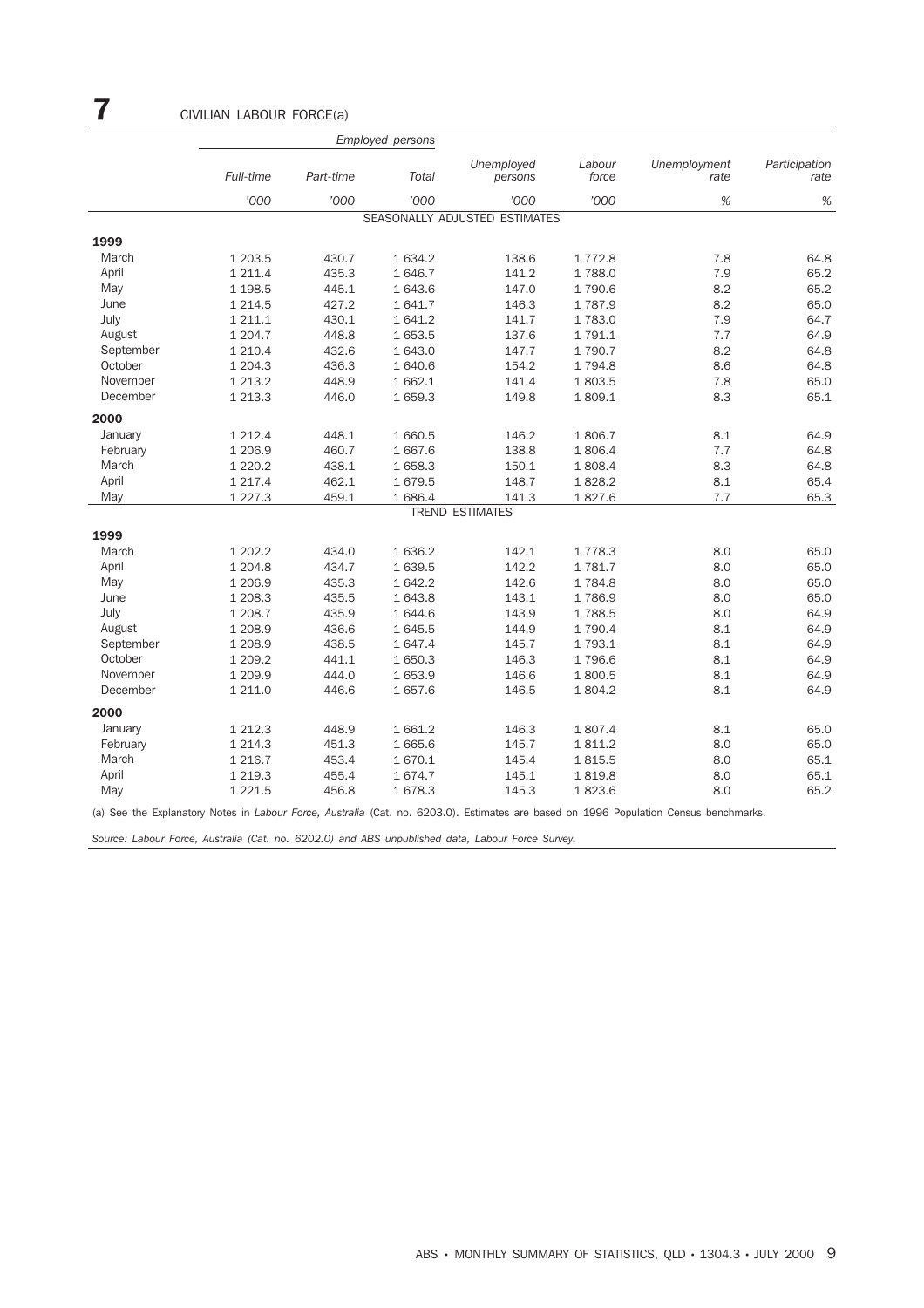|           | Less than<br>4 weeks | 8 weeks | 4 and under 8 and under<br>13 weeks | 13 and<br>under<br>26 weeks | $26$ and<br>under<br>52 weeks | 52 weeks<br>or more | Total<br>unemployed<br>persons | Median<br>duration |
|-----------|----------------------|---------|-------------------------------------|-----------------------------|-------------------------------|---------------------|--------------------------------|--------------------|
|           | '000                 | '000    | '000                                | '000                        | '000                          | '000                | '000                           | weeks              |
| June      |                      |         |                                     |                             |                               |                     |                                |                    |
| 1994      | 22.6                 | 14.9    | 11.2                                | 28.6                        | 25.2                          | 41.0                | 143.5                          | 22                 |
| 1995      | 23.2                 | 17.5    | 11.3                                | 31.7                        | 26.1                          | 34.8                | 144.9                          | 21                 |
| 1996      | 31.3                 | 18.2    | 13.3                                | 28.7                        | 26.2                          | 37.0                | 155.0                          | 18                 |
| 1997      | 24.9                 | 12.1    | 17.8                                | 31.7                        | 26.3                          | 36.5                | 149.5                          | 21                 |
| 1998      | 24.4                 | 17.4    | 12.6                                | 33.3                        | 23.8                          | 40.1                | 152.2                          | 22                 |
| 1999      | 26.9                 | 13.3    | 14.1                                | 30.1                        | 21.2                          | 36.0                | 141.6                          | 19                 |
| 1999      |                      |         |                                     |                             |                               |                     |                                |                    |
| March     | 29.7                 | 17.2    | 21.3                                | 22.5                        | 16.5                          | 37.9                | 145.1                          | 14                 |
| April     | 28.2                 | 13.5    | 17.6                                | 24.4                        | 19.3                          | 39.0                | 142.0                          | 16                 |
| May       | 25.2                 | 16.6    | 14.4                                | 33.4                        | 17.1                          | 39.4                | 146.1                          | 17                 |
| June      | 26.9                 | 13.3    | 14.1                                | 30.1                        | 21.2                          | 36.0                | 141.6                          | 19                 |
| July      | 29.4                 | 13.4    | 12.3                                | 17.6                        | 21.3                          | 39.0                | 133.1                          | 19                 |
| August    | 26.2                 | 18.9    | 13.6                                | 13.6                        | 24.9                          | 36.0                | 133.2                          | 19                 |
| September | 31.2                 | 19.1    | 14.3                                | 19.8                        | 22.9                          | 40.2                | 147.4                          | 15                 |
| October   | 30.8                 | 20.8    | 14.1                                | 20.9                        | 22.1                          | 39.2                | 147.9                          | 16                 |
| November  | 23.4                 | 17.8    | 15.9                                | 19.9                        | 17.5                          | 39.6                | 134.1                          | 17                 |
| December  | 34.8                 | 19.1    | 15.4                                | 20.1                        | 20.8                          | 39.2                | 149.4                          | 14                 |
| 2000      |                      |         |                                     |                             |                               |                     |                                |                    |
| January   | 39.9                 | 28.9    | 14.3                                | 19.7                        | 17.5                          | 34.3                | 154.7                          | n.a.               |
| February  | 34.7                 | 30.4    | 18.8                                | 18.2                        | 14.9                          | 38.3                | 155.3                          | n.a.               |
| March     | 34.7                 | 23.4    | 23.7                                | 20.3                        | 16.2                          | 38.5                | 156.8                          | n.a.               |
| April     | 28.1                 | 19.1    | 18.1                                | 30.6                        | 19.4                          | 34.3                | 149.6                          | n.a.               |
| May       | 25.0                 | 16.8    | 15.6                                | 27.9                        | 18.4                          | 36.7                | 140.4                          | n.a.               |

(a) Period from the time the person began looking for work or was stood down, to the end of reference week.

(b) See the Explanatory Notes in *Labour Force, Australia* (Cat. no. 6203.0). Estimates are based on 1996 Population Census benchmarks.

*Source: ABS unpublished data, Labour Force Survey, 1994 to March 2000.*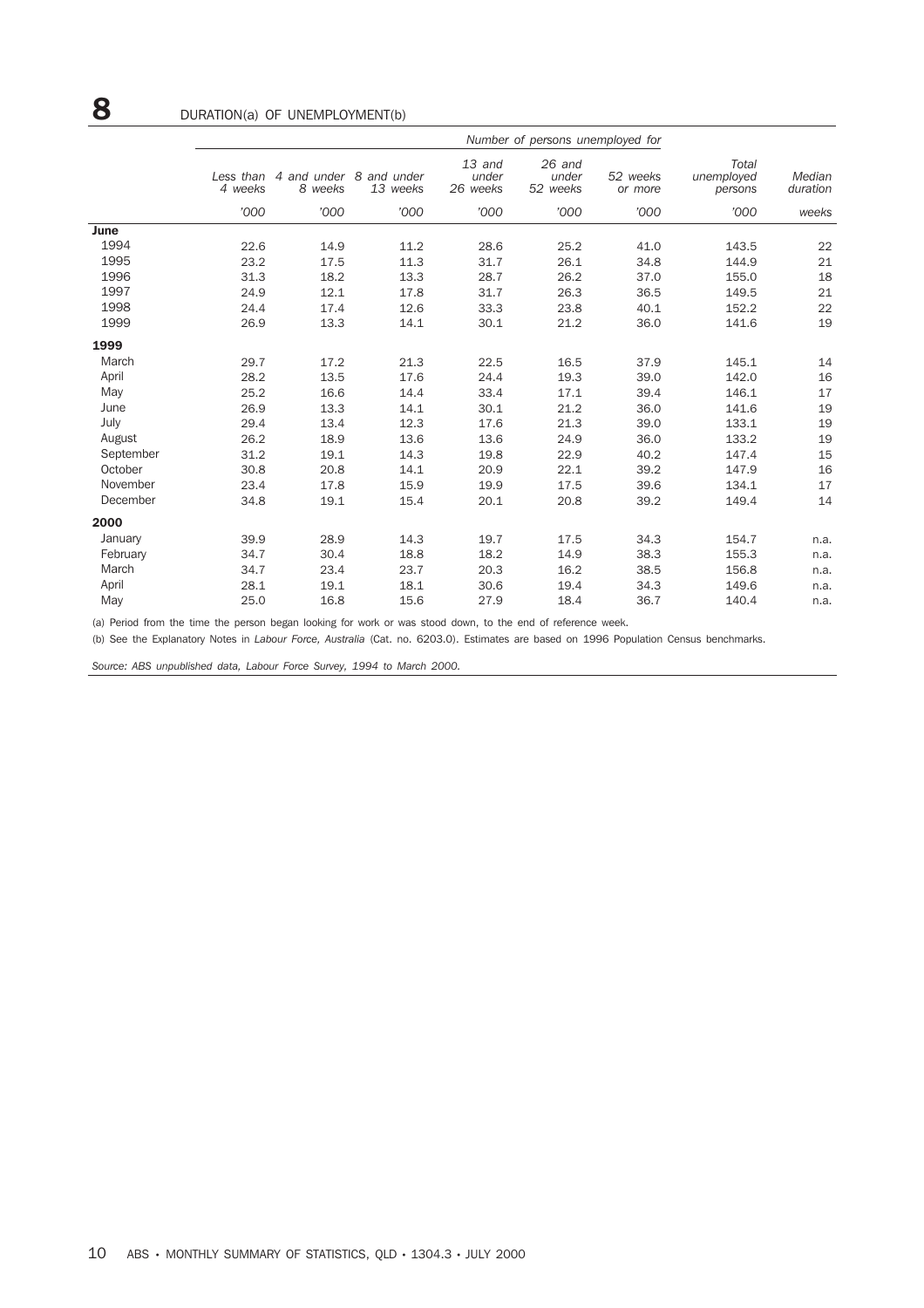|          |                                                               |              |              |       | Public sector |                                |
|----------|---------------------------------------------------------------|--------------|--------------|-------|---------------|--------------------------------|
|          | Private<br>sector                                             | Commonwealth | <b>State</b> | Local | Total         | All wage and<br>salary earners |
|          | '000                                                          | '000         | '000         | '000  | '000          | '000                           |
| 1996     |                                                               |              |              |       |               |                                |
| February | 896.1                                                         | 45.8         | 188.9        | 34.9  | 269.5         | 1 1 65.6                       |
| May      | 897.9                                                         | 45.3         | 206.5        | 34.8  | 286.6         | 1 184.5                        |
| August   | 884.3                                                         | 39.8         | 208.1        | 34.7  | 282.6         | 1 1 66.8                       |
| November | 891.7                                                         | 39.3         | 208.1        | 36.5  | 283.9         | 1 175.6                        |
| 1997     |                                                               |              |              |       |               |                                |
| February | 872.7                                                         | 38.8         | 203.4        | 36.5  | 278.8         | 1 1 5 1 . 4                    |
| May      | 884.2                                                         | 37.2         | 209.2        | 38.8  | 285.1         | 1 169.3                        |
| August   | 900.8                                                         | 37.3         | 211.7        | 37.5  | 286.4         | 1 187.2                        |
| November | 898.0                                                         | 35.2         | 213.2        | 36.4  | 284.9         | 1 182.9                        |
| 1998     |                                                               |              |              |       |               |                                |
| February | 898.6                                                         | 34.3         | 207.2        | 35.8  | 277.3         | 1 175.9                        |
| May      | 925.9                                                         | 34.1         | 211.4        | 35.7  | 281.2         | 1 207.1                        |
| August   | 990.4                                                         | 33.2         | 211.3        | 36.5  | 281.0         | 1 271.3                        |
| November | 991.6                                                         | 33.9         | 217.6        | 35.7  | 287.3         | 1 278.9                        |
| 1999     |                                                               |              |              |       |               |                                |
| February | 983.6                                                         | 32.8         | 214.7        | 36.0  | 283.5         | 1 2 6 7 . 1                    |
| May      | 1 0 3 2.1                                                     | 32.2         | 224.0        | 35.4  | 291.6         | 1 3 2 3 . 7                    |
| August   | 1 0 3 0.1                                                     | 30.5         | 225.2        | 33.6  | 289.3         | 1 3 1 9.4                      |
| November | 1 0 1 6.5                                                     | 31.3         | 228.4        | 34.0  | 293.6         | 1 3 1 0.1                      |
|          | Source: Wage and Salary Earners, Australia (Cat. no. 6248.0). |              |              |       |               |                                |

# 10 WAGE AND SALARY EARNERS, INDUSTRY

|          | Manufac-<br>turing | Construction                                                  | Wholesale<br>trade | Retail<br>trade | Transport<br>and<br>storage | Property<br>and<br>business<br>services | Health and<br>community<br>services | Other | <b>Total</b> |
|----------|--------------------|---------------------------------------------------------------|--------------------|-----------------|-----------------------------|-----------------------------------------|-------------------------------------|-------|--------------|
|          | '000               | '000                                                          | '000               | '000            | '000                        | '000                                    | '000                                | '000  | '000         |
| 1996     |                    |                                                               |                    |                 |                             |                                         |                                     |       |              |
| May      | 140.8              | 68.5                                                          | 71.2               | 174.5           | 53.3                        | 95.8                                    | 134.1                               | 446.3 | 1 1 8 4 .5   |
| August   | 142.2              | 68.3                                                          | 60.8               | 186.2           | 57.4                        | 103.1                                   | 122.3                               | 426.5 | 1 1 66.8     |
| November | 141.5              | 85.1                                                          | 57.0               | 188.6           | 55.5                        | 94.9                                    | 119.4                               | 433.6 | 1 175.6      |
| 1997     |                    |                                                               |                    |                 |                             |                                         |                                     |       |              |
| February | 124.6              | 67.4                                                          | 72.3               | 189.4           | 56.6                        | 90.6                                    | 131.0                               | 419.5 | 1 1 5 1 . 4  |
| May      | 130.2              | 71.1                                                          | 79.7               | 184.1           | 54.9                        | 87.3                                    | 135.9                               | 426.1 | 1 1 69.3     |
| August   | 136.6              | 63.2                                                          | 81.6               | 190.5           | 52.5                        | 93.7                                    | 136.4                               | 432.7 | 1 187.2      |
| November | 138.7              | 59.6                                                          | 77.2               | 179.3           | 52.0                        | 96.8                                    | 134.7                               | 444.6 | 1 182.9      |
| 1998     |                    |                                                               |                    |                 |                             |                                         |                                     |       |              |
| February | 143.3              | 66.0                                                          | 70.9               | 187.7           | 48.2                        | 99.7                                    | 132.9                               | 427.2 | 1 175.9      |
| May      | 138.0              | 69.9                                                          | 90.5               | 190.9           | 51.8                        | 98.0                                    | 131.3                               | 436.7 | 1 207.1      |
| August   | 138.3              | 73.9                                                          | 106.1              | 195.5           | 57.5                        | 117.4                                   | 137.1                               | 445.5 | 1 2 7 1 . 3  |
| November | 140.6              | 74.7                                                          | 103.5              | 199.2           | 58.4                        | 128.1                                   | 137.0                               | 437.4 | 1 2 7 8.9    |
| 1999     |                    |                                                               |                    |                 |                             |                                         |                                     |       |              |
| February | 142.0              | 83.1                                                          | 101.1              | 196.2           | 54.6                        | 126.6                                   | 138.2                               | 425.3 | 1 2 6 7 . 1  |
| May      | 134.7              | 65.7                                                          | 102.3              | 216.3           | 55.2                        | 151.4                                   | 138.7                               | 459.4 | 1 3 2 3 . 7  |
| August   | 137.5              | 61.4                                                          | 101.6              | 207.6           | 58.3                        | 142.0                                   | 154.8                               | 456.2 | 1 3 1 9 . 4  |
| November | 135.7              | 58.8                                                          | 106.9              | 216.4           | 67.1                        | 132.6                                   | 147.1                               | 445.6 | 1 3 1 0.1    |
|          |                    | Source: Wage and Salary Earners, Australia (Cat. no. 6248.0). |                    |                 |                             |                                         |                                     |       |              |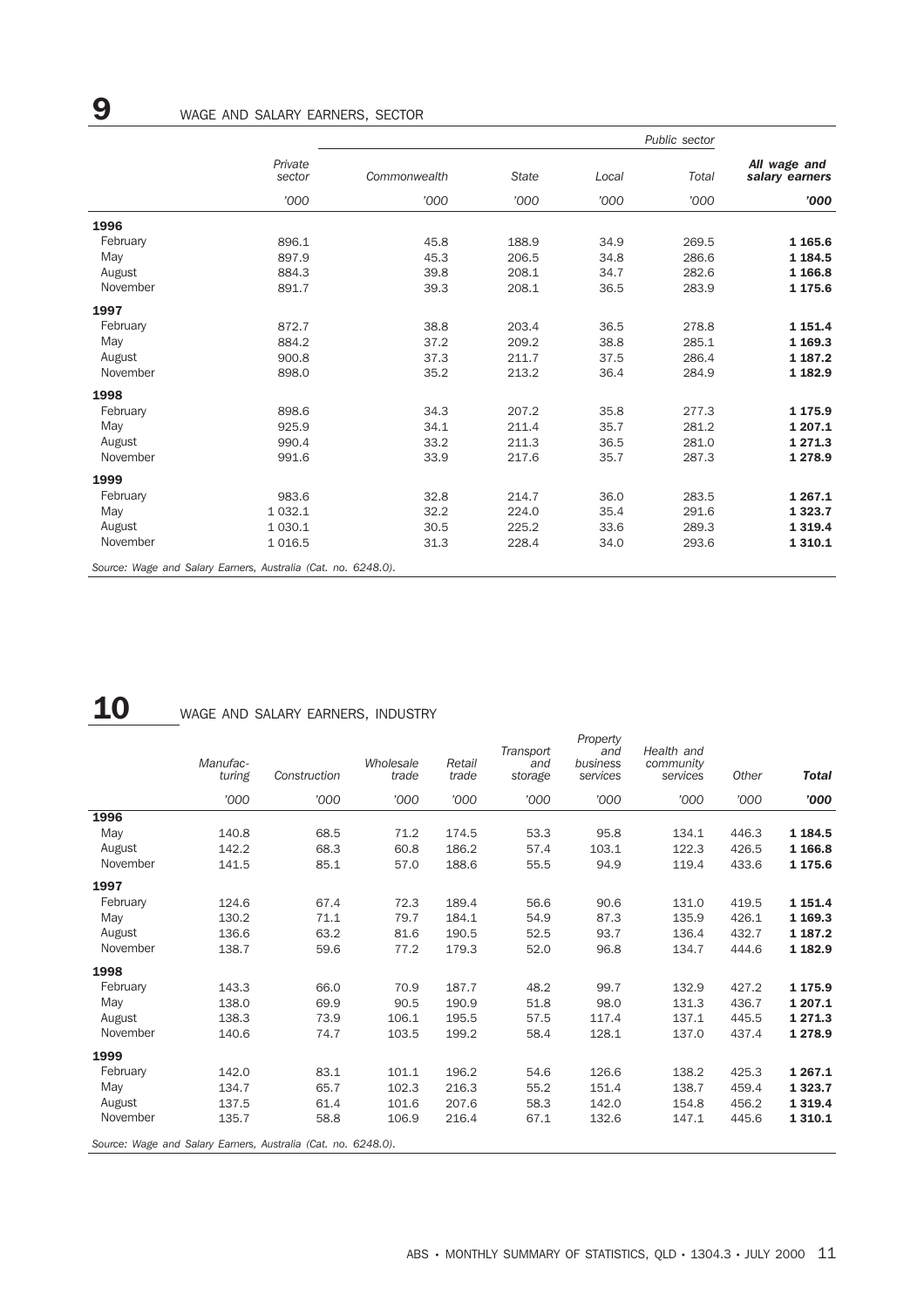|          |                   |                      | Job vacancies |                           | Average weekly overtime hours |                     |                                                                    |
|----------|-------------------|----------------------|---------------|---------------------------|-------------------------------|---------------------|--------------------------------------------------------------------|
|          | Private<br>sector | Government<br>sector | Total         | Job<br>vacancy<br>rate(b) | In the<br>survey              | Working<br>overtime | Proportion of<br>employees in<br>the survey<br>working<br>overtime |
|          | '000              | '000                 | '000          | %                         | no.                           | no.                 | %                                                                  |
| 1998     |                   |                      |               |                           |                               |                     |                                                                    |
| November | 12.5              | 2.1                  | 14.6          | 1.12                      | 1.05                          | 6.20                | 16.90                                                              |
| 1999     |                   |                      |               |                           |                               |                     |                                                                    |
| February | 16.4              | 1.9                  | 18.3          | 1.40                      | 0.94                          | 6.01                | 15.66                                                              |
| May      | $*9.0$            | 1.9                  | 10.9          | 0.87                      | 1.03                          | 6.40                | 16.11                                                              |
| August   | 9.7               | 2.1                  | 11.8          | 0.93                      | n.a.                          | n.a.                | n.a.                                                               |
| November | 11.4              | 2.0                  | 13.4          | 1.02                      | n.a.                          | n.a.                | n.a.                                                               |
| 2000     |                   |                      |               |                           |                               |                     |                                                                    |
| February | 12.7              | 2.0                  | 14.7          | 1.15                      | n.a.                          | n.a.                | n.a.                                                               |

(a) Series revised. Please refer to *Job Vacancies, Australia* (Cat. no. 6354.0) for more details.

(b) The number of job vacancies as a proportion of the number of employees plus vacancies.

*Source: Job Vacancies, Australia (Cat. no. 6354.0).*

## 12 INDUSTRIAL DISPUTES CAUSING 10 OR MORE WORKING DAYS LOST

|           |                        | Number of disputes(a) |                      | Employees involved |                      |
|-----------|------------------------|-----------------------|----------------------|--------------------|----------------------|
|           | Commenced<br>in period | <b>Total</b>          | Newly<br>involved(b) | Total(a)           | Working<br>days lost |
|           | no.                    | no.                   | '000                 | '000               | '000                 |
| 1996-97   | 121                    | 124                   | 148.4                | 181.5              | 170.0                |
| 1997-98   | 64                     | 66                    | 27.7                 | 28.1               | 49.7                 |
| 1998-99   | 78                     | 79                    | 20.0                 | 21.0               | 53.7                 |
| 1998      |                        |                       |                      |                    |                      |
| December  | 6                      | $\overline{7}$        | 4.1                  | 4.8                | 7.2                  |
| 1999      |                        |                       |                      |                    |                      |
| January   | 3                      | 3                     | 0.1                  | 0.1                | 0.1                  |
| February  | n.p.                   | n.p.                  | 0.3                  | 0.3                | 0.3                  |
| March     | $9$                    | 9                     | 2.1                  | 2.1                | 22.8                 |
| April     | 6                      | 6                     | 0.8                  | 0.8                | 1.5                  |
| May       | 8                      | 8                     | 0.7                  | 0.7                | 1.2                  |
| June      | 14                     | 16                    | 1.9                  | 2.1                | 2.7                  |
| July      | $\overline{7}$         | 10                    | 0.7                  | 0.9                | 1.4                  |
| August    | 10                     | 10                    | 12.7                 | 12.7               | 10.9                 |
| September | 11                     | 12                    | 2.6                  | 2.7                | 3.7                  |
| October   | 9                      | 13                    | 2.1                  | 3.0                | 6.4                  |
| November  | $\overline{7}$         | 9                     | 0.3                  | 0.8                | 0.6                  |
| December  | $\overline{7}$         | $\overline{7}$        | 0.7                  | 0.7                | 0.5                  |
| 2000      |                        |                       |                      |                    |                      |
| January   | 7                      | 9                     | 3.8                  | 3.8                | 2.8                  |
| February  | 5                      | $\overline{7}$        | 9.5                  | 9.5                | 17.8                 |

(a) Including all disputes which were in progress during the period.

(b) Comprises employees involved in disputes which commenced during the month and additional employees involved in disputes which continued from the previous month.

*Source: ABS unpublished data, Industrial Disputes collection, 1993 to January 2000.*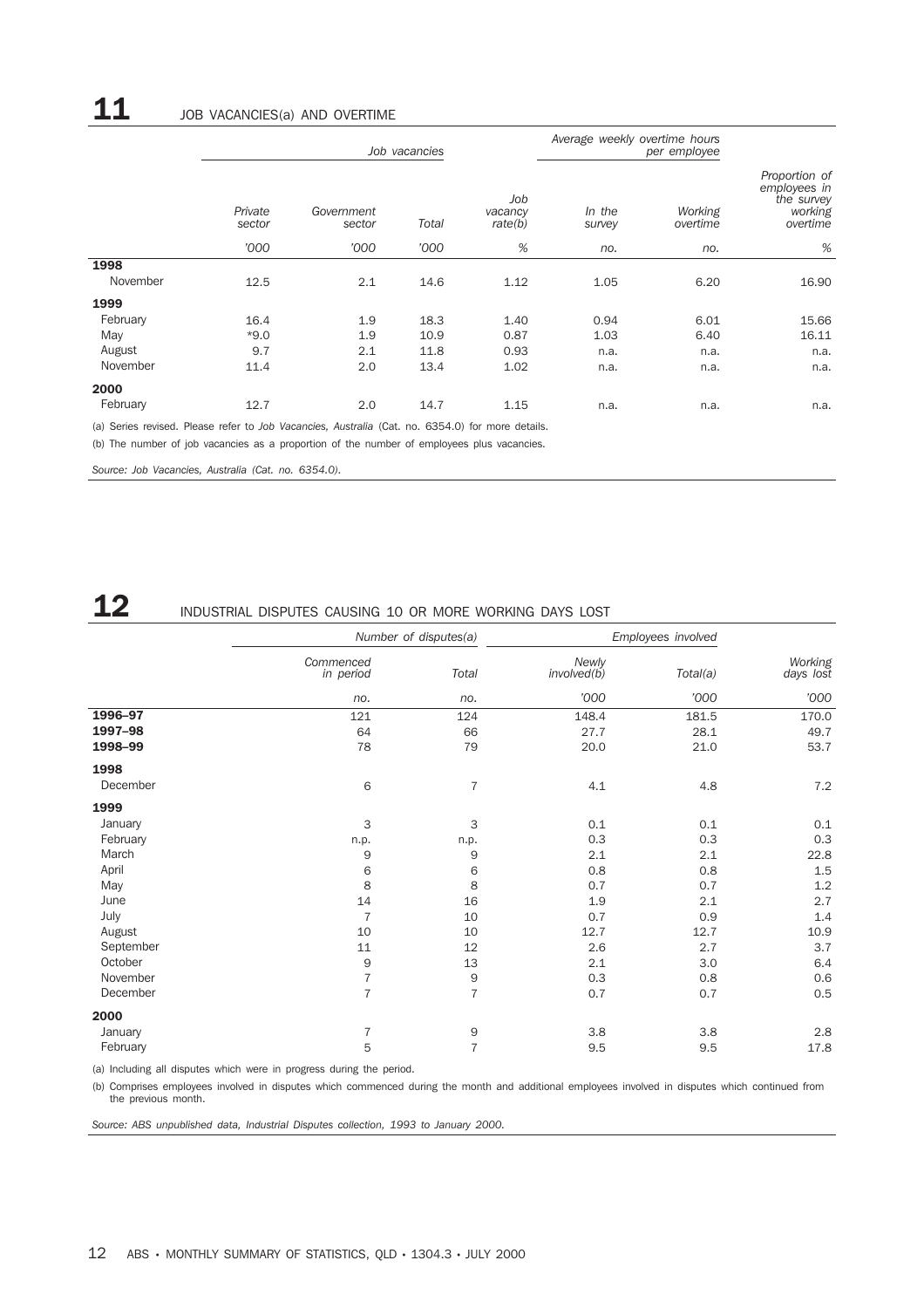|                                                                          |                                                     |                                          | Males                          |                                                     |                                          | Females                          | Persons                                             |                                          |                                       |  |
|--------------------------------------------------------------------------|-----------------------------------------------------|------------------------------------------|--------------------------------|-----------------------------------------------------|------------------------------------------|----------------------------------|-----------------------------------------------------|------------------------------------------|---------------------------------------|--|
|                                                                          | Ordinary<br>time<br>earnings<br>full-time<br>adults | Total<br>earnings<br>full-time<br>adults | Total<br>earnings<br>all males | Ordinary<br>time<br>earnings<br>full-time<br>adults | Total<br>earnings<br>full-time<br>adults | Total<br>earnings<br>all females | Ordinary<br>time<br>earnings<br>full-time<br>adults | Total<br>earnings<br>full-time<br>adults | Total<br>earnings<br>all<br>employees |  |
|                                                                          | \$                                                  | \$                                       | \$                             | \$                                                  | \$                                       | \$                               | \$                                                  | \$                                       | \$                                    |  |
| 1996                                                                     |                                                     |                                          |                                |                                                     |                                          |                                  |                                                     |                                          |                                       |  |
| August                                                                   | 665.60                                              | 713.80                                   | 617.50                         | 569.80                                              | 582.60                                   | 415.00                           | 631.20                                              | 666.70                                   | 520.80                                |  |
| November                                                                 | 679.00                                              | 728.50                                   | 631.90                         | 579.80                                              | 591.20                                   | 418.20                           | 644.20                                              | 680.30                                   | 530.40                                |  |
| 1997                                                                     |                                                     |                                          |                                |                                                     |                                          |                                  |                                                     |                                          |                                       |  |
| February                                                                 | 697.20                                              | 744.90                                   | 653.80                         | 581.80                                              | 594.20                                   | 437.00                           | 656.30                                              | 691.40                                   | 553.20                                |  |
| May                                                                      | 697.60                                              | 753.30                                   | 662.30                         | 591.90                                              | 605.60                                   | 447.50                           | 659.10                                              | 699.60                                   | 561.70                                |  |
| August                                                                   | 702.60                                              | 755.70                                   | 660.00                         | 591.20                                              | 606.40                                   | 447.80                           | 661.70                                              | 700.90                                   | 562.80                                |  |
| November                                                                 | 716.70                                              | 776.80                                   | 685.00                         | 607.60                                              | 622.90                                   | 464.20                           | 675.60                                              | 718.80                                   | 580.90                                |  |
| 1998                                                                     |                                                     |                                          |                                |                                                     |                                          |                                  |                                                     |                                          |                                       |  |
| February                                                                 | 732.20                                              | 783.20                                   | 689.10                         | 612.90                                              | 624.50                                   | 463.10                           | 686.30                                              | 722.20                                   | 580.50                                |  |
| May                                                                      | 738.60                                              | 789.90                                   | 703.10                         | 616.10                                              | 628.70                                   | 458.50                           | 693.50                                              | 730.50                                   | 586.30                                |  |
| August                                                                   | 742.90                                              | 800.90                                   | 711.30                         | 613.50                                              | 627.00                                   | 461.50                           | 695.60                                              | 737.40                                   | 593.30                                |  |
| November                                                                 | 733.70                                              | 788.20                                   | 688.20                         | 628.00                                              | 641.90                                   | 469.00                           | 694.30                                              | 733.70                                   | 583.50                                |  |
| 1999                                                                     |                                                     |                                          |                                |                                                     |                                          |                                  |                                                     |                                          |                                       |  |
| February                                                                 | 746.30                                              | 790.50                                   | 700.30                         | 625.50                                              | 634.80                                   | 460.90                           | 701.40                                              | 732.70                                   | 584.80                                |  |
| May                                                                      | 753.00                                              | 804.80                                   | 716.60                         | 626.20                                              | 636.70                                   | 465.80                           | 705.20                                              | 741.50                                   | 594.40                                |  |
| August                                                                   | 740.30                                              | 786.20                                   | 693.90                         | 631.70                                              | 642.20                                   | 468.00                           | 700.70                                              | 733.70                                   | 587.00                                |  |
| November                                                                 | 754.30                                              | 806.30                                   | 686.60                         | 629.80                                              | 640.50                                   | 456.90                           | 707.30                                              | 743.70                                   | 574.60                                |  |
| 2000                                                                     |                                                     |                                          |                                |                                                     |                                          |                                  |                                                     |                                          |                                       |  |
| February                                                                 | 764.30                                              | 810.30                                   | 697.70                         | 646.20                                              | 656.10                                   | 473.70                           | 721.00                                              | 753.80                                   | 592.20                                |  |
| Source: Average Weekly Earnings, States and Australia (Cat. no. 6302.0). |                                                     |                                          |                                |                                                     |                                          |                                  |                                                     |                                          |                                       |  |

# 14 CONSUMER PRICE INDEX, BRISBANE(a)

|                                                  | Food  | Clothing | Housing | House-<br>hold<br>equip-<br>ment<br>and<br>operation | Trans-<br>portation | Alcohol<br>and<br>tobacco | Health<br>and<br>personal<br>care | Recre-<br>ation<br>and<br>educa-<br>tion | All<br>groups | All<br>groups<br>%<br>change<br>from<br>previous<br>period | All<br>$g$ roups<br>change<br>from<br>same qtr<br>previous<br>year |
|--------------------------------------------------|-------|----------|---------|------------------------------------------------------|---------------------|---------------------------|-----------------------------------|------------------------------------------|---------------|------------------------------------------------------------|--------------------------------------------------------------------|
| 1996-97                                          | 118.9 | 105.3    | 107.9   | 115.0                                                | 123.4               | 159.9                     | 142.1                             | 120.8                                    | 121.0         | 1.6                                                        | $\sim$ $\sim$                                                      |
| 1997-98                                          | 121.5 | 105.3    | 100.7   | 115.9                                                | 123.3               | 165.5                     | 149.8                             | 124.5                                    | 121.6         | 0.5                                                        | $\sim$ $\sim$                                                      |
| 1998-99                                          | 125.4 | 105.2    | 101.5   | 116.1                                                | 121.1               | 168.9                     | 150.0                             | 127.8                                    | 122.9         | 1.1                                                        | $\sim$ $\sim$                                                      |
| 1998                                             |       |          |         |                                                      |                     |                           |                                   |                                          |               |                                                            |                                                                    |
| September gtr                                    | 123.9 | 105.2    | 101.0   | 116.3                                                | 120.9               | 168.1                     | 156.0                             | 126.1                                    | 122.5         | 0.2                                                        | 1.5                                                                |
| December qtr                                     | 125.0 | 105.7    | 101.3   | 116.4                                                | 121.0               | 168.2                     | 155.2                             | 127.6                                    | 123.0         | 0.4                                                        | 1.3                                                                |
| 1999                                             |       |          |         |                                                      |                     |                           |                                   |                                          |               |                                                            |                                                                    |
| March gtr                                        | 126.4 | 104.6    | 101.6   | 116.0                                                | 120.5               | 169.5                     | 144.2                             | 128.8                                    | 122.8         | $-0.2$                                                     | 0.7                                                                |
| June gtr                                         | 126.3 | 105.2    | 102.0   | 115.8                                                | 121.8               | 169.8                     | 144.6                             | 128.7                                    | 123.1         | 0.2                                                        | 0.7                                                                |
| September gtr                                    | 127.0 | 104.7    | 102.8   | 115.2                                                | 125.5               | 170.6                     | 145.3                             | 128.9                                    | 124.0         | 0.7                                                        | 1.2                                                                |
| December gtr                                     | 126.4 | 103.2    | 103.9   | 114.9                                                | 124.8               | 173.4                     | 145.1                             | 129.3                                    | 124.1         | 0.1                                                        | 0.9                                                                |
| 2000                                             |       |          |         |                                                      |                     |                           |                                   |                                          |               |                                                            |                                                                    |
| March qtr                                        | 127.5 | 102.6    | 105.1   | 114.4                                                | 128.5               | 176.8                     | 147.9                             | 130.0                                    | 125.5         | 1.1                                                        | 2.2                                                                |
| (a) Base of each index: year $1989-90 = 100.0$ . |       |          |         |                                                      |                     |                           |                                   |                                          |               |                                                            |                                                                    |

*Source: Consumer Price Index, Australia (Cat. no. 6401.0).*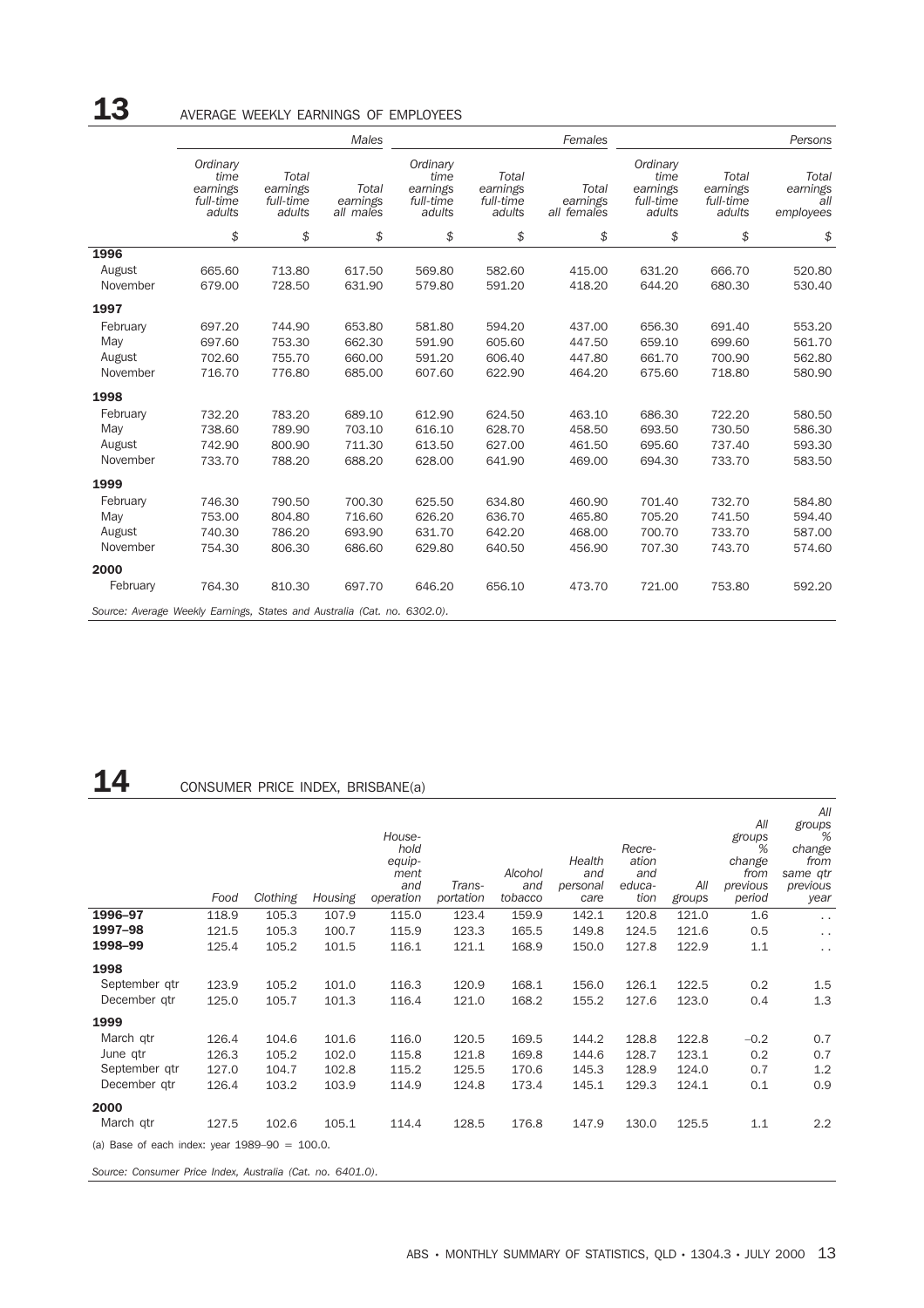|                                   |                     |            |            |                         | Quarter ended |            |                        |            |            |
|-----------------------------------|---------------------|------------|------------|-------------------------|---------------|------------|------------------------|------------|------------|
|                                   |                     |            | Year       |                         | 1998          |            |                        | 1999       | 2000       |
|                                   |                     | 1998       |            | 1999 September December |               |            | Mar September December |            | Mar        |
|                                   | Unit                | cents      | cents      | cents                   | cents         | cents      | cents                  | cents      | cents      |
| Dairy products                    |                     |            |            |                         |               |            |                        |            |            |
| Milk, carton(b)                   | 1 litre             | 119        | 125        | 119                     | 120           | 119        | 126                    | 130        | 135        |
| Cheese, processed, sliced,        |                     |            |            |                         |               |            |                        |            | 340        |
| wrapped<br><b>Butter</b>          | 500 g pkt<br>500 g  | 368<br>169 | 378<br>174 | 381<br>162              | 357<br>164    | 389<br>173 | 362<br>172             | 372<br>177 | 180        |
|                                   |                     |            |            |                         |               |            |                        |            |            |
| <b>Cereal products</b>            |                     |            |            |                         |               |            |                        |            |            |
| Bread, white loaf, sliced(b)      | 680 g               | 194        | (c)204     | 195                     | 199           | $(d)$ 192  | (d)211                 | (d)213     | (d)212     |
| Biscuits, dry                     | 250 g pkt           | 157        | 161        | 157                     | 159           | 159        | 166                    | 160        | 162        |
| Breakfast cereal, corn-based      | 550 g pkt           | 329        | 292        | 337                     | 299           | 298        | 292                    | 281        | 287        |
| Flour, self-raising               | 2 kg pkt            | 272        | 273        | 271                     | 271           | 271        | 274                    | 278        | 273        |
| Rice, long grain                  | 1 kg pkt            | 153        | 155        | 153                     | 153           | 157        | 152                    | 156        | 156        |
| <b>Meat and seafoods</b>          |                     |            |            |                         |               |            |                        |            |            |
| <b>Beef</b>                       |                     |            |            |                         |               |            |                        |            |            |
| Topside roast                     | 1 kg                | 728        | 735        | 743                     | 720           | 714        | 740                    | 740        | 769        |
| Rump steak                        | $1$ kg              | 1 0 5 9    | 1 0 6 3    | 1070                    | 1041          | 1 0 6 6    | 1 0 6 7                | 1086       | 1 1 3 1    |
| T-bone steak, with fillet         | $1$ kg              | 979        | 991        | 968                     | 940           | 958        | 987                    | 1034       | 1055       |
| Chuck steak                       | $1$ kg              | 594        | 612        | 588                     | 590           | 579        | 629                    | 620        | 622        |
| Silverside, corned                | $1$ kg              | 530        | 548        | 508                     | 543           | 529        | 547                    | 575        | 581        |
| Lamb                              |                     |            |            |                         |               |            |                        |            |            |
| Leg                               | $1$ kg              | 565        | 597        | 601                     | 546           | 589        | 581                    | 601        | 585        |
| Loin chops                        | $1$ kg              | 826        | 873        | 843                     | 840           | 871        | 870                    | 871        | 897        |
| Foreguarter chops                 | 1 kg                | 499        | 535        | 507                     | 481           | 532        | 542                    | 527        | 533        |
| Pork                              |                     |            |            |                         |               |            |                        |            |            |
| Leg                               | $1$ kg              | 541        | 535        | 504                     | 536           | 496        | 548                    | 603        | 581        |
| Loin chops<br>Chicken, frozen     | 1 kg                | 837<br>313 | 857<br>327 | 822<br>294              | 815<br>338    | 802<br>322 | 871<br>312             | 914<br>327 | 929<br>318 |
| Bacon, middle rashers             | $1$ kg<br>250 g pkt | 309        | 338        | 314                     | 320           | 338        | 339                    | 329        | 334        |
| Sausages                          | $1$ kg              | 335        | 375        | 327                     | 332           | 344        | 421                    | 407        | 418        |
| Salmon, pink                      | 210 g can           | 255        | 262        | 266                     | 246           | 260        | 266                    | 260        | 266        |
| <b>Fresh fruit and vegetables</b> |                     |            |            |                         |               |            |                        |            |            |
| Oranges                           |                     | 154        | 215        | 158                     | 149           | 236        | 200                    | 199        | 148        |
| <b>Bananas</b>                    | $1$ kg<br>$1$ kg    | 153        | 234        | 150                     | 189           | 204        | 327                    | 181        | 162        |
| Potatoes                          | $1$ kg              | 118        | 128        | 114                     | 134           | 124        | 132                    | 119        | 101        |
| Tomatoes                          | $1$ kg              | 302        | 233        | 276                     | 359           | 285        | 203                    | 191        | 281        |
| Carrots                           | $1$ kg              | 164        | 141        | 158                     | 171           | 159        | 129                    | 115        | 144        |
| Onions                            | $1$ kg              | 118        | 108        | 154                     | 107           | 96         | 120                    | 115        | 114        |
| Processed fruit and vegetables    |                     |            |            |                         |               |            |                        |            |            |
| Peaches                           | 825 g can           | 196        | 206        | 207                     | 191           | 192        | 204                    | 212        | 220        |
| Pineapple, sliced                 | 450 g can           | 109        | 116        | 109                     | 110           | 113        | 117                    | 116        | 116        |
| Peas, frozen                      | 500 g pkt           | 128        | 136        | 123                     | 119           | 125        | 146                    | 138        | 138        |
|                                   |                     |            |            |                         |               |            |                        |            |            |
| Confectionery                     |                     |            |            |                         |               |            |                        |            |            |
| Chocolate, milk, block            | 250 g               | 288        | 310        | 293                     | 272           | 312        | 289                    | 326        | 286        |
| For footnotes see end of table.   |                     |            |            |                         |               |            |                        |            | continued  |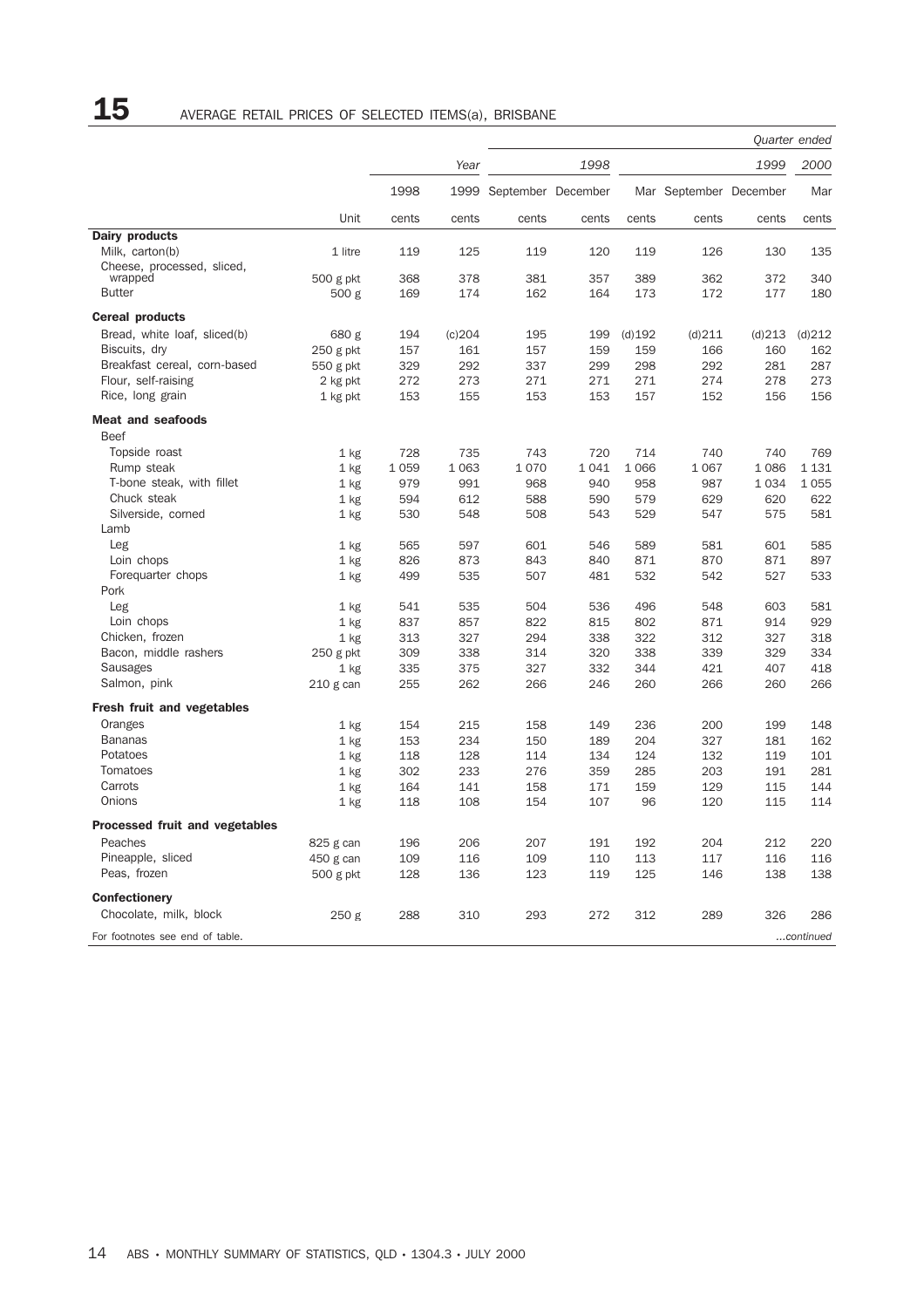## 15 AVERAGE RETAIL PRICES OF SELECTED ITEMS(a), BRISBANE—*continued*

|                                                 |                         |              |           |                         |         |         |                        |         | Quarter ended |
|-------------------------------------------------|-------------------------|--------------|-----------|-------------------------|---------|---------|------------------------|---------|---------------|
|                                                 |                         |              | Year      |                         | 1998    |         |                        | 1999    | 2000          |
|                                                 |                         | 1998         |           | 1999 September December |         |         | Mar September December |         | Mar           |
|                                                 | Unit                    | cents        | cents     | cents                   | cents   | cents   | cents                  | cents   | cents         |
| <b>Other food</b>                               |                         |              |           |                         |         |         |                        |         |               |
| Eggs                                            | 52 g (min.)<br>$1$ doz. | 266          | 286       | 275                     | 259     | 285     | 311                    | 254     | 286           |
| Sugar, white                                    | 2 kg pkt                | 212          | 217       | 214                     | 218     | 219     | 214                    | 219     | 214           |
| Jam, strawberry                                 | 500 g jar               | 246          | 251       | 230                     | 242     | 254     | 260                    | 259     | 259           |
| Tea                                             | $250$ g pkt             | 250          | (c)(e)338 | 259                     | 251     | 250     | (f)328                 | (f)347  | (f)347        |
| Coffee, instant                                 | $150$ g jar             | 627          | 614       | 617                     | 600     | 584     | 636                    | 604     | 614           |
| Tomato sauce                                    | 600 ml                  |              |           |                         |         |         |                        |         |               |
|                                                 | bottle                  | 190          | 178       | 192                     | 179     | 183     | 181                    | 165     | 175           |
| Margarine, polyunsaturated                      | 500 g tub               | 172          | 180       | 186                     | 177     | 180     | 182                    | 185     | 173           |
| Baked beans (in tomato sauce)                   | 420 g can               | 99           | 103       | 95                      | 100     | 96      | 105                    | 108     | 95            |
| Baby food                                       | $120$ g can             | 62           | 63        | 60                      | 64      | 63      | 63                     | 64      | 68            |
| <b>Household supplies</b>                       |                         |              |           |                         |         |         |                        |         |               |
| Laundry detergent                               | $1$ kg                  | 494          | 493       | 486                     | 491     | 507     | 511                    | 488     | 519           |
| Dishwashing detergent                           | 500 ml                  | 342          | 327       | 338                     | 345     | 334     | 316                    | 330     | 331           |
| <b>Facial tissues</b>                           | pkt of 224              | 198          | 190       | 197                     | 195     | 188     | 195                    | 192     | 188           |
| Toilet paper                                    | 4 x 270                 |              |           |                         |         |         |                        |         |               |
|                                                 | sheet rolls             | 351          | 342       | 354                     | 339     | 340     | 346                    | 350     | 332           |
| Pet food                                        | 400 g can               | $(c)(g)$ 102 | 104       | 95                      | 106     | 106     | 106                    | 97      | 92            |
| <b>Private motoring</b>                         |                         |              |           |                         |         |         |                        |         |               |
| Petrol, leaded                                  | 1 litre                 | 62.9         | 65.8      | 61.4                    | 61.8    | 60.2    | 69.9                   | 69.9    | 75.0          |
| Petrol, unleaded                                | 1 litre                 | 60.6         | 63.4      | 59.2                    | 59.5    | 57.9    | 67.5                   | 67.3    | 72.3          |
| <b>Alcoholic beverages</b>                      |                         |              |           |                         |         |         |                        |         |               |
| Beer, low alcohol                               | 24 x 375                |              |           |                         |         |         |                        |         |               |
|                                                 | ml bottles              | 2 3 3 2      | 2 3 2 3   | 2 2 8 2                 | 2 3 4 1 | 2 3 2 1 | 2 3 2 0                | 2 3 1 6 | 2 3 7 0       |
| Beer, full strength, (h)                        | 24 x 375<br>ml bottles  | 2628         | 2647      | 2634                    | 2646    | 2672    | 2 6 6 4                | 2620    | 2 6 1 5       |
| Draught beer, full strength, (h),<br>public bar | 285 ml<br>glass         | 184          | 187       | 184                     | 185     | 186     | 187                    | 190     | 192           |
| Draught beer, low alcohol, public               | 285 ml                  |              |           |                         |         |         |                        |         |               |
| bar                                             | glass                   | 172          | 176       | 174                     | 173     | 174     | 176                    | 177     | 179           |
| Scotch, nip, public bar                         | 30 ml                   | 263          | 273       | 264                     | 270     | 269     | 273                    | 277     | 281           |
| <b>Personal care products</b>                   |                         |              |           |                         |         |         |                        |         |               |
| Toilet soap                                     | 4 x 125 g               | 303          | 299       | 301                     | 296     | 308     | 284                    | 301     | 252           |
| Toothpaste                                      | 140 g<br>tube           | 259          | 260       | 240                     | 260     | 265     | 269                    | 248     | 260           |

(a) Average prices of specific brands, etc. charged by a number of representative retailers. They do not purport to be the actual averages of all sales of these items. Refer to the Explanatory Notes in Average Retail Price

(b) Supermarket sales.

(c) Price not comparable with other periods due to change in size and/or specification.

(d) 650 g loaf.

(e) Average based on prices for June, September and December quarters.

(f) Teabags, 180 g pack.

(g) Average based on prices for March, June and September quarters.

(h) The alcoholic content of full strength beer is greater than 3.9%.

*Source: Average Retail Prices of Selected Items, Eight Capital Cities (Cat. no. 6403.0).*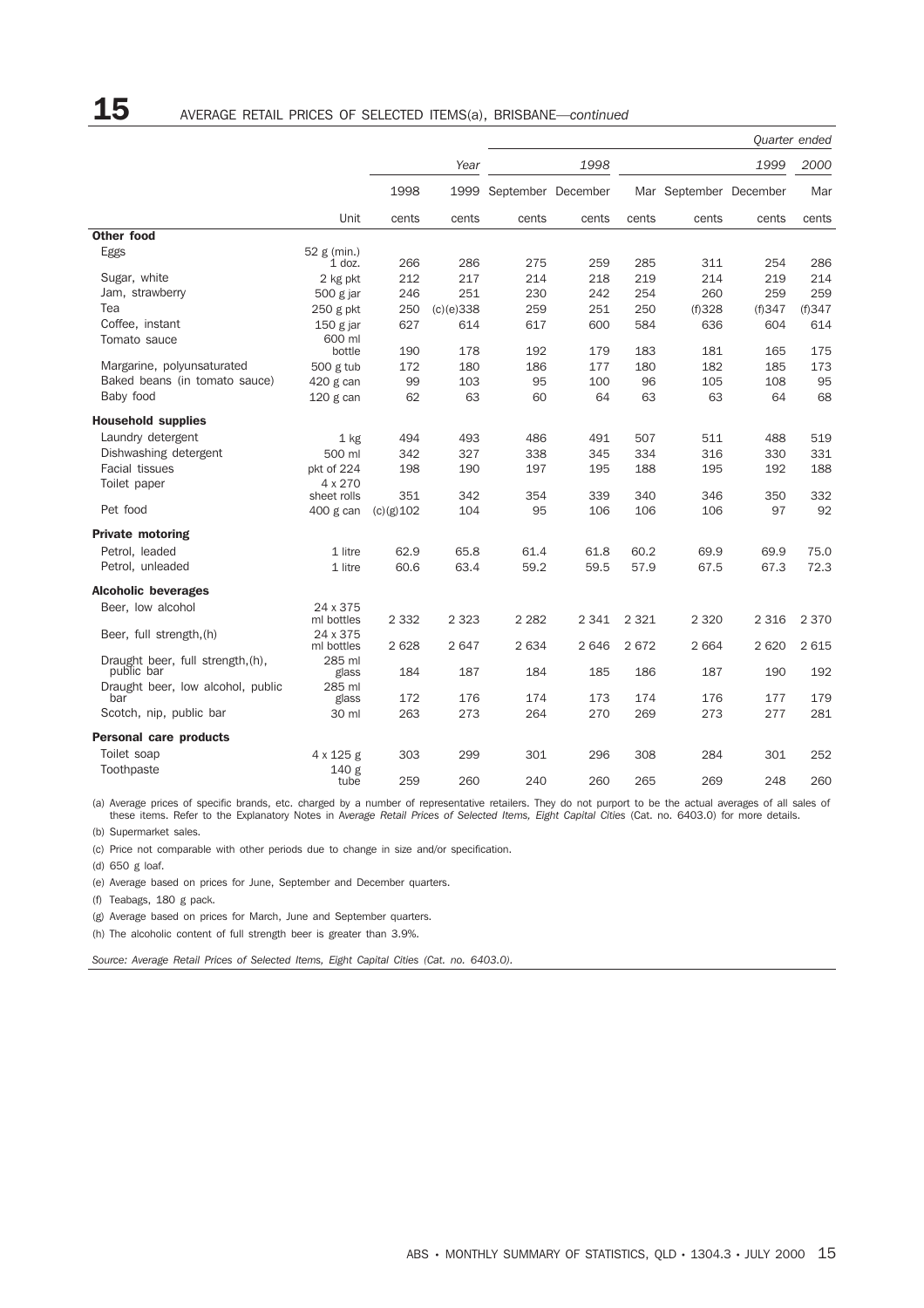# ${\bf 16}$  PRICE INDEX OF MATERIALS USED IN BUILDING(a), BRISBANE

|                                            |                                    |                       |         |         | 1998-99 | 1999-00 |         |         |
|--------------------------------------------|------------------------------------|-----------------------|---------|---------|---------|---------|---------|---------|
|                                            | 1997-98                            | 1998-99               | Sep gtr | Dec atr | Mar gtr | Sep atr | Dec atr | Mar gtr |
|                                            |                                    | <b>HOUSE BUILDING</b> |         |         |         |         |         |         |
| All groups                                 | 117.1                              | 118.2                 | 118.4   | 118.6   | 118.4   | 118.3   | 119.9   | 122.1   |
|                                            | BUILDING OTHER THAN HOUSE BUILDING |                       |         |         |         |         |         |         |
| Selected major building materials          |                                    |                       |         |         |         |         |         |         |
| Structural timber                          | 113.0                              | 120.5                 | 114.9   | 122.7   | 124.9   | 119.3   | 124.7   | 132.5   |
| Clay bricks                                | 106.1                              | 105.9                 | 106.2   | 106.8   | 105.6   | 100.3   | 102.0   | 105.5   |
| Ready-mixed concrete                       | 106.6                              | 104.2                 | 106.3   | 104.5   | 104.3   | 102.1   | 100.9   | 98.8    |
| Precast concrete products                  | 112.2                              | 114.7                 | 112.8   | 115.2   | 115.2   | 115.6   | 116.4   | 117.2   |
| Steel decking and cladding                 | 113.7                              | 114.0                 | 114.0   | 114.0   | 114.0   | 112.4   | 112.6   | 112.6   |
| Structural steel                           | 136.6                              | 140.3                 | 139.1   | 139.3   | 141.2   | 142.4   | 141.5   | 141.5   |
| Reinforcing steel bar, fabric and mesh     | 116.0                              | 112.4                 | 113.6   | 113.6   | 110.9   | 110.5   | 108.7   | 109.9   |
| Aluminium windows                          | 103.8                              | 106.3                 | 105.6   | 106.5   | 106.5   | 108.5   | 108.5   | 109.4   |
| Fabricated steel products                  | 122.9                              | 124.3                 | 123.5   | 123.4   | 124.6   | 125.7   | 127.0   | 127.0   |
| Builders' hardware                         | 103.6                              | 108.1                 | 106.8   | 106.8   | 108.4   | 113.7   | 111.7   | 111.7   |
| Sand and aggregate                         | 154.4                              | 145.7                 | 145.6   | 145.6   | 145.7   | 145.7   | 145.7   | 156.8   |
| Carpet                                     | 94.8                               | 95.7                  | 95.7    | 95.7    | 95.7    | 95.7    | 95.3    | 96.6    |
| Paint and other coatings                   | 130.3                              | 134.3                 | 130.5   | 134.3   | 136.6   | 135.9   | 137.2   | 141.5   |
| Nonferrous pipes and fittings              | 161.6                              | 158.7                 | 156.1   | 161.4   | 158.6   | 158.6   | 161.3   | 161.3   |
| Special combinations of building materials |                                    |                       |         |         |         |         |         |         |
| All electrical materials                   | 111.7                              | 115.3                 | 114.0   | 114.5   | 116.1   | 116.6   | 117.2   | 118.9   |
| All mechanical services                    | 114.1                              | 116.4                 | 114.5   | 117.0   | 116.9   | 117.5   | 117.8   | 118.7   |
| All plumbing materials                     | 125.7                              | 126.3                 | 124.0   | 127.5   | 126.8   | 129.5   | 130.2   | 130.7   |
| All groups, excluding electrical materials |                                    |                       |         |         |         |         |         |         |
| and mechanical services                    | 119.2                              | 119.9                 | 119.6   | 120.1   | 120.0   | 120.2   | 120.0   | 120.5   |
| All groups                                 | 117.2                              | 118.4                 | 117.8   | 118.7   | 118.6   | 118.9   | 118.9   | 119.5   |
| (a) Base: year $1989-90 = 100.0$ .         |                                    |                       |         |         |         |         |         |         |

*Source: Price Index of Materials Used in House Building (Cat. no. 6408.0); Price Index of Materials Used in Building Other Than House Building (Cat. no. 6407.0).*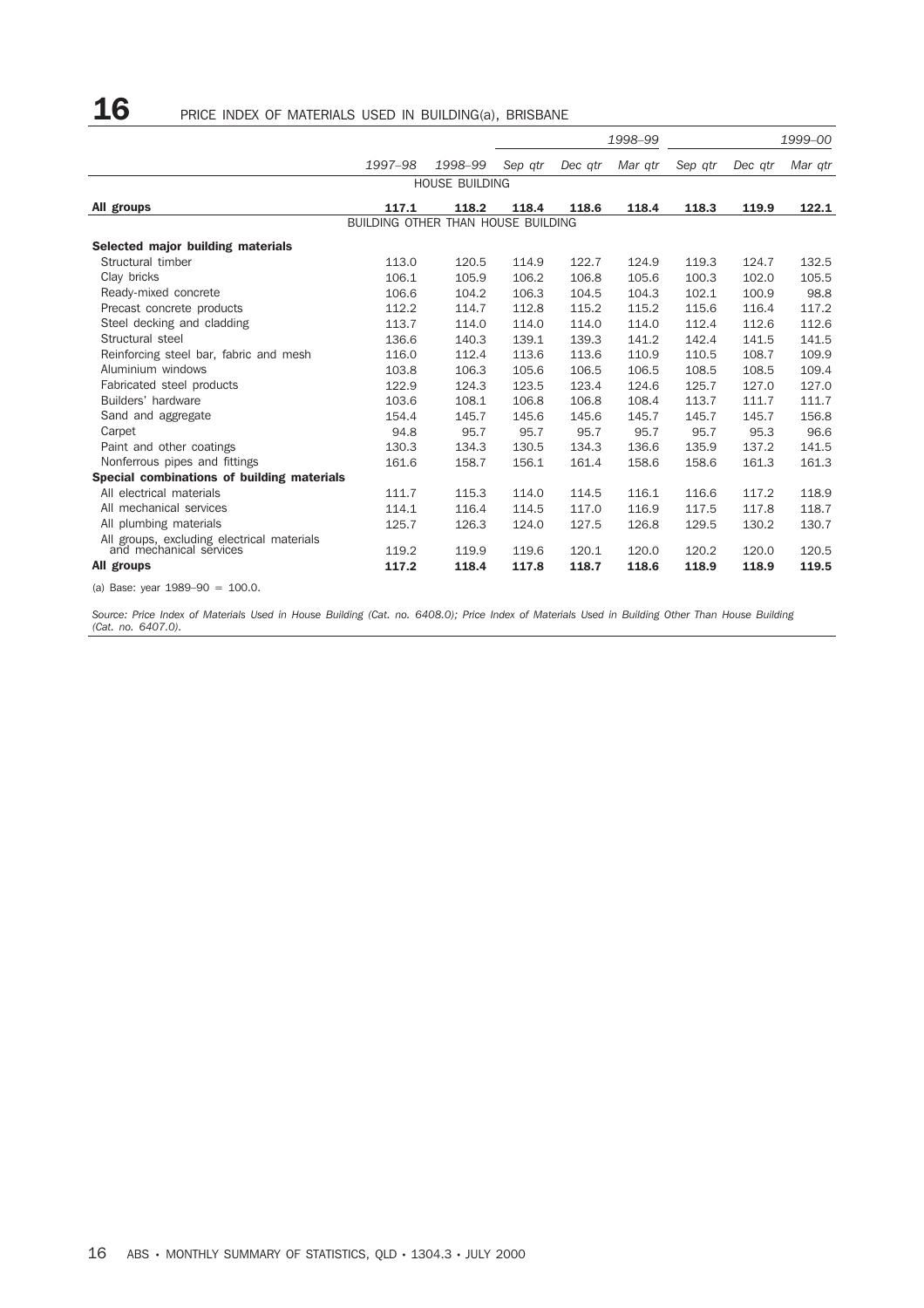# 17 MANUFACTURING AND FOREIGN TRADE PRICE INDEXES, AUSTRALIA

|                                                                          |                               |                               | Manufacturing price indexes |                             | Export price index(a)      |                            |                                                          |               | Import price index(a)                   |               |
|--------------------------------------------------------------------------|-------------------------------|-------------------------------|-----------------------------|-----------------------------|----------------------------|----------------------------|----------------------------------------------------------|---------------|-----------------------------------------|---------------|
|                                                                          | Imported<br>materials<br>used | Domestic<br>materials<br>used | All<br>materials<br>used    | Articles<br>produced<br>(b) | <b>Mineral</b><br>products | Wool &<br>cotton<br>fibres | <b>Base</b><br>metals &<br>articles of<br>base<br>metals | All<br>groups | Machinery<br>and<br>transport<br>equip. | All<br>groups |
| 1993-94                                                                  | 108.8                         | 102.5                         | 104.7                       | 115.5                       | 100.9                      | 59.0                       | 76.3                                                     | 91.8          | 123.1                                   | 115.6         |
| 1994-95                                                                  | 112.7                         | 104.9                         | 107.6                       | 118.1                       | 95.0                       | 80.8                       | 96.8                                                     | 94.7          | 121.1                                   | 114.8         |
| 1995-96                                                                  | 117.6                         | 106.0                         | 110.1                       | 121.1                       | 100.9                      | 72.7                       | 97.0                                                     | 96.1          | 117.4                                   | 115.0         |
| 1996-97                                                                  | 109.4                         | 104.2                         | 106.0                       | 121.8                       | 103.0                      | 67.6                       | 86.1                                                     | 92.4          | 108.5                                   | 108.6         |
| 1997-98                                                                  | 112.2                         | 104.1                         | 107.0                       | 123.4                       | 113.7                      | 75.8                       | 94.1                                                     | 98.9          | 115.5                                   | 115.4         |
| 1998-99                                                                  | 113.5                         | 101.5                         | 105.9                       | 123.1                       | 114.6                      | 61.4                       | 85.6                                                     | 95.7          | 121.9                                   | 119.9         |
| 1996                                                                     |                               |                               |                             |                             |                            |                            |                                                          |               |                                         |               |
| September qtr                                                            | 110.8                         | 103.5                         | 106.1                       | 121.0                       | 100.9                      | 67.2                       | 84.5                                                     | 93.0          | 110.1                                   | 109.4         |
| December gtr                                                             | 109.6                         | 104.2                         | 106.1                       | 121.5                       | 101.7                      | 65.5                       | 80.7                                                     | 91.1          | 108.5                                   | 108.5         |
| 1997                                                                     |                               |                               |                             |                             |                            |                            |                                                          |               |                                         |               |
| March gtr                                                                | 108.9                         | 105.1                         | 106.3                       | 122.2                       | 104.3                      | 66.7                       | 88.2                                                     | 92.0          | 107.9                                   | 108.4         |
| June qtr                                                                 | 108.1                         | 104.0                         | 105.4                       | 122.3                       | 105.1                      | 70.9                       | 90.8                                                     | 93.4          | 107.6                                   | 107.9         |
| September gtr                                                            | 109.9                         | 104.6                         | 106.5                       | 122.9                       | 107.9                      | 77.8                       | 96.0                                                     | 95.9          | 110.8                                   | 110.8         |
| December qtr                                                             | 111.9                         | 106.3                         | 108.2                       | 123.7                       | 113.7                      | 77.2                       | 96.8                                                     | 99.2          | 114.9                                   | 115.4         |
| 1998                                                                     |                               |                               |                             |                             |                            |                            |                                                          |               |                                         |               |
| March qtr                                                                | 112.5                         | 102.6                         | 106.2                       | 123.3                       | 114.5                      | 75.9                       | 92.7                                                     | 99.4          | 117.6                                   | 116.7         |
| June qtr                                                                 | 114.6                         | 102.7                         | 107.1                       | 123.7                       | 118.5                      | 72.3                       | 91.0                                                     | 100.9         | 118.8                                   | 118.5         |
| September qtr                                                            | 116.6                         | 102.2                         | 107.5                       | 124.0                       | 122.4                      | 67.6                       | 93.3                                                     | 102.0         | 123.7                                   | 122.9         |
| December gtr                                                             | 113.6                         | 101.3                         | 105.8                       | 123.2                       | 117.8                      | 59.2                       | 86.1                                                     | 96.9          | 123.9                                   | 121.7         |
| 1999                                                                     |                               |                               |                             |                             |                            |                            |                                                          |               |                                         |               |
| March qtr                                                                | 111.6                         | 99.9                          | 104.2                       | 122.5                       | 110.8                      | 58.8                       | 80.6                                                     | 93.1          | 122.4                                   | 119.1         |
| June qtr                                                                 | 112.3                         | 102.5                         | 106.1                       | 122.8                       | 107.4                      | 60.0                       | 82.3                                                     | 90.6          | 117.6                                   | 115.9         |
| September qtr                                                            | 112.2                         | 106.3                         | 108.3                       | 125.3                       | 108.3                      | 60.5                       | 87.3                                                     | 91.5          | 116.5                                   | 115.8         |
| December qtr                                                             | 115.6                         | 112.8                         | 113.6                       | 127.0                       | 112.6                      | 62.1                       | 94.0                                                     | 95.4          | 118.6                                   | 118.3         |
| 2000                                                                     |                               |                               |                             |                             |                            |                            |                                                          |               |                                         |               |
| March gtr                                                                | 120.3                         | 116.7                         | 117.8                       | 129.3                       | 119.9                      | 60.2                       | 105.5                                                    | 99.5          | 118.4                                   | 120.1         |
| (a) Base: year $1989-90 = 100.0$ .<br>(b) Base: year $1988-89 = 100.0$ . |                               |                               |                             |                             |                            |                            |                                                          |               |                                         |               |

Source: Price Indexes of Materials Used in Manufacturing Industries, Australia (Cat. no. 6411.0); Price Indexes of Articles Produced by Manufacturing<br>Industries, Australia (Cat. no. 6412.0); Export Price Index, Australia (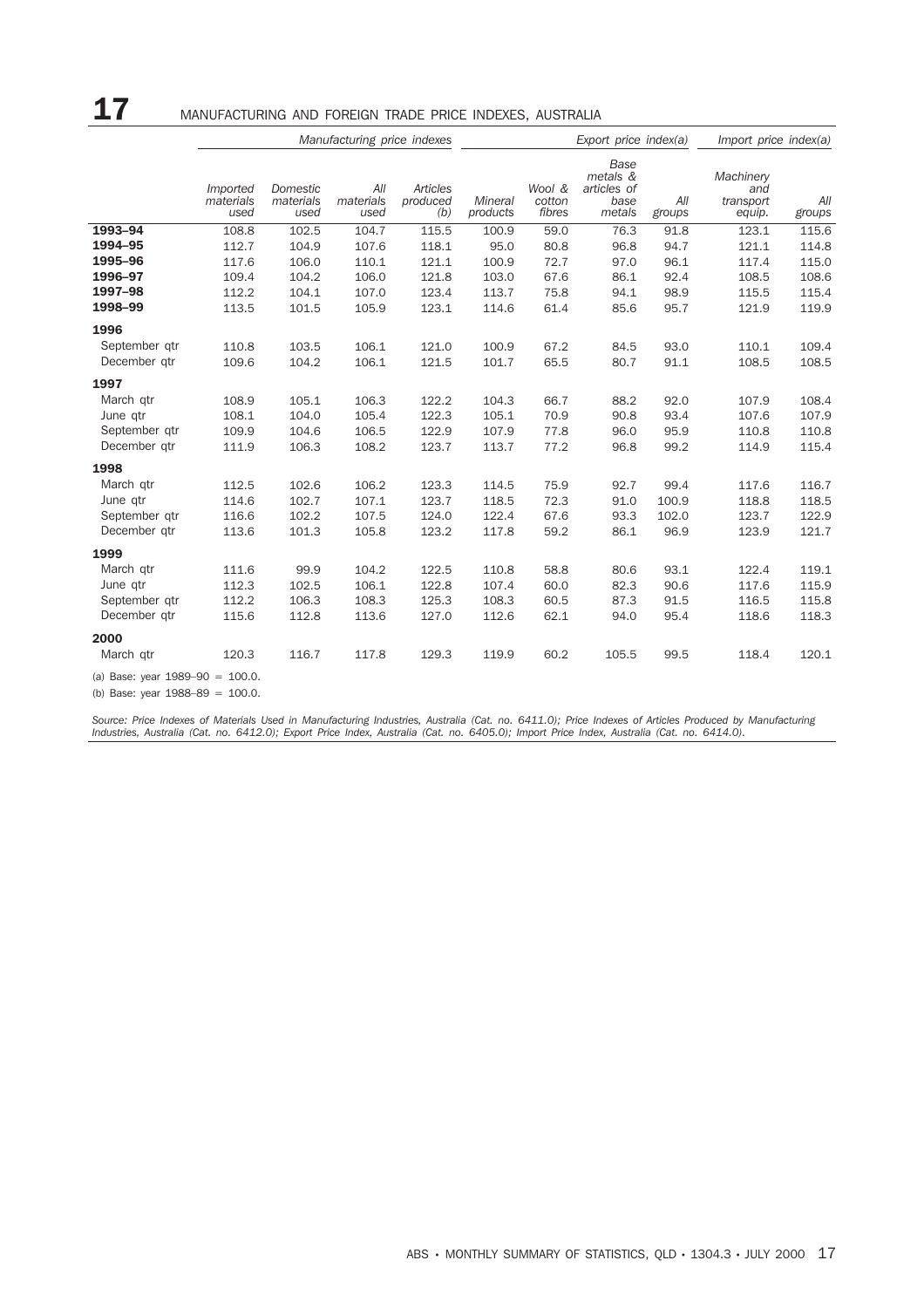# 18 LIVESTOCK SLAUGHTERED(a) AND MEAT PRODUCED(b)

|                                               |           | Livestock slaughtered |             |       |             |         | Meat produced(b) |         |         |          |  |
|-----------------------------------------------|-----------|-----------------------|-------------|-------|-------------|---------|------------------|---------|---------|----------|--|
|                                               | Cattle    | Calves                | Sheep       | Lambs | Pigs        | Beef    | Veal             | Mutton  | Lamb    | Pigmeats |  |
|                                               | '000      | '000                  | '000        | '000  | '000        | tonnes  | tonnes           | tonnes  | tonnes  | tonnes   |  |
| 1993-94                                       | 2 781.8   | 148.7                 | 1 0 4 6.2   | 669.6 | 1 207.9     | 742 701 | 6 3 5 2          | 21 28 3 | 12 447  | 84 551   |  |
| 1994-95                                       | 2 557.8   | 117.1                 | 770.9       | 608.7 | 1 1 5 4 . 4 | 697 750 | 4 9 2 0          | 15 308  | 10 620  | 83 144   |  |
| 1995-96                                       | 2 406.9   | 91.2                  | 727.5       | 695.3 | 1 080.0     | 655 664 | 3855             | 14 162  | 12 5 85 | 77 696   |  |
| 1996-97                                       | 2 517.9   | 120.9                 | 977.3       | 785.1 | 1 002.3     | 687 801 | 5578             | 19 647  | 14 347  | 73 808   |  |
| 1997-98                                       | 3 0 1 4.6 | 114.9                 | 1 2 7 7 . 1 | 765.7 | 1 082.7     | 799 778 | 5 5 20           | 24 553  | 13 948  | 81 171   |  |
| 1998-99                                       | 3 3 0 6.3 | 112.8                 | 1 3 3 3 . 8 | 756.7 | 1 1 3 2.4   | 904 504 | 5928             | 26 040  | 14 139  | 84 065   |  |
| 1998                                          |           |                       |             |       |             |         |                  |         |         |          |  |
| October                                       | 294.9     | 9.7                   | 140.3       | 73.0  | 97.2        | 80 678  | 479              | 2 7 7 6 | 1376    | 7 2 2 8  |  |
| November                                      | 276.9     | 8.4                   | 102.2       | 57.3  | 91.1        | 75 868  | 442              | 2 0 8 9 | 1 1 3 6 | 6526     |  |
| December                                      | 207.5     | 7.5                   | 75.2        | 53.8  | 92.6        | 57 125  | 387              | 1551    | 1014    | 6528     |  |
| 1999                                          |           |                       |             |       |             |         |                  |         |         |          |  |
| January                                       | 175.9     | 8.3                   | 110.4       | 63.6  | 85.4        | 48 704  | 431              | 2 2 2 4 | 1 1 6 9 | 6 2 5 7  |  |
| February                                      | 272.7     | 9.1                   | 123.3       | 59.1  | 86.6        | 76 234  | 482              | 2 3 8 5 | 1 0 9 2 | 6 3 0 6  |  |
| March                                         | 320.6     | 8.7                   | 124.5       | 64.4  | 91.7        | 90 135  | 431              | 2 3 4 8 | 1 1 6 8 | 6 6 8 4  |  |
| April                                         | 288.1     | 9.3                   | 116.7       | 60.4  | 93.0        | 79 547  | 483              | 2 2 2 8 | 1 1 0 7 | 6936     |  |
| May                                           | 298.2     | 11.6                  | 118.7       | 66.7  | 97.8        | 81 489  | 656              | 2 2 3 1 | 1 2 4 4 | 7 3 6 0  |  |
| June                                          | 291.9     | 12.5                  | 102.7       | 58.4  | 98.9        | 79 309  | 730              | 1940    | 1 0 8 5 | 7 4 2 4  |  |
| July                                          | 303.8     | 11.2                  | 151.7       | 86.3  | 88.9        | 84 771  | 494              | 2921    | 1628    | 6 607    |  |
| August                                        | 291.9     | 10.4                  | 128.2       | 70.1  | 93.9        | 81 936  | 421              | 2 4 2 2 | 1 3 2 8 | 6995     |  |
| September                                     | 296.3     | 11.8                  | 139.5       | 70.8  | 85.4        | 83 866  | 507              | 2695    | 1 3 3 0 | 6 3 0 8  |  |
| October                                       | 294.8     | 11.7                  | 134.4       | 72.2  | 89.2        | 82 859  | 527              | 2 7 0 4 | 1378    | 6594     |  |
| November                                      | 292.8     | 11.2                  | 96.0        | 60.2  | 88.9        | 83 758  | 505              | 1902    | 1 1 2 0 | 6458     |  |
| December                                      | 201.9     | 9.8                   | 98.1        | 72.9  | 94.5        | 56 574  | 498              | 2 100   | 1 4 0 4 | 6 6 6 0  |  |
| 2000                                          |           |                       |             |       |             |         |                  |         |         |          |  |
| January                                       | 137.8     | 10.8                  | 109.3       | 72.2  | 88.4        | 38 512  | 597              | 2 1 2 7 | 1 3 8 3 | 6468     |  |
| February                                      | 274.7     | 12.5                  | 115.3       | 74.2  | 92.9        | 77975   | 570              | 2 2 4 0 | 1 4 6 0 | 6806     |  |
| March                                         | 316.9     | 13.3                  | 132.9       | 93.2  | 95.1        | 89 806  | 648              | 2 5 5 1 | 1785    | 7 0 5 7  |  |
| April                                         | 256.6     | 12.2                  | 106.4       | 85.1  | 91.6        | 71 631  | 565              | 2 0 0 4 | 1647    | 6776     |  |
| (a) Including livestock slaughtered on farms. |           |                       |             |       |             |         |                  |         |         |          |  |
| (b) Dressed carcass weight. Excluding offal.  |           |                       |             |       |             |         |                  |         |         |          |  |

*Source: Livestock Products, Australia (Cat. no. 7215.0).*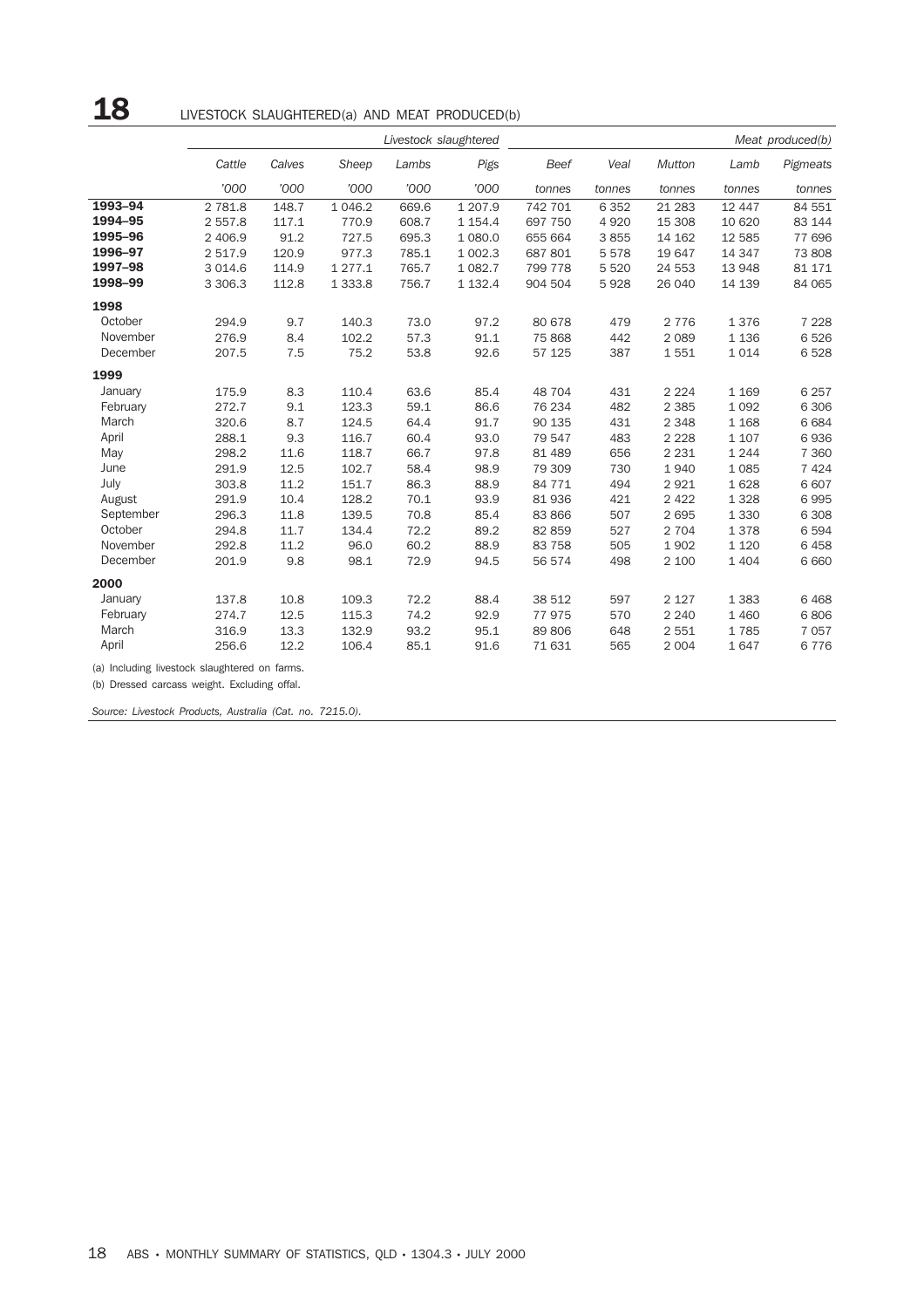# 19 ENGINEERING CONSTRUCTION

|                                                                         | Value of<br>work commenced | Value of<br>work done | Value of work<br>yet to be done |
|-------------------------------------------------------------------------|----------------------------|-----------------------|---------------------------------|
|                                                                         | \$m\$                      | \$m\$                 | \$m\$                           |
| 1997-98                                                                 | 4 4 4 1.9                  | 3 8 5 9.4             | 1 697.1                         |
| 1998-99                                                                 | 4 3 8 4 .5                 | 4 5 2 9.4             | 1537.9                          |
| 1998                                                                    |                            |                       |                                 |
| September gtr                                                           | 1 0 3 5.4                  | 987.9                 | 1 746.4                         |
| December gtr                                                            | 1 0 8 7 . 1                | 1 144.6               | 1 7 2 1 . 7                     |
| 1999                                                                    |                            |                       |                                 |
| March gtr                                                               | 1 2 5 7 . 2                | 1 0 8 1 . 6           | 1861.0                          |
| June qtr                                                                | 1 0 0 4.7                  | 1 3 1 5 . 2           | 1537.9                          |
| September gtr                                                           | 1 3 1 5 .5                 | 1 2 3 5 . 5           | 1 620.0                         |
| December gtr                                                            | 1580.1                     | 1 3 8 0.2             | 1910.6                          |
| Source: Engineering Construction Activity, Australia (Cat. no. 8762.0). |                            |                       |                                 |

## 20 BUILDING ACTIVITY(a)

|               |           | Dwelling units in new residential buildings(b) |                                              |               |                                       | Value of building work completed |             |                                    |
|---------------|-----------|------------------------------------------------|----------------------------------------------|---------------|---------------------------------------|----------------------------------|-------------|------------------------------------|
|               | Commenced | Completed                                      | Under<br>construction<br>at end of<br>period | New<br>houses | New other<br>residential<br>buildings | Non-<br>residential<br>building  | Total(c)    | Value of<br>work done<br>in period |
|               | no.       | no.                                            | no.                                          | \$m\$         | \$m\$                                 | \$m\$                            | \$m\$       | \$m\$                              |
| 1993-94       | 53 387    | 49 908                                         | 18 040                                       | 3 0 1 5.8     | 1 0 0 7.3                             | 1 3 9 1.7                        | 5 644.9     | 5 9 9 3.1                          |
| 1994-95       | 46 369    | 48 632                                         | 15 4 69                                      | 3 172.3       | 1 100.1                               | 1834.1                           | 6 3 5 1.8   | 6819.9                             |
| 1995-96       | 31 342    | 35 337                                         | 11 188                                       | 2 3 7 2 . 2   | 994.9                                 | 2 656.7                          | 6 290.7     | 5 7 9 1.8                          |
| 1996-97       | 32 409    | 30 563                                         | 12 811                                       | 2 3 2 0.2     | 695.2                                 | 2 3 8 9.1                        | 5 681.7     | 5964.9                             |
| 1997-98       | 35 418    | 33 782                                         | 14 289                                       | 2 5 68.5      | 920.4                                 | 2 409.5                          | 6 202.9     | 6 5 6 0.8                          |
| 1998-99       | 29 3 25   | 32 468                                         | 10 896                                       | 2 4 1 5.9     | 1 0 5 4.9                             | 2 407.8                          | 6 189.3     | 6 2 2 1.1                          |
| 1998          |           |                                                |                                              |               |                                       |                                  |             |                                    |
| September qtr | 8025      | 9615                                           | 12 578                                       | 716.4         | 342.9                                 | 726.9                            | 1866.8      | 1 681.1                            |
| December gtr  | 7802      | 9 3 4 2                                        | 11 032                                       | 670.1         | 326.3                                 | 610.4                            | 1 693.2     | 1 7 1 2.1                          |
| 1999          |           |                                                |                                              |               |                                       |                                  |             |                                    |
| March gtr     | 6015      | 6 2 6 2                                        | 10 684                                       | 470.0         | 177.2                                 | 430.9                            | 1 1 6 3 . 1 | 1 3 0 4.4                          |
| June qtr      | 7483      | 7 2 4 9                                        | 10 896                                       | 559.4         | 208.5                                 | 639.6                            | 1 4 6 6.2   | 1 523.4                            |
| September gtr | 7449      | 7 7 3 2                                        | 10 648                                       | 642.9         | 199.8                                 | 639.2                            | 1 5 6 1.2   | 1 559.2                            |
| December gtr  | 8 3 4 6   | 6879                                           | 12 086                                       | 645.4         | 175.2                                 | 726.8                            | 1 632.8     | 1 659.0                            |

(a) The scope of building activity includes all new residential buildings, irrespective of value, and alterations and additions to residential buildings with an<br>approval value of \$10,000 and over; and non-residential build

(b) Including alterations, additions and conversions.

(c) Including alterations and additions (valued at \$10,000 and over) to residential buildings, which are not shown in the foregoing columns.

*Source: Building Activity, Queensland (Cat. no. 8752.3).*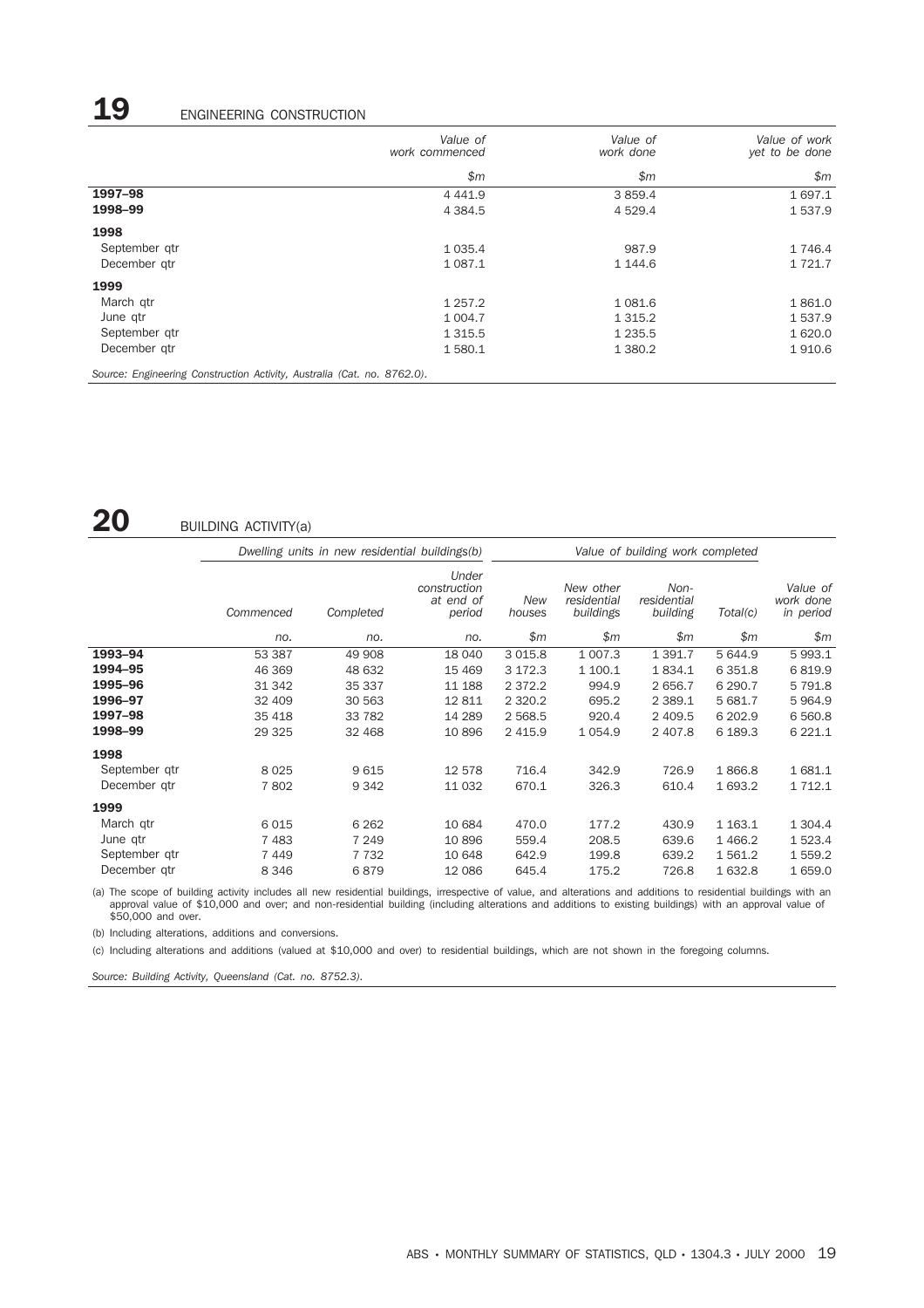|                                                        |                                          |                                   | Commenced                       | Completed                                |                                    |                                       | Under construction at end of period   |                                    |                                     |
|--------------------------------------------------------|------------------------------------------|-----------------------------------|---------------------------------|------------------------------------------|------------------------------------|---------------------------------------|---------------------------------------|------------------------------------|-------------------------------------|
|                                                        | Houses                                   | Other<br>residential<br>buildings | Total(b)                        | Houses                                   | Other<br>residential<br>buildings  | Total(b)                              | Houses                                | Other<br>residential<br>buildings  | Total(b)                            |
|                                                        | no.                                      | no.                               | no.                             | no.                                      | no.                                | no.                                   | no.                                   | no.                                | no.                                 |
| 1993-94                                                | 35 751                                   | 17 334                            | 53 387                          | 34 793                                   | 14 822                             | 49 908                                | 9 5 0 4                               | 8489                               | 18 040                              |
| 1994-95                                                | 31 047                                   | 15 113                            | 46 369                          | 33 527                                   | 14 9 29                            | 48 632                                | 6971                                  | 8418                               | 15 4 69                             |
| 1995-96                                                | 23 082                                   | 8 0 4 3                           | 31 342                          | 23 852                                   | 11 251                             | 35 337                                | 6 0 4 9                               | 5076                               | 11 188                              |
| 1996-97                                                | 22 870                                   | 9 0 0 4                           | 32 409                          | 22 551                                   | 7854                               | 30 563                                | 6 2 8 4                               | 6087                               | 12811                               |
| 1997-98                                                | 23 754                                   | 11 222                            | 35 4 18                         | 23 373                                   | 9991                               | 33 782                                | 6 6 2 5                               | 7 200                              | 14 289                              |
| 1998-99                                                | 20 150                                   | 8 9 6 2                           | 29 3 25                         | 20 772                                   | 11 110                             | 32 468                                | 5970                                  | 4835                               | 10896                               |
| 1998                                                   |                                          |                                   |                                 |                                          |                                    |                                       |                                       |                                    |                                     |
| September gtr                                          | 5 3 6 8                                  | 2627                              | 8 0 2 5                         | 6 2 2 5                                  | 3 0 4 1                            | 9615                                  | 5767                                  | 6666                               | 12 578                              |
| December gtr                                           | 5 1 5 9                                  | 2 5 4 2                           | 7802                            | 5 7 0 9                                  | 3580                               | 9 3 4 2                               | 5 1 9 8                               | 5641                               | 11 0 32                             |
| 1999                                                   |                                          |                                   |                                 |                                          |                                    |                                       |                                       |                                    |                                     |
| March gtr<br>June qtr<br>September gtr<br>December gtr | 4 1 3 1<br>5 4 9 2<br>5 4 3 9<br>5 7 0 4 | 1820<br>1973<br>1890<br>2 602     | 6015<br>7483<br>7449<br>8 3 4 6 | 4 0 4 5<br>4 7 9 3<br>5 6 4 3<br>5 1 8 5 | 2 1 0 5<br>2 3 8 4<br>2047<br>1647 | 6 2 6 2<br>7 2 4 9<br>7 7 3 2<br>6879 | 5 2 7 1<br>5970<br>5 7 5 0<br>6 2 6 9 | 5 2 6 8<br>4835<br>4 7 2 9<br>5655 | 10 684<br>10896<br>10 648<br>12 086 |

(a) Including new houses and dwelling units in other residential buildings (e.g. flats, home units, etc.) but excluding units offering temporary<br>accommodation (e.g. motels, hostels, etc.) and caretakers' quarters in non-re

(b) Including alterations, additions and conversions, which are not shown in the foregoing columns.

*Source: Building Activity, Queensland (Cat. no. 8752.3).*

22 BUILDING APPROVALS(a)

|           |         |                                          |         |                                                                   | Dwelling units in new residential buildings |           |                               | Non-residential |             |           |
|-----------|---------|------------------------------------------|---------|-------------------------------------------------------------------|---------------------------------------------|-----------|-------------------------------|-----------------|-------------|-----------|
|           |         | Private sector<br>Public sector<br>Total |         | Alterations<br>and<br>additions<br>to<br>residential<br>buildings | Private<br>sector                           | Total     | Total<br>value of<br>building |                 |             |           |
|           | no.     | \$m                                      | no.     | \$m                                                               | no.                                         | \$m       | \$m                           | \$m             | \$m\$       | \$m       |
| 1993-94   | 53 427  | 4 4 6 4 .2                               | 1765    | 126.7                                                             | 55 192                                      | 4 590.8   | 229.2                         | 1 3 4 8.6       | 1761.6      | 6 582.0   |
| 1994-95   | 43 596  | 3 8 5 6.7                                | 1 602   | 144.0                                                             | 45 198                                      | 4 000.9   | 240.2                         | 1571.0          | 2 0 6 3.4   | 6 305.1   |
| 1995-96   | 29 579  | 2 8 1 9.5                                | 872     | 72.0                                                              | 30 451                                      | 2 891.4   | 242.9                         | 1807.9          | 2 3 2 6.0   | 5 4 6 7.4 |
| 1996-97   | 31853   | 3 0 8 3 . 4                              | 1 2 3 3 | 108.3                                                             | 33 086                                      | 3 191.6   | 270.0                         | 1568.0          | 2 2 4 4 . 1 | 5 705.8   |
| 1997-98   | 35 4 15 | 3 5 1 0.5                                | 1 0 6 4 | 97.8                                                              | 36 479                                      | 3 608.2   | 289.6                         | 1821.9          | 3 3 7 2.7   | 7 270.4   |
| 1998-99   | 29 0 98 | 3 003.8                                  | 1 2 5 2 | 119.0                                                             | 30 350                                      | 3 1 2 2.9 | 284.4                         | 1 7 9 2.8       | 2 4 4 8.7   | 5 855.9   |
| 1999      |         |                                          |         |                                                                   |                                             |           |                               |                 |             |           |
| January   | 1881    | 176.5                                    | 47      | 5.2                                                               | 1928                                        | 181.7     | 18.0                          | 156.6           | 219.0       | 418.6     |
| February  | 2 2 3 3 | 227.5                                    | 55      | 6.0                                                               | 2 2 8 8                                     | 233.5     | 22.1                          | 134.4           | 160.8       | 416.4     |
| March     | 2 4 5 6 | 267.3                                    | 127     | 11.6                                                              | 2 5 8 3                                     | 278.7     | 24.3                          | 147.7           | 213.8       | 516.9     |
| April     | 2 2 3 3 | 244.7                                    | 154     | 13.9                                                              | 2 3 8 7                                     | 258.6     | 20.2                          | 201.8           | 274.8       | 553.7     |
| May       | 2 2 3 8 | 253.6                                    | 154     | 13.0                                                              | 2 3 9 2                                     | 266.6     | 20.5                          | 154.8           | 173.8       | 460.8     |
| June      | 2 501   | 274.3                                    | 346     | 31.5                                                              | 2847                                        | 305.9     | 30.2                          | 126.3           | 162.7       | 498.8     |
| July      | 2 4 2 2 | 286.0                                    | 45      | 4.5                                                               | 2 4 6 7                                     | 290.6     | 21.0                          | 139.4           | 275.8       | 587.4     |
| August    | 2 400   | 266.6                                    | 13      | 1.5                                                               | 2 4 1 3                                     | 268.1     | 31.5                          | 90.4            | 124.5       | 424.1     |
| September | 3 0 0 2 | 338.0                                    | 94      | 12.3                                                              | 3 0 9 6                                     | 350.3     | 31.1                          | 122.1           | 140.1       | 521.5     |
| October   | 2917    | 343.2                                    | 35      | 4.3                                                               | 2 9 5 2                                     | 347.5     | 33.6                          | 134.7           | 156.1       | 537.3     |
| November  | 3 0 0 4 | 344.4                                    | 48      | 7.0                                                               | 3 0 5 2                                     | 351.4     | 31.7                          | 128.1           | 289.3       | 672.4     |
| December  | 2 7 4 0 | 331.0                                    | 72      | 6.8                                                               | 2 8 1 2                                     | 337.8     | 28.3                          | 65.0            | 70.8        | 437.1     |
| 2000      |         |                                          |         |                                                                   |                                             |           |                               |                 |             |           |
| January   | 2 4 0 8 | 273.9                                    | 54      | 5.6                                                               | 2 4 6 2                                     | 279.5     | 20.1                          | 89.5            | 197.7       | 497.3     |
| February  | 2 6 8 0 | 316.2                                    | 53      | 6.1                                                               | 2 7 3 3                                     | 322.3     | 27.8                          | 78.1            | 101.9       | 451.9     |
| March     | 2 9 6 2 | 341.0                                    | 36      | 3.6                                                               | 2 9 9 8                                     | 344.6     | 37.1                          | 89.7            | 113.4       | 495.2     |

a) The scope of building approvals includes all approved new residential building jobs valued at \$10,000 or more; all approved non-residential building)<br>jobs valued at \$50,000 or more; and approved alterations and addition

*Source: Building Approvals, Australia (Cat. no. 8731.0).*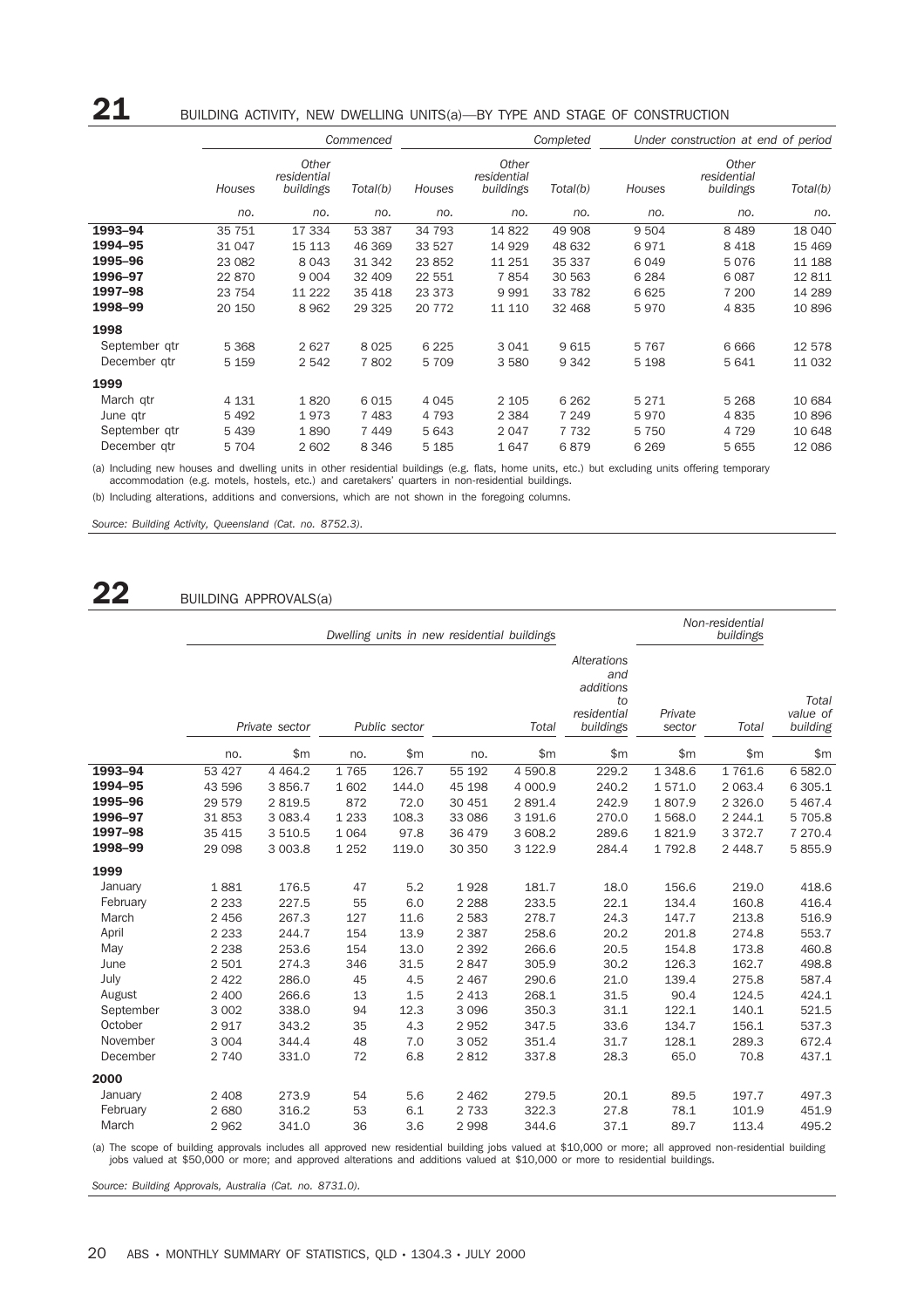# 23 **HOUSING FINANCE FOR OWNER OCCUPATION**

|                              | Dwelling units involved                  |                                           |                                                    |              |                                        | Secured housing finance commitments to individuals by banks |                                                                 |              |           |  |
|------------------------------|------------------------------------------|-------------------------------------------|----------------------------------------------------|--------------|----------------------------------------|-------------------------------------------------------------|-----------------------------------------------------------------|--------------|-----------|--|
|                              | For<br>construction                      | For<br>purchase<br>0f<br>newly<br>erected | For<br>purchase<br>0f<br>previously<br>established | Refinance(a) | For<br>construction<br>0f<br>dwellings | For<br>purchase<br>Οf<br>newly<br>erected<br>dwellings      | For<br>purchase<br>Οf<br>previously<br>established<br>dwellings | Refinance(a) | Total(b)  |  |
|                              | no.                                      | no.                                       | no.                                                | no.          | \$m\$                                  | \$m\$                                                       | \$m\$                                                           | \$m\$        | \$m       |  |
| 1993-94                      | 25 967                                   | 4948                                      | 58 980                                             | 18 7 25      | 1838                                   | 361                                                         | 4 1 4 1                                                         | 1 1 5 4      | 7 9 5 0   |  |
| 1994-95                      | 20 166                                   | 4 4 2 9                                   | 48 707                                             | 13 950       | 1 4 9 6                                | 376                                                         | 3722                                                            | 891          | 7 0 8 9   |  |
| 1995-96                      | 15 141                                   | 3854                                      | 44 599                                             | 18 417       | 1 1 4 7                                | 354                                                         | 3 4 0 7                                                         | 1 1 1 1      | 6 701     |  |
| 1996-97                      | 15 097                                   | 4 0 3 8                                   | 44 378                                             | 20 449       | 1 2 6 2                                | 378                                                         | 3718                                                            | 1 3 8 8      | 7 2 1 2   |  |
| 1997-98                      | 15 157                                   | 4 1 1 6                                   | 43 680                                             | 16 313       | 1 4 4 4                                | 397                                                         | 3 9 3 2                                                         | 1 1 3 6      | 7 2 4 6   |  |
| 1998-99                      | 13 275                                   | 3679                                      | 46 377                                             | 14 095       | 1 4 1 5                                | 422                                                         | 4 6 3 6                                                         | 1 1 2 6      | 7891      |  |
| 1999                         |                                          |                                           |                                                    |              |                                        |                                                             |                                                                 |              |           |  |
| February                     | 1071                                     | 297                                       | 4 1 1 9                                            | 1 1 5 7      | 110                                    | 37                                                          | 424                                                             | 94           | 687       |  |
| March                        | 1 3 9 2                                  | 347                                       | 4823                                               | 1 4 3 6      | 147                                    | 40                                                          | 472                                                             | 120          | 808       |  |
| April                        | 1 1 1 6                                  | 295                                       | 4 0 3 2                                            | 1 2 1 2      | 118                                    | 33                                                          | 409                                                             | 99           | 687       |  |
| May                          | 1 0 8 1                                  | 258                                       | 4 2 5 2                                            | 1 2 5 8      | 126                                    | 31                                                          | 430                                                             | 100          | 714       |  |
| June                         | 1 2 5 2                                  | 301                                       | 4 4 0 3                                            | 1 3 5 1      | 143                                    | 38                                                          | 434                                                             | 105          | 750       |  |
| July                         | 1 1 9 3                                  | 315                                       | 4 3 8 2                                            | 1 3 5 5      | 133                                    | 38                                                          | 430                                                             | 108          | 737       |  |
| August                       | 1 3 3 2                                  | 279                                       | 4 2 1 7                                            | 1 2 2 6      | 149                                    | 33                                                          | 413                                                             | 96           | 716       |  |
| September                    | 1 3 1 2                                  | 280                                       | 4 6 3 0                                            | 1 3 9 3      | 157                                    | 31                                                          | 453                                                             | 114          | 785       |  |
| October                      | 1 3 3 1                                  | 294                                       | 4 6 1 1                                            | 1 3 4 8      | 161                                    | 34                                                          | 477                                                             | 105          | 886       |  |
| November                     | 1 1 8 2                                  | 300                                       | 5 1 5 9                                            | 1518         | 139                                    | 35                                                          | 535                                                             | 117          | 859       |  |
| December                     | 1 2 1 5                                  | 275                                       | 4 709                                              | 1 3 8 2      | 144                                    | 33                                                          | 506                                                             | 100          | 808       |  |
| 2000                         |                                          |                                           |                                                    |              |                                        |                                                             |                                                                 |              |           |  |
| January                      | 977                                      | 252                                       | 3 7 6 9                                            | 1 1 3 8      | 125                                    | 29                                                          | 408                                                             | 91           | 677       |  |
| February                     | 1 3 0 6                                  | 344                                       | 5071                                               | 1 4 7 9      | 159                                    | 45                                                          | 561                                                             | 121          | 916       |  |
| March                        | 1 2 6 8                                  | 332                                       | 5 3 3 1                                            | 1614         | 146                                    | 38                                                          | 560                                                             | 129          | 904       |  |
| April                        | 875                                      | 217                                       | 3673                                               | 1 2 5 0      | 102                                    | 24                                                          | 383                                                             | 101          | 630       |  |
| (a) For existing home loans. |                                          |                                           |                                                    |              |                                        |                                                             |                                                                 |              |           |  |
|                              | (b) Including alterations and additions. |                                           |                                                    |              |                                        |                                                             |                                                                 |              | continued |  |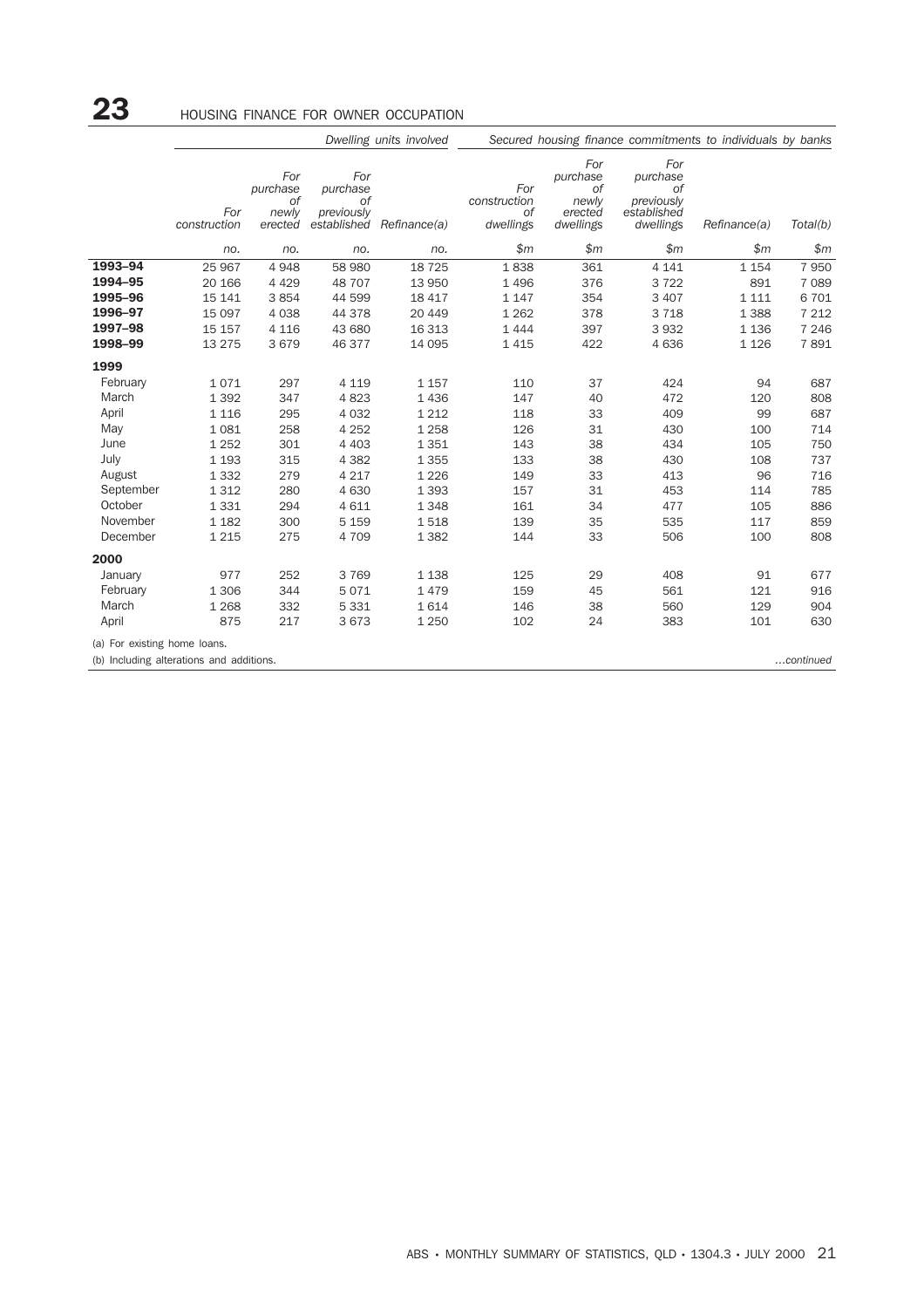## 23 HOUSING FINANCE FOR OWNER OCCUPATION—*continued*

|           | For construction<br>of dwellings | For<br>purchase of<br>newly erected<br>dwellings | For<br>purchase of<br>previously<br>established<br>dwellings | Refinance(a)   | Total(b) | Finance<br>companies,<br>government and<br>other | Total(b) |
|-----------|----------------------------------|--------------------------------------------------|--------------------------------------------------------------|----------------|----------|--------------------------------------------------|----------|
|           | \$m\$                            | \$m\$                                            | \$m\$                                                        | \$m\$          | \$m\$    | \$m                                              | \$m      |
| 1993-94   | 291                              | 86                                               | 902                                                          | 193            | 1537     | 241                                              | 9728     |
| 1994-95   | 241                              | 56                                               | 686                                                          | 162            | 1 1 9 9  | 232                                              | 8520     |
| 1995-96   | 226                              | 28                                               | 660                                                          | 159            | 1 1 1 6  | 662                                              | 8 4 7 9  |
| 1996-97   | 198                              | 12                                               | 391                                                          | 76             | 701      | 777                                              | 8 6 9 0  |
| 1997-98   | 166                              | $\overline{7}$                                   | 326                                                          | 83             | 601      | 929                                              | 8776     |
| 1998-99   | 145                              | 11                                               | 369                                                          | 78             | 612      | 853                                              | 9 3 5 5  |
| 1999      |                                  |                                                  |                                                              |                |          |                                                  |          |
| February  | 14                               |                                                  | 36                                                           | 6              | 58       | 71                                               | 816      |
| March     | 13                               | $\mathbf{1}$                                     | 42                                                           | 8              | 66       | 83                                               | 957      |
| April     | 13                               | 1                                                | 29                                                           | 4              | 48       | 70                                               | 804      |
| May       | 11                               | 1                                                | 32                                                           | 5              | 49       | 64                                               | 828      |
| June      | 12                               | 1                                                | 40                                                           | 14             | 68       | 88                                               | 906      |
| July      | 14                               | 5                                                | 35                                                           | 11             | 65       | 94                                               | 896      |
| August    | 19                               | 3                                                | 43                                                           | 9              | 75       | 86                                               | 877      |
| September | 14                               | 4                                                | 43                                                           | 13             | 75       | 96                                               | 957      |
| October   | 16                               | 4                                                | 41                                                           | 11             | 73       | 80                                               | 1 0 4 0  |
| November  | 14                               | 5                                                | 48                                                           | 11             | 79       | 99                                               | 1037     |
| December  | 16                               | 3                                                | 39                                                           | $\overline{7}$ | 65       | 97                                               | 970      |
| 2000      |                                  |                                                  |                                                              |                |          |                                                  |          |
| January   | 8                                | 2                                                | 29                                                           | 6              | 45       | 74                                               | 797      |
| February  | 15                               | 2                                                | 39                                                           | 13             | 71       | 102                                              | 1 0 8 9  |
| March     | 17                               | 3                                                | 42                                                           | 13             | 76       | 100                                              | 1 0 8 0  |
| April     | $\overline{7}$                   | 3                                                | 33                                                           | 14             | 59       | 71                                               | 760      |

(b) Including alterations and additions.

*Source: ABS Unpublished data, Housing Finance for Owner Occupation Survey, July 1993 to March 2000*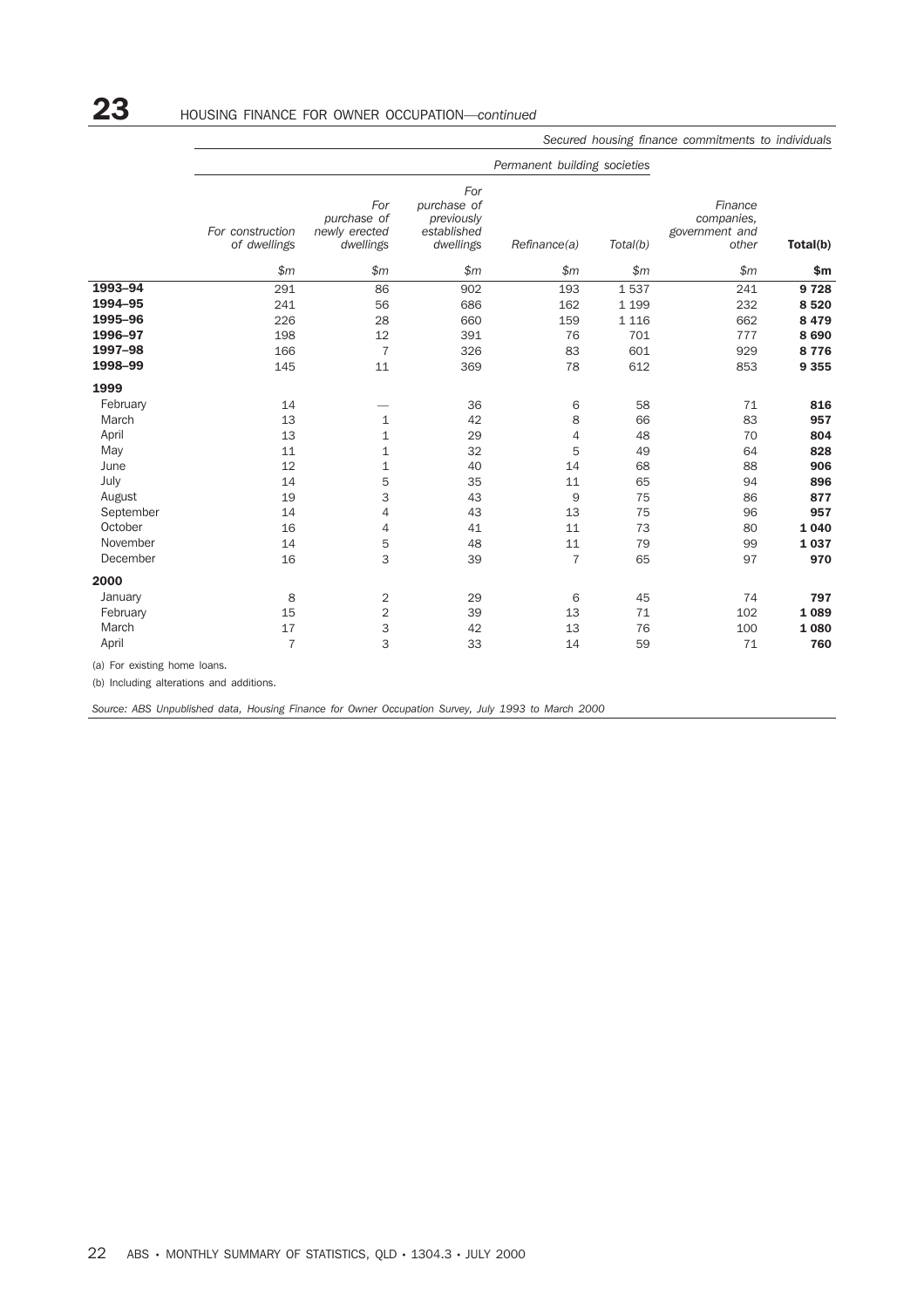## 24 SECURED HOUSING FINANCE COMMITMENTS(a), BY TYPE OF BORROWER

|           |                                    |                                                                 |                         | First home buyers            |                                    |                                     |                         | <b>Other</b>                 |
|-----------|------------------------------------|-----------------------------------------------------------------|-------------------------|------------------------------|------------------------------------|-------------------------------------|-------------------------|------------------------------|
|           | Number of<br>dwellings<br>financed | Number as<br>proportion of<br>total                             | Value of<br>commitments | Average<br>borrowing<br>size | Number of<br>dwellings<br>financed | Number as<br>proportion of<br>total | Value of<br>commitments | Average<br>borrowing<br>size |
|           | no.                                | $\%$                                                            | \$m\$                   | \$'000                       | no.                                | $\%$                                | \$m\$                   | \$7000                       |
| 1999      |                                    |                                                                 |                         |                              |                                    |                                     |                         |                              |
| February  | 1731                               | 26.1                                                            | 194.3                   | 112.3                        | 4913                               | 73.9                                | 596.5                   | 121.4                        |
| March     | 2 0 0 0                            | 25.0                                                            | 218.1                   | 109.0                        | 5998                               | 75.0                                | 704.5                   | 117.5                        |
| April     | 1651                               | 24.8                                                            | 187.3                   | 113.5                        | 5 0 0 4                            | 75.2                                | 586.4                   | 117.2                        |
| May       | 1623                               | 23.7                                                            | 185.7                   | 114.4                        | 5 2 2 6                            | 76.3                                | 612.7                   | 117.2                        |
| June      | 1663                               | 22.8                                                            | 189.3                   | 113.8                        | 5644                               | 77.2                                | 681.6                   | 120.8                        |
| July      | 1736                               | 24.0                                                            | 196.5                   | 113.2                        | 5 509                              | 76.0                                | 669.8                   | 121.6                        |
| August    | 1707                               | 24.2                                                            | 198.4                   | 116.2                        | 5 3 4 7                            | 75.8                                | 650.9                   | 121.7                        |
| September | 1894                               | 24.9                                                            | 214.8                   | 113.4                        | 5 7 2 1                            | 75.1                                | 708.7                   | 123.9                        |
| October   | 1856                               | 24.5                                                            | 216.2                   | 116.5                        | 5728                               | 75.5                                | 710.4                   | 124.0                        |
| November  | 1854                               | 22.7                                                            | 215.4                   | 116.2                        | 6 3 0 5                            | 77.3                                | 785.6                   | 124.6                        |
| December  | 1935                               | 25.5                                                            | 236.7                   | 122.3                        | 5 646                              | 74.5                                | 704.4                   | 124.8                        |
| 2000      |                                    |                                                                 |                         |                              |                                    |                                     |                         |                              |
| January   | 1452                               | 23.7                                                            | 176.1                   | 121.3                        | 4684                               | 76.3                                | 594.0                   | 126.8                        |
| February  | 2 0 1 0                            | 24.5                                                            | 265.2                   | 131.9                        | 6 1 9 0                            | 75.5                                | 789.4                   | 127.5                        |
| March     | 1920                               | 22.5                                                            | 227.3                   | 118.4                        | 6 6 2 5                            | 77.5                                | 816.8                   | 123.3                        |
| April     | 1 3 3 3                            | 22.2                                                            | 155.1                   | 116.3                        | 4 6 8 2                            | 77.8                                | 582.1                   | 124.3                        |
|           |                                    | (a) Excluding alterations and additions, including refinancing. |                         |                              |                                    |                                     |                         |                              |

*Source: Housing Finance for Owner Occupation, Australia (Cat. no. 5609.0).*

## 25 ALL BANKS, DEPOSITS AND LENDING

|           |         |          |                       |         | Deposits |                     |
|-----------|---------|----------|-----------------------|---------|----------|---------------------|
|           | Current | Term(a)  | Investment<br>savings | Other   | Total    | Other<br>lending(b) |
|           | \$m\$   | \$m\$    | \$m\$                 | \$m     | \$m      | \$m\$               |
| 1999      |         |          |                       |         |          |                     |
| February  | 17 047  | 23 119   | 4 4 0 4               | 5 7 1 5 | 50 285   | 68 883              |
| March     | 16 744  | 22 444   | 4 2 6 6               | 5838    | 49 293   | 69 033              |
| April     | 16 553  | 22 037   | 4 2 4 8               | 5972    | 48 811   | 69 601              |
| May       | 16 4 21 | 22 710   | 4 1 6 3               | 6 1 8 3 | 49 4 78  | 69 722              |
| June      | 17076   | 22 628   | 4 1 5 1               | 6 2 0 4 | 50 059   | 70 160              |
| July      | 17 104  | 22 456   | 4 1 5 1               | 6 2 7 0 | 49 981   | 71 229              |
| August    | 17 4 24 | 22 7 7 6 | 4 160                 | 6 3 2 1 | 50 680   | 71 508              |
| September | 17 398  | 22 508   | 4 1 5 5               | 6 3 2 2 | 50 382   | 72 135              |
| October   | 17 178  | 22 901   | 4 1 1 5               | 6 2 9 7 | 50 492   | 72 094              |
| November  | 17943   | 23 030   | 4 0 9 7               | 6 2 7 1 | 51 342   | 73 226              |
| December  | 18 433  | 23 587   | 4 0 6 8               | 6 2 8 8 | 52 375   | 74 026              |
| 2000      |         |          |                       |         |          |                     |
| January   | 18 216  | 23 661   | 4 0 3 2               | 6 2 1 1 | 52 121   | 74 373              |
| February  | 17911   | 23 717   | 3 9 8 5               | 6 1 2 5 | 51 739   | 74 898              |
| March     | 17 723  | 23 957   | 3 9 1 1               | 6 1 2 3 | 51 715   | 75 536              |
| April     | 18 2 26 | 24 542   | 3867                  | 6 1 8 2 | 52 818   | 76 232              |

(a) Including certificates of deposit.

(b) Excluding public sector securities held by banks and commercial lending through intermediaries.

*Source: Australian Prudential Regulating Authority, unpublished data.*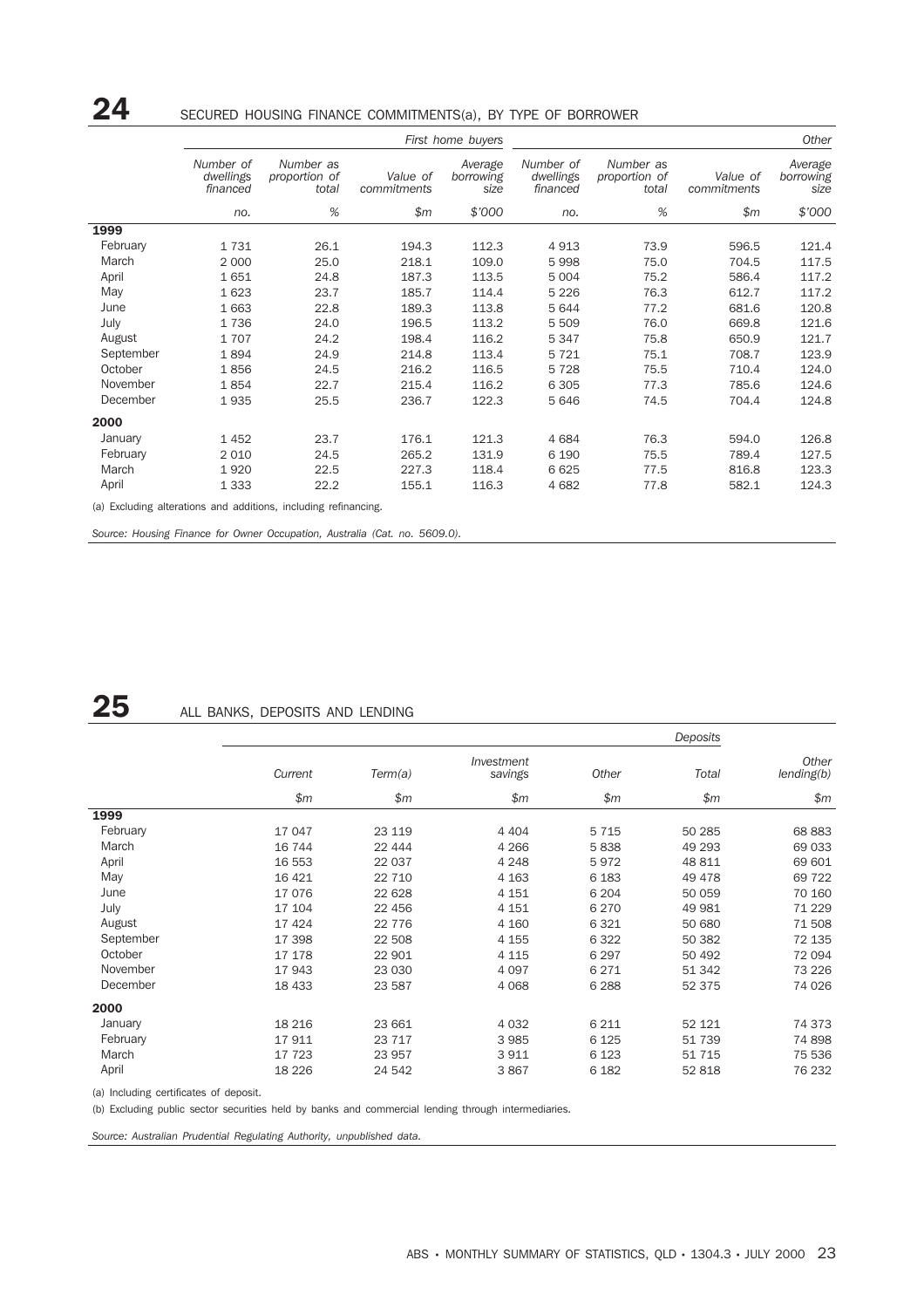|              |           | Final consumption expenditure |         | Gross fixed capital formation |                          |  |
|--------------|-----------|-------------------------------|---------|-------------------------------|--------------------------|--|
|              | Household | General<br>government         | Private | Public                        | State<br>final<br>demand |  |
|              | \$m\$     | \$m                           | \$m\$   | \$m\$                         | \$m                      |  |
| 1996-97      | 54 964    | 15 132                        | 18 4 87 | 5868                          | 94 456                   |  |
| 1997-98      | 58 064    | 16 058                        | 18 7 26 | 5 6 2 3                       | 98 471                   |  |
| 1998-99      | 61 349    | 16 662                        | 19 7 58 | 6 5 4 1                       | 104 308                  |  |
| 1998         |           |                               |         |                               |                          |  |
| December gtr | 16 094    | 4 4 2 4                       | 5 1 7 8 | 1671                          | 27 367                   |  |
| 1999         |           |                               |         |                               |                          |  |
| March gtr    | 14 953    | 3855                          | 4 7 6 2 | 1520                          | 25 089                   |  |

June qtr 15 304 4 270 5 073 2 070 26 717 September qtr 15 703 4 170 5 130 1 453 26 455

March qtr 15 584 4 055 4 853 1 716 26 209

*\$m*

*Source: Australian National Accounts: Quarterly State Details (Cat. no. 5206.0.40.001).*

December qtr

(a) Reference year 1997–98.

2000

## 27 NEW FIXED CAPITAL EXPENDITURE, BY INDUSTRY GROUP AND TYPE OF ASSET

|                                                                               |        |               |                              | Industry group |                                    |                                      | Type of asset |
|-------------------------------------------------------------------------------|--------|---------------|------------------------------|----------------|------------------------------------|--------------------------------------|---------------|
|                                                                               | Mining | Manufacturing | Other selected<br>industries | Total          | <b>Buildings</b><br>and structures | Equipment,<br>plant and<br>machinery | Total         |
|                                                                               | \$m\$  | \$m\$         | \$m\$                        | \$m\$          | \$m                                | \$m\$                                | \$m\$         |
| 1996-97                                                                       | 1865   | 1734          | 4 0 0 2                      | 7 602          | 2 7 3 9                            | 4863                                 | 7 602         |
| 1997-98                                                                       | 1968   | 1764          | 3 6 6 3                      | 7 3 9 5        | 2 4 9 0                            | 4 9 0 4                              | 7 3 9 5       |
| 1998-99                                                                       | 1695   | 1 3 4 9       | 4 3 4 6                      | 7 3 9 0        | 2066                               | 5 3 2 4                              | 7 3 9 0       |
| 1998                                                                          |        |               |                              |                |                                    |                                      |               |
| December gtr                                                                  | 457    | 351           | 1 1 1 1                      | 1918           | 582                                | 1 3 3 6                              | 1918          |
| 1999                                                                          |        |               |                              |                |                                    |                                      |               |
| March gtr                                                                     | 376    | 323           | 1 200                        | 1899           | 472                                | 1426                                 | 1899          |
| June qtr                                                                      | 379    | 336           | 1 1 0 9                      | 1824           | 437                                | 1 3 8 6                              | 1824          |
| September qtr                                                                 | 361    | 358           | 1 0 1 3                      | 1732           | 504                                | 1 2 2 8                              | 1732          |
| December gtr                                                                  | 331    | 337           | 1 1 7 8                      | 1846           | 609                                | 1 2 3 7                              | 1846          |
| 2000                                                                          |        |               |                              |                |                                    |                                      |               |
| March qtr                                                                     | 306    | 396           | 1 0 9 0                      | 1792           | 628                                | 1 1 6 4                              | 1792          |
| Source: State Estimates of Private New Capital Expenditure (Cat. no. 5646.0). |        |               |                              |                |                                    |                                      |               |

## 26 STATE FINAL DEMAND, CHAIN VOLUME MEASURES—ORIGINAL(a)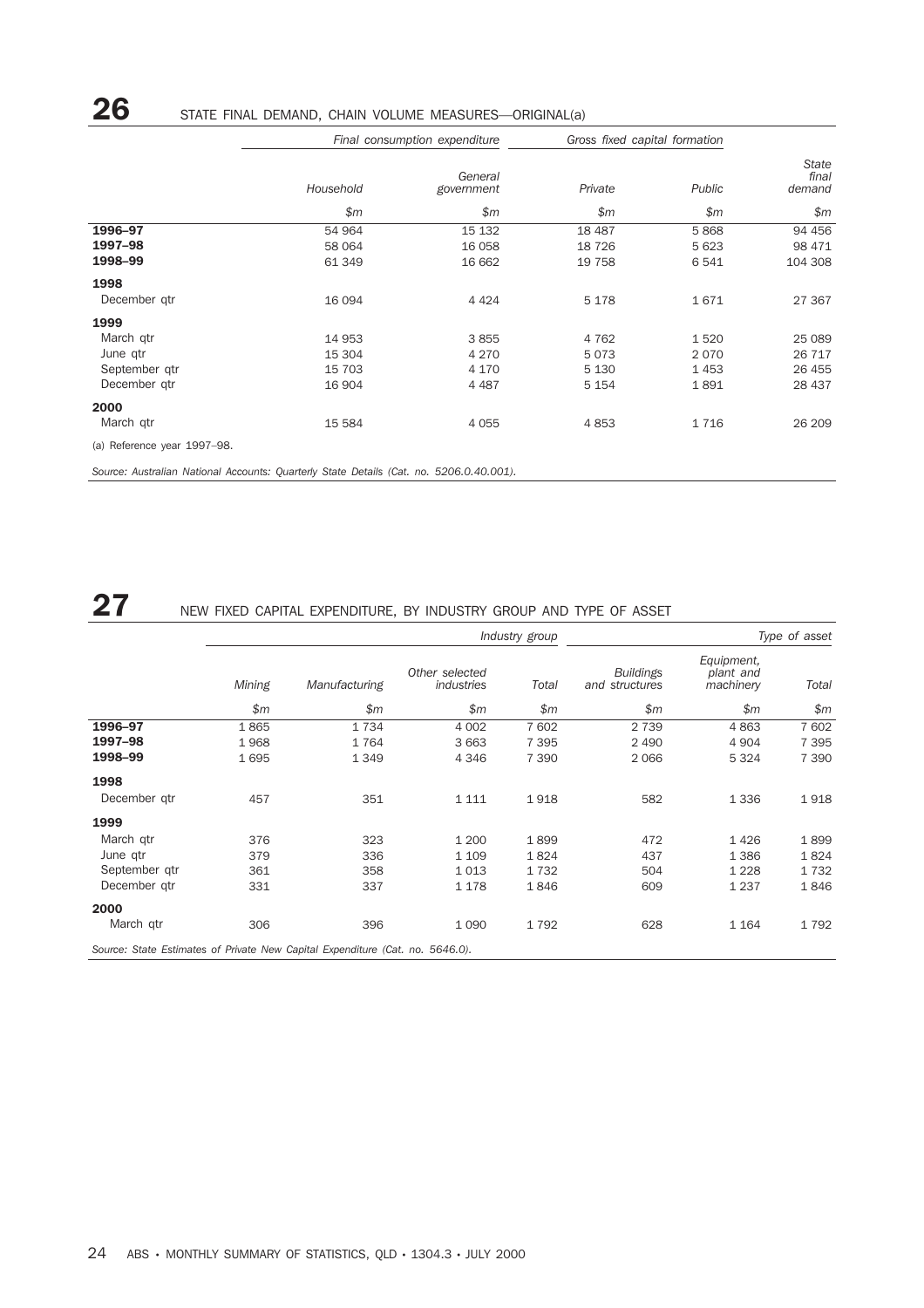|               |           |         |                                    |                                     |                                               |                                       | Selected commodities(b)                |
|---------------|-----------|---------|------------------------------------|-------------------------------------|-----------------------------------------------|---------------------------------------|----------------------------------------|
|               | Total     | Meat(c) | Crude<br>materials,<br>inedible(d) | Chemicals &<br>related<br>materials | Manuf. goods<br>class. chiefly<br>by material | Machinery &<br>transport<br>equipment | Miscellaneous<br>manufactured<br>items |
|               | \$'000    | \$7000  | \$'000                             | \$'000                              | \$'000                                        | \$'000                                | \$'000                                 |
| 1993-94       | 4 627 314 | 213859  | 757 955                            | 190 465                             | 925 859                                       | 868 571                               | 294 577                                |
| 1994-95       | 5 326 975 | 203 049 | 705 341                            | 196 411                             | 1 130 058                                     | 1086216                               | 329 097                                |
| 1995-96       | 6 219 976 | 174 819 | 760 638                            | 265 811                             | 1 318 475                                     | 974 455                               | 397 904                                |
| 1996-97       | 6 022 732 | 149 247 | 717 739                            | 318837                              | 1 142 478                                     | 920 284                               | 437 023                                |
| 1997-98       | 6 368 399 | 236 531 | 653 479                            | 424 401                             | 1 0 5 0 7 6 3                                 | 1 121 902                             | 397 724                                |
| 1998-99       | 5840682   | 280 355 | 679 423                            | 433 836                             | 954 956                                       | 1 045 494                             | 351 956                                |
| 1998          |           |         |                                    |                                     |                                               |                                       |                                        |
| December gtr  | 1587144   | 73 568  | 151 051                            | 111 594                             | 251 630                                       | 253 504                               | 110 959                                |
| 1999          |           |         |                                    |                                     |                                               |                                       |                                        |
| March qtr     | 1 419 533 | 65 230  | 172 724                            | 110 081                             | 202 781                                       | 251873                                | 82 161                                 |
| June qtr      | 1 281 672 | 70 488  | 200 599                            | 113 335                             | 225 531                                       | 294 670                               | 78 096                                 |
| September gtr | 1 438 340 | 96 853  | 178 079                            | 116 969                             | 269 505                                       | 266 593                               | (e) 141 853                            |
| December gtr  | 1527095   | 73 727  | 205 863                            | 129 497                             | 286 682                                       | 263 868                               | 185 422                                |
| 2000          |           |         |                                    |                                     |                                               |                                       |                                        |
| March qtr     | 1463978   | 70 130  | 181 434                            | 168 033                             | 268 773                                       | 234 458                               | 134 959                                |

(a) Interstate exports are compiled using a classification based on the Standard International Trade Classification (Revision 3).

(b) These are selected major items only and therefore do not add to the totals shown.

(c) All meat and meat products, fresh, frozen, preserved or canned.

(d) Including gold ores and concentrates.

(e) Break in series due to increased survey coverage.

*Source: Queensland Treasury, Office of Economic and Statistical Research, Unpublished data, March Quarter 1993 to December Quarter 1999.*

## 29 VALUE OF INTERSTATE IMPORTS(a)

|               |             |                        |                                        |           |              |                                       | Selected commodities(b)                       |
|---------------|-------------|------------------------|----------------------------------------|-----------|--------------|---------------------------------------|-----------------------------------------------|
|               | Total       | Food & live<br>animals | Mineral fuels<br>and <i>lubricants</i> | Chemicals | Iron & steel | Machinery &<br>transport<br>equipment | <b>Miscellaneous</b><br>manufactured<br>items |
|               | \$'000      | \$'000                 | \$7000                                 | \$'000    | \$'000       | \$'000                                | \$7000                                        |
| 1994-95       | 12 496 497  | 1948 425               | 754 779                                | 1 472 191 | 796 620      | 3 794 489                             | 1 737 118                                     |
| 1995-96       | 13 381 379  | 1823 107               | 1 543 589                              | 1601163   | 830 520      | 3 869 286                             | 1680581                                       |
| 1996-97       | 13 486 288  | 1809836                | 1 438 294                              | 1 710 559 | 782 342      | 3 913 782                             | 1815744                                       |
| 1997-98       | 14 303 616  | 2 017 014              | 1 422 408                              | 1838664   | 766 908      | 4 211 380                             | 1919678                                       |
| 1998-99       | 14 203 765  | 1735849                | 1 114 526                              | 1994208   | 808 999      | 4 113 937                             | 2 0 2 7 0 1 4                                 |
| 1998          |             |                        |                                        |           |              |                                       |                                               |
| December gtr  | 3 772 022   | 491 671                | 290 765                                | 516 032   | 188 022      | 1 033 476                             | 607 625                                       |
| 1999          |             |                        |                                        |           |              |                                       |                                               |
| March qtr     | 3 256 997   | 396 180                | 218 014                                | 479 703   | 206 863      | 956 898                               | 464 460                                       |
| June qtr      | 3 514 620   | 405 839                | 283 144                                | 499 573   | 201827       | 1 080 152                             | 468 858                                       |
| September gtr | 3 674 695   | 446 528                | 349 072                                | 501 084   | 228 487      | 1071833                               | 507 757                                       |
| December gtr  | 4 0 94 7 29 | (c)604 527             | 351 315                                | 587 702   | 200 851      | 1 075 227                             | 608 699                                       |
| 2000          |             |                        |                                        |           |              |                                       |                                               |
| March gtr     | 3 559 865   | 365 972                | 323 774                                | 523 894   | 207 539      | 1 117 875                             | 485 253                                       |

(a) Interstate imports are compiled using a classification based on the Standard International Trade Classification (Revision 3).

(b) These are selected major items only and therefore do not add to the totals shown.

(c) Break in series due to increased survey coverage.

*Source: Queensland Treasury, Office of Economic and Statistical Research, Unpublished data, March Quarter 1993 to December Quarter 1999.*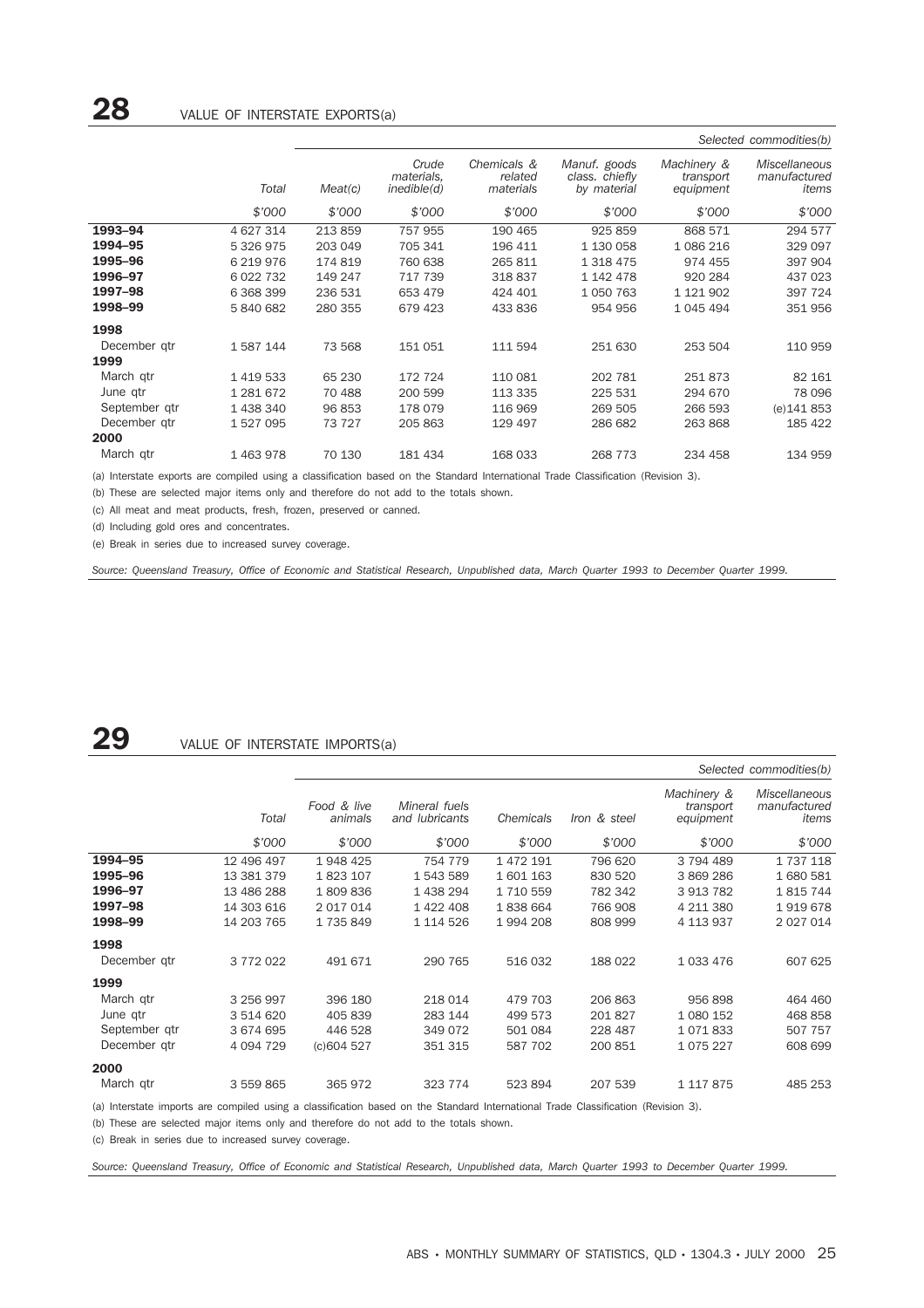|           |               |           |         |          |               |                  | Selected commodities(b)     |
|-----------|---------------|-----------|---------|----------|---------------|------------------|-----------------------------|
|           | Total(c)      | Meat(d)   | Wool(e) | Cotton   | Coal          | Cereal<br>grains | <b>Nonferrous</b><br>metals |
|           | \$'000        | \$'000    | \$'000  | \$'000   | \$'000        | \$'000           | \$7000                      |
| 1993-94   | 11 984 172    | 1854768   | 118 697 | 275 648  | 4 143 274     | 183 952          | 855 819                     |
| 1994-95   | 12 509 612    | 1 594 933 | 169 244 | 264 856  | 4 124 373     | 83 473           | 836 305                     |
| 1995-96   | 13 624 559    | 1 399 509 | 113 598 | 345 836  | 4 4 8 1 4 5 3 | 210 638          | 927 697                     |
| 1996-97   | 13 566 572    | 1 216 483 | 112 133 | 426 338  | 4 5 5 7 3 2 3 | 544 154          | 778 420                     |
| 1997-98   | 16 288 204    | 1 623 563 | 108 407 | 560 388  | 5 526 076     | 378 587          | 1 288 244                   |
| 1998-99   | 15 900 184    | 1 905 592 | 70 407  | 565 544  | 5 507 681     | 291 364          | 1514666                     |
| 1999      |               |           |         |          |               |                  |                             |
| February  | 1 137 827     | 143 796   | 5010    | 25 0 20  | 462 116       | 15 311           | 124 755                     |
| March     | 1 255 254     | 180 229   | 5378    | 23 138   | 435 976       | 6953             | 124 699                     |
| April     | 1 205 703     | 170 580   | 5497    | 47 697   | 423 170       | 52 329           | 120 565                     |
| May       | 1 3 1 7 7 4 1 | 162 238   | 6433    | 65 102   | 430 105       | 30 172           | 142 428                     |
| June      | 1 253 840     | 161 118   | 6893    | 79 827   | 412 263       | 20 151           | 155 831                     |
| July      | 1 396 145     | 190 519   | 10 4 21 | 78 205   | 388 982       | 12 2 2 5         | 153 609                     |
| August    | 1479602       | 180 994   | 6807    | 68 881   | 443 530       | 34 203           | 136 867                     |
| September | 1 343 101     | 190 692   | 8 3 9 0 | 58 611   | 435 482       | 42 648           | 135 782                     |
| October   | 1 490 304     | 195 190   | 7 3 8 4 | 51 215   | 446 366       | 26 147           | 168 333                     |
| November  | 1 339 608     | 192 754   | 9087    | 34 188   | 420 221       | 33 863           | 138 286                     |
| December  | 1 384 545     | 190 938   | 5 6 6 6 | 36 217   | 440 744       | 31 007           | 197 547                     |
| 2000      |               |           |         |          |               |                  |                             |
| January   | 1013451       | 62 165    | 4 2 6 4 | 15 8 95  | 407 463       | 15 917           | 131 777                     |
| February  | 1 2 2 5 2 8 3 | 161 729   | 9 1 5 8 | 21511    | 368 087       | 29 002           | 220 263                     |
| March     | 1467388       | 198 992   | 5 1 7 1 | 25 4 9 9 | 492 022       | 28 515           | 196 270                     |
| April     | 1 375 562     | 182 973   | 7 3 5 5 | 40 871   | 438 860       | 10826            | 220 677                     |

(a) Foreign export data are compiled using the Standard International Trade Classification (Revision 3).

(b) These are selected major items only and therefore do not add to the totals shown.

(c) Excluding non-merchandise trade.

(d) All meats and meat products, fresh, frozen or chilled.

(e) Greasy or scoured.

*Source: ABS Unpublished data, International Merchandise Trade, July 1993 to March 2000.*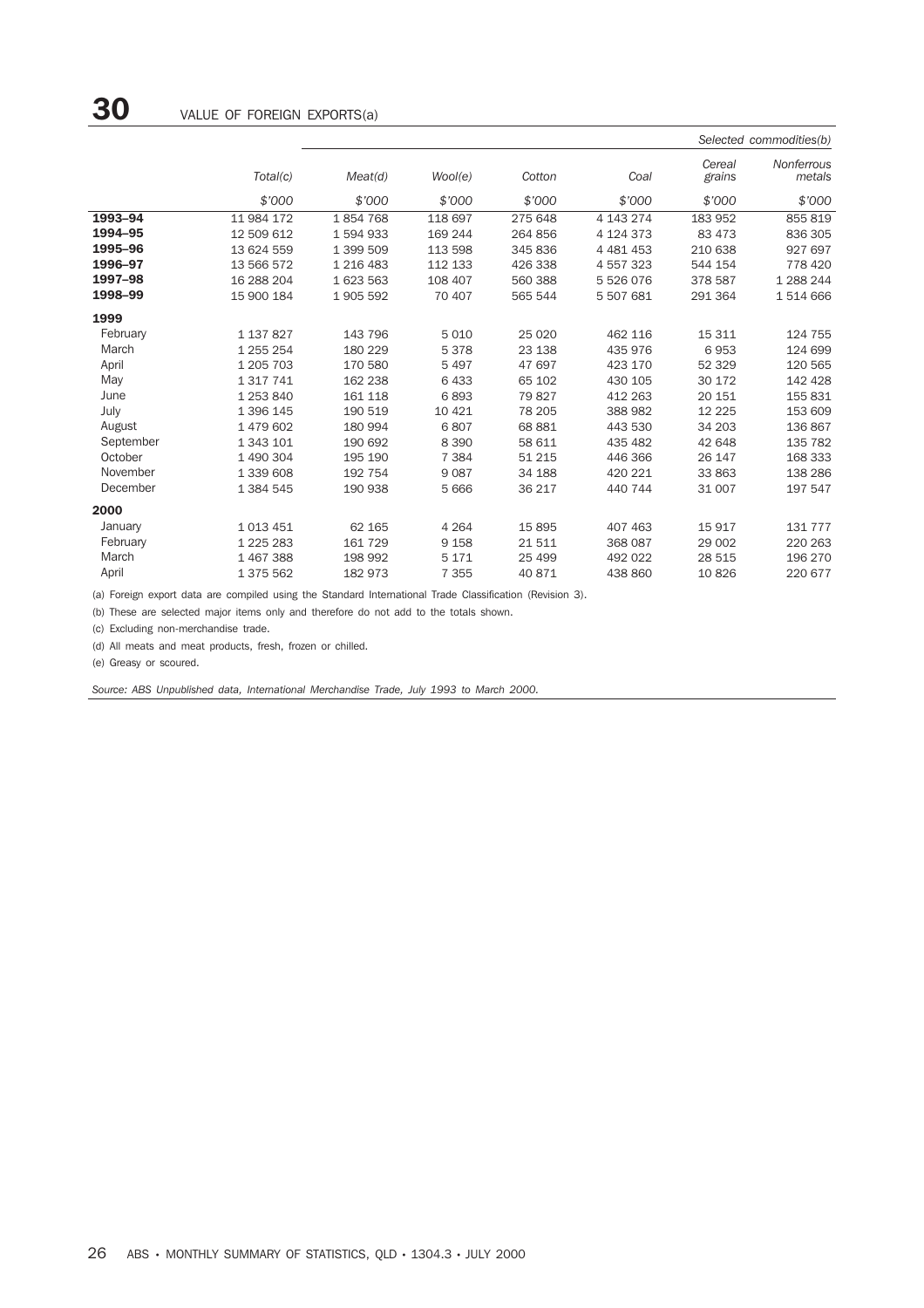|           |               |                                                  |                                    |           |                        |                                                  | Selected commodity groups(b)      |
|-----------|---------------|--------------------------------------------------|------------------------------------|-----------|------------------------|--------------------------------------------------|-----------------------------------|
|           | Total(c)      | Live animals.<br>food.<br>beverages &<br>tobacco | Mineral fuels.<br>lubricants, etc. | Chemicals | Road motor<br>vehicles | Other<br>machinery<br>and transport<br>equipment | Other<br>manufactured<br>goods(d) |
|           | \$'000        | \$'000                                           | \$'000                             | \$'000    | \$'000                 | \$'000                                           | \$'000                            |
| 1993-94   | 6 869 158     | 262 200                                          | 781 510                            | 414 511   | 1 285 945              | 1 543 130                                        | 1 433 298                         |
| 1994-95   | 7771035       | 336 535                                          | 809 042                            | 476 033   | 1 647 337              | 1891645                                          | 1610273                           |
| 1995-96   | 8 0 5 2 2 0 2 | 311 775                                          | 1 107 635                          | 586 291   | 1 499 924              | 1924300                                          | 1 682 702                         |
| 1996-97   | 8 636 792     | 321815                                           | 1 223 676                          | 698 279   | 1 629 122              | 2 2 5 0 4 5                                      | 1 731 143                         |
| 1997-98   | 9 750 957     | 393 123                                          | 1 162 980                          | 801 915   | 2 2 5 1 3 7            | 2 337 907                                        | 2 116 550                         |
| 1998-99   | 10 809 927    | 413 200                                          | 1 0 9 2 1 6 5                      | 897 422   | 2 309 697              | 2 998 353                                        | 2 279 704                         |
| 1999      |               |                                                  |                                    |           |                        |                                                  |                                   |
| February  | 793 327       | 37 610                                           | 105 320                            | 58 006    | 189 753                | 177 570                                          | 165 560                           |
| March     | 966 761       | 34 927                                           | 92 096                             | 77 351    | 254 701                | 243 866                                          | 198 182                           |
| April     | 887 901       | 32 104                                           | 112 058                            | 68 750    | 192 288                | 239 404                                          | 168 093                           |
| May       | 837 592       | 30 607                                           | 109 926                            | 78 568    | 184 075                | 216 222                                          | 161 506                           |
| June      | 876940        | 33 653                                           | 96 273                             | 75 031    | 226 401                | 195 368                                          | 171856                            |
| July      | 988 977       | 32 746                                           | 119 466                            | 78 502    | 219 956                | 253 089                                          | 202 540                           |
| August    | 1 009 436     | 34 827                                           | 190 365                            | 67 524    | 187 998                | 222 296                                          | 228 790                           |
| September | 1 007 881     | 36 570                                           | 90 083                             | 98 489    | 221 086                | 258 841                                          | 214 295                           |
| October   | 1 0 3 2 1 5 0 | 37 624                                           | 146 376                            | 81 199    | 201 802                | 250 431                                          | 231 930                           |
| November  | 1 136 129     | 40 182                                           | 219 287                            | 95 451    | 162 433                | 279 491                                          | 259 854                           |
| December  | 1 027 402     | 41 114                                           | 183 463                            | 82 572    | 153 583                | 265 477                                          | 209 254                           |
| 2000      |               |                                                  |                                    |           |                        |                                                  |                                   |
| January   | 1 0 18 3 12   | 35 748                                           | 143 825                            | 69 686    | 144 281                | 332 583                                          | 211 195                           |
| February  | 946 927       | 41 151                                           | 153 830                            | 69 0 73   | 177 212                | 202 638                                          | 211 222                           |
| March     | 1 166 631     | 38 540                                           | 156 553                            | 69861     | 234 214                | 335 929                                          | 235 125                           |
| April     | 863 903       | 35 632                                           | 96 696                             | 70 963    | 192 126                | 208 191                                          | 185 165                           |

(a) Imports relate to the State in which the import entry was lodged with the Australian Customs Service. Foreign import data are compiled using the Standard International Trade Classification (Revision 3).

(b) These are selected major groups only and therefore do not add to the totals shown. Imports are recorded statistically in the calendar month in<br>which the import entries are both finalised by the Australian Customs Servi

(c) Excluding non-merchandise trade.

(d) Manufactured goods not included in the other selected commodity groups listed in this table.

*Source: ABS Unpublished data, International Merchandise Trade, July 1993 to March 2000.*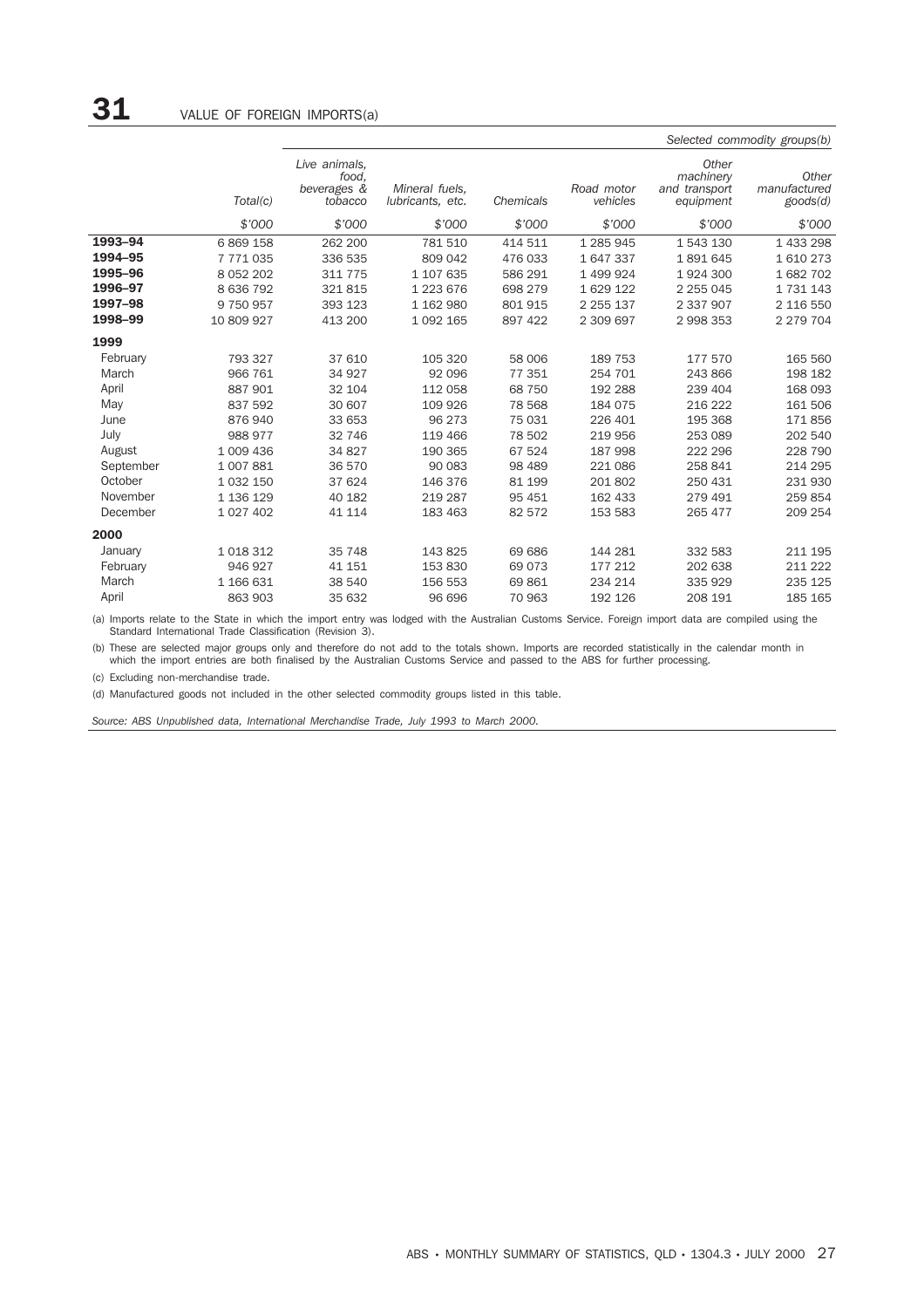|           | Food<br>retailing | Department<br>stores | Clothing &<br>soft goods<br>retailing | Household<br>goods<br>retailing | Recreational<br>goods<br>retailing | Other<br>retailing | Hospitality<br>& services | <b>Total</b> |
|-----------|-------------------|----------------------|---------------------------------------|---------------------------------|------------------------------------|--------------------|---------------------------|--------------|
|           | \$m               | \$m\$                | \$m\$                                 | \$m\$                           | \$m\$                              | \$m\$              | \$m\$                     | \$m          |
| 1998-99   | 10 474.2          | 2 040.8              | 1819.9                                | 2 704.1                         | 1 512.4                            | 2948.0             | 4 4 1 5.1                 | 25 914.5     |
| 1999      |                   |                      |                                       |                                 |                                    |                    |                           |              |
| February  | 817.8             | 120.2                | 123.0                                 | 220.3                           | 113.8                              | 212.5              | 322.7                     | 1930.3       |
| March     | 911.5             | 143.4                | 145.7                                 | 236.7                           | 123.3                              | 233.7              | 348.2                     | 2 142.5      |
| April     | 887.3             | 152.9                | 148.3                                 | 217.3                           | 114.5                              | 228.4              | 341.0                     | 2 089.8      |
| May       | 863.6             | 158.9                | 149.3                                 | 223.8                           | 118.2                              | 240.4              | 348.6                     | 2 102.7      |
| June      | 856.2             | 156.7                | 155.8                                 | 236.9                           | 117.0                              | 249.5              | 338.6                     | 2 110.7      |
| July      | 914.2             | 174.4                | 133.5                                 | 228.3                           | 133.9                              | 258.4              | 373.3                     | 2 2 16.0     |
| August    | 889.6             | 153.5                | 127.1                                 | 226.2                           | 133.8                              | 265.5              | 360.8                     | 2 156.5      |
| September | 902.0             | 173.6                | 143.6                                 | 234.3                           | 137.5                              | 269.0              | 391.4                     | 2 2 5 1.4    |
| October   | 929.4             | 173.1                | 149.2                                 | 231.2                           | 136.9                              | 254.6              | 424.3                     | 2 2 9 8.7    |
| November  | 897.4             | 195.7                | 142.4                                 | 243.6                           | 146.6                              | 279.0              | 419.4                     | 2 3 2 4 . 1  |
| December  | 1 0 3 5.6         | 332.2                | 196.9                                 | 303.0                           | 207.2                              | 374.6              | 496.8                     | 2 946.4      |
| 2000      |                   |                      |                                       |                                 |                                    |                    |                           |              |
| January   | 941.0             | 155.1                | 133.8                                 | 254.6                           | 129.5                              | 220.3              | 415.8                     | 2 2 5 0.1    |
| February  | 858.4             | 134.3                | 99.9                                  | 226.8                           | 134.7                              | 214.5              | 392.2                     | 2 060.7      |
| March     | 923.2             | 144.0                | 111.1                                 | 249.1                           | 129.5                              | 224.1              | 420.3                     | 2 201.3      |
| April     | 901.1             | 168.7                | 118.9                                 | 227.3                           | 114.6                              | 224.7              | 390.0                     | 2 145.2      |

*Source: Retail Trade, Australia (Cat. no. 8501.0).*

## **33** REGISTRATION OF NEW MOTOR VEHICLES

|           | Original series                                            |                                 |                 |                       |                                    |              |                 |                       | Seasonally adjusted<br>series |
|-----------|------------------------------------------------------------|---------------------------------|-----------------|-----------------------|------------------------------------|--------------|-----------------|-----------------------|-------------------------------|
|           | Passenger<br>vehicles                                      | Light<br>commercial<br>vehicles | Rigid<br>trucks | Articulated<br>trucks | Non-freight-<br>carrying<br>trucks | <b>Buses</b> | Motor<br>cycles | Passenger<br>vehicles | Total motor<br>vehicles(a)    |
|           | no.                                                        | no.                             | no.             | no.                   | no.                                | no.          | no.             | no.                   | no.                           |
| 1996-97   | 100 546                                                    | 21 4 16                         | 2 1 4 3         | 715                   | 206                                | 938          | 4 3 2 3         | $\ddot{\phantom{0}}$  | $\sim$ $\sim$                 |
| 1997-98   | 118 316                                                    | 23 793                          | 2 4 9 4         | 829                   | 480                                | 817          | 4 7 7 9         | $\cdot$ .             | $\ddot{\phantom{0}}$          |
| 1998-99   | 118 400                                                    | 24 5 21                         | 3 0 3 1         | 893                   | 282                                | 759          | 5970            | . .                   | $\ddot{\phantom{1}}$ .        |
| 1999      |                                                            |                                 |                 |                       |                                    |              |                 |                       |                               |
| February  | 9025                                                       | 1980                            | 250             | 44                    | 14                                 | 58           | 499             | 9761                  | 12 2 8 9                      |
| March     | 11910                                                      | 2 4 5 1                         | 256             | 78                    | 25                                 | 64           | 599             | 10 470                | 13 0 33                       |
| April     | 7 5 4 3                                                    | 1588                            | 197             | 58                    | 27                                 | 47           | 353             | 8933                  | 11 119                        |
| May       | 8672                                                       | 1994                            | 296             | 86                    | 27                                 | 59           | 646             | 8675                  | 10 939                        |
| June      | 11 337                                                     | 2879                            | 360             | 111                   | 33                                 | 76           | 642             | 8696                  | 11 107                        |
| July      | 7944                                                       | 1877                            | 234             | 92                    | 39                                 | 78           | 483             | 7741                  | 10 047                        |
| August    | 7 683                                                      | 1783                            | 249             | 58                    | 33                                 | 46           | 569             | 7804                  | 10 170                        |
| September | 7476                                                       | 1669                            | 276             | 74                    | 21                                 | 47           | 630             | 7 7 0 2               | 10 000                        |
| October   | 6 9 0 4                                                    | 1697                            | 224             | 82                    | 17                                 | 39           | 502             | 7 1 3 2               | 9 2 6 7                       |
| November  | 7 4 8 4                                                    | 1982                            | 275             | 80                    | 25                                 | 73           | 570             | 7665                  | 10 0 20                       |
| December  | 8 2 1 6                                                    | 2 2 4 7                         | 293             | 60                    | 28                                 | 95           | 575             | 7873                  | 10 793                        |
| 2000      |                                                            |                                 |                 |                       |                                    |              |                 |                       |                               |
| January   | 6597                                                       | 1 3 5 1                         | 152             | 52                    | 17                                 | 52           | 377             | 7 7 6 0               | 9 7 4 9                       |
| February  | 8 5 5 9                                                    | 2 0 6 5                         | 242             | 76                    | 27                                 | 87           | 479             | 8935                  | 11 459                        |
| March     | 10 546                                                     | 2 2 6 0                         | 269             | 74                    | 16                                 | 80           | 566             | 10 127                | 12 798                        |
| April     | 7 5 5 3                                                    | 1655                            | 219             | 59                    | 18                                 | 68           | 474             | 8588                  | 10854                         |
|           | (a) Excluding motor cycles, plant, equipment and trailers. |                                 |                 |                       |                                    |              |                 |                       |                               |

*Source: New Motor Vehicle Registration, Australia (Cat. no. 9303.0.40.003) August 1996 to April 2000.*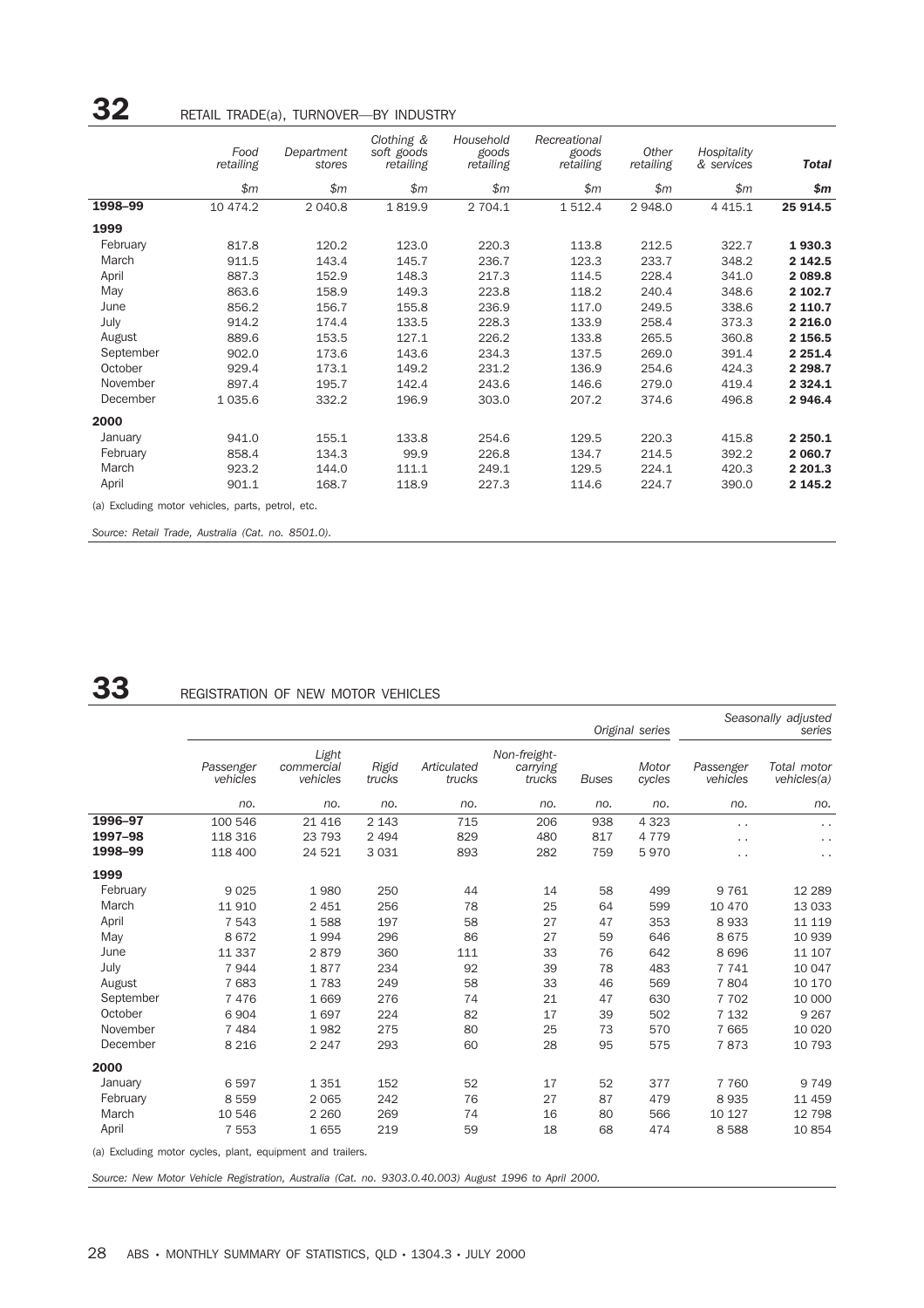|           |                                                   |               | Persons killed(a) | Persons injured(b)                                |               |              |
|-----------|---------------------------------------------------|---------------|-------------------|---------------------------------------------------|---------------|--------------|
|           | <b>Brisbane</b><br><b>Statistical</b><br>Division | Rest of State | Total             | <b>Brisbane</b><br><b>Statistical</b><br>Division | Rest of State | <b>Total</b> |
|           | no.                                               | no.           | no.               | no.                                               | no.           | no.          |
| 1994      | 129                                               | 293           | 422               | 4 4 4 9                                           | 6 3 5 6       | 10 805       |
| 1995      | 113                                               | 343           | 456               | 4 7 4 4                                           | 6 5 8 4       | 11 3 28      |
| 1996      | 93                                                | 292           | 385               | 4 4 2 4                                           | 6893          | 11 317       |
| 1997      | 79                                                | 281           | 360               | 4 1 2 9                                           | 6 4 9 8       | 10 627       |
| 1998      | 66                                                | 213           | 279               | 4 2 6 8                                           | 6 4 4 5       | 10 713       |
| 1999      | 79                                                | 235           | 314               | 4 0 7 3                                           | 6 608         | 10 681       |
| 1999      |                                                   |               |                   |                                                   |               |              |
| March     | $\overline{2}$                                    | 25            | 27                | 370                                               | 555           | 925          |
| April     | $\overline{7}$                                    | 12            | 19                | 301                                               | 529           | 830          |
| May       | 8                                                 | 22            | 30                | 376                                               | 523           | 899          |
| June      | 4                                                 | 20            | 24                | 351                                               | 534           | 885          |
| July      | 6                                                 | 26            | 32                | 341                                               | 585           | 926          |
| August    | 3                                                 | 21            | 24                | 331                                               | 535           | 866          |
| September | 6                                                 | 24            | 30                | 301                                               | 580           | 881          |
| October   | 9                                                 | 28            | 37                | 355                                               | 614           | 969          |
| November  | 12                                                | 16            | 28                | 380                                               | 499           | 879          |
| December  | 9                                                 | 17            | 26                | 388                                               | 646           | 1034         |
| 2000      |                                                   |               |                   |                                                   |               |              |
| January   | $\overline{7}$                                    | 23            | 30                | 295                                               | 500           | 795          |
| February  | 6                                                 | 11            | 17                | 287                                               | 405           | 692          |
| March     | 11                                                | 21            | 32                | 377                                               | 523           | 900          |
| April     | 6                                                 | 17            | 23                | n.y.a.                                            | n.y.a.        | n.y.a.       |
| May       | $\overline{7}$                                    | 22            | 29                | n.y.a.                                            | n.y.a.        | n.y.a.       |

(a) Killed instantly or died within 30 days of receiving injuries.

(b) Injured to an extent requiring medical treatment.

*Source: Queensland Department of Transport, unpublished data.*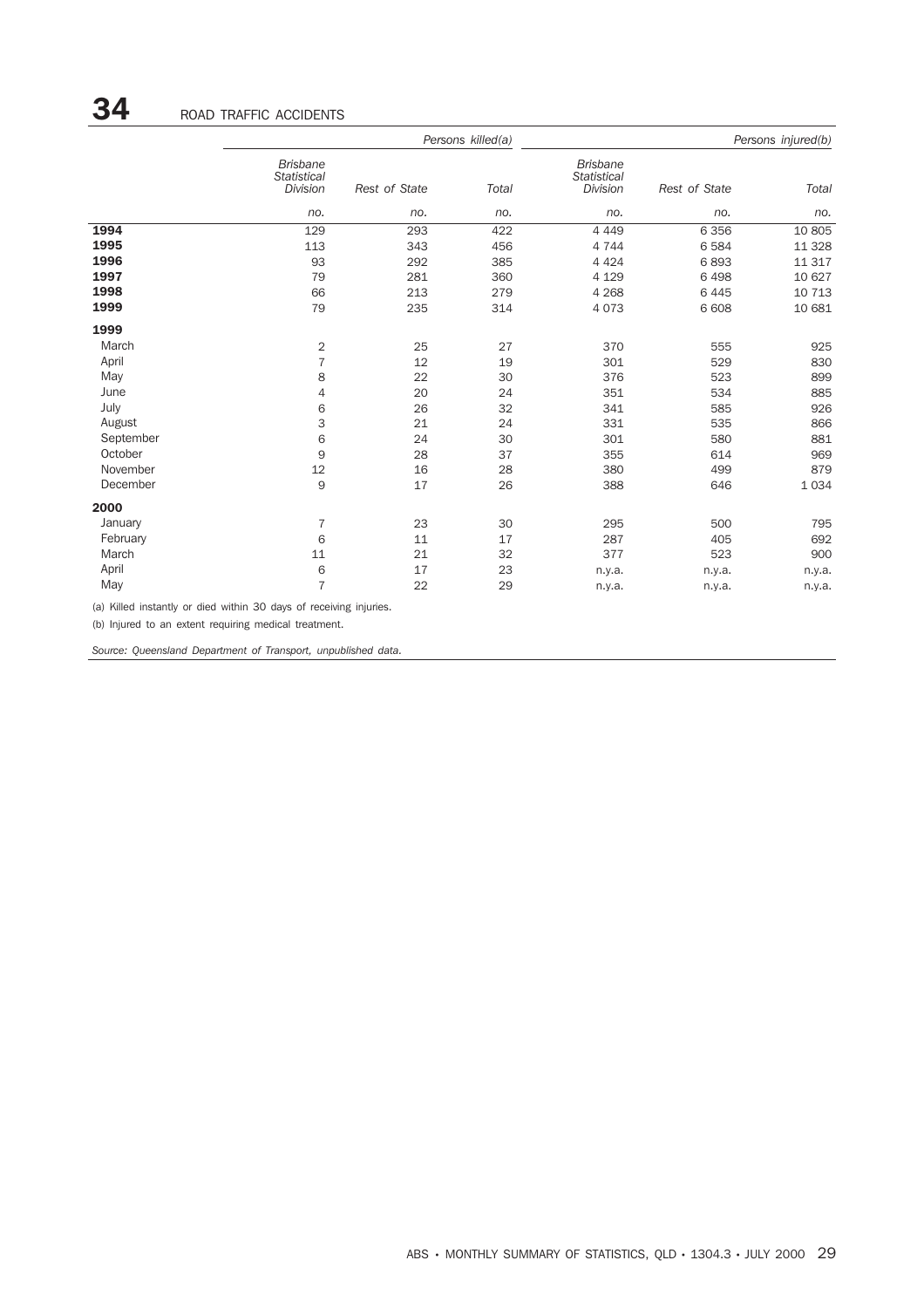|           | Establish-<br>ments  | Guest<br>rooms | <b>Bed</b><br>spaces | Room<br>nights<br>occupied | Room<br>occupancy<br>rate | Guest<br>nights | <b>Bed</b><br>occupancy<br>rate | Guest<br>arrivals | Takings<br>from<br>accom-<br>modation |
|-----------|----------------------|----------------|----------------------|----------------------------|---------------------------|-----------------|---------------------------------|-------------------|---------------------------------------|
|           | no.                  | no.            | no.                  | '000                       | $\%$                      | '000            | %                               | '000              | \$7000                                |
| 1997      | $\ddot{\phantom{0}}$ | $\cdot$ .      | $\ddot{\phantom{0}}$ | 10 034.9                   | 60.5                      | n.a.            | n.a.                            | n.a.              | 1 0 1 2 1 2 7                         |
| 1998      | $\ddot{\phantom{0}}$ | . .            | $\ddot{\phantom{0}}$ | 10 317.9                   | 58.2                      | 19896.8         | 35.4                            | 7 590.0           | 1 0 1 5 0 0 7                         |
| 1999      | $\ddot{\phantom{1}}$ | . .            | $\cdot$ .            | 11 014.0                   | 59.2                      | 21 678.5        | 36.6                            | 7912.0            | 1 0 68 9 0 7                          |
| 1998      |                      |                |                      |                            |                           |                 |                                 |                   |                                       |
| July      |                      |                |                      | 942.1                      | 62.3                      | 1861.1          | 38.9                            | 694.6             | 88 122                                |
| August    | 903                  | 49 019         | 155 077              | 969.4                      | 64.2                      | 1852.5          | 38.8                            | 684.8             | 93 357                                |
| September |                      |                |                      | 938.9                      | 64.2                      | 1828.7          | 39.5                            | 693.8             | 92 171                                |
| October   |                      |                |                      | 1 0 24.2                   | 66.2                      | 1984.4          | 40.2                            | 724.1             | 105 173                               |
| November  | 922                  | 50 349         | 160 657              | 917.9                      | 61.1                      | 1 7 1 2.4       | 35.7                            | 647.4             | 90 784                                |
| December  |                      |                |                      | 851.0                      | 54.7                      | 1761.9          | 35.5                            | 654.5             | 88 550                                |
| 1999      |                      |                |                      |                            |                           |                 |                                 |                   |                                       |
| January   |                      |                |                      | 902.0                      | 57.8                      | 1957.0          | 39.3                            | 640.0             | 93 555                                |
| February  | 920                  | 50 475         | 160 920              | 752.9                      | 53.4                      | 1 3 8 1.4       | 30.7                            | 531.0             | 71 481                                |
| March     |                      |                |                      | 834.4                      | 53.4                      | 1541.7          | 30.9                            | 585.7             | 79 363                                |
| April     |                      |                |                      | 856.4                      | 56.4                      | 1 7 1 4.4       | 35.4                            | 632.6             | 82 267                                |
| May       | 924                  | 50 887         | 162 533              | 834.2                      | 53.1                      | 1535.7          | 30.6                            | 605.6             | 76 321                                |
| June      |                      |                |                      | 895.5                      | 58.8                      | 1744.8          | 35.9                            | 659.1             | 80 387                                |
| July      |                      |                |                      | 1 0 2 1 . 2                | 64.6                      | 2054.5          | 41.0                            | 744.5             | 94 445                                |
| August    | 922                  | 51 154         | 162 296              | 1 0 1 5 . 1                | 64.1                      | 1985.2          | 39.5                            | 718.0             | 97 213                                |
| September |                      |                |                      | 1 0 1 9.7                  | 66.5                      | 2 0 6 1.8       | 42.4                            | 745.7             | 100 312                               |
| October   |                      |                |                      | 1 0 6 3.4                  | 66.6                      | 2 0 8 2.8       | 40.9                            | 737.3             | 107871                                |
| November  | 940                  | 51895          | 165 189              | 971.2                      | 62.8                      | 1832.5          | 37.2                            | 668.3             | 94 940                                |
| December  |                      |                |                      | 847.9                      | 52.8                      | 1786.7          | 34.9                            | 644.2             | 90 753                                |

(a) Comprising establishments with 15 or more rooms or units, according to revised scope criteria from March quarter 1998 and retabulated data for<br>comparison purposes for 1997. See Tourist Accommodation, Australia (Cat. no

*Source: Tourist Accommodation, Australia (Cat. no. 8635.0).*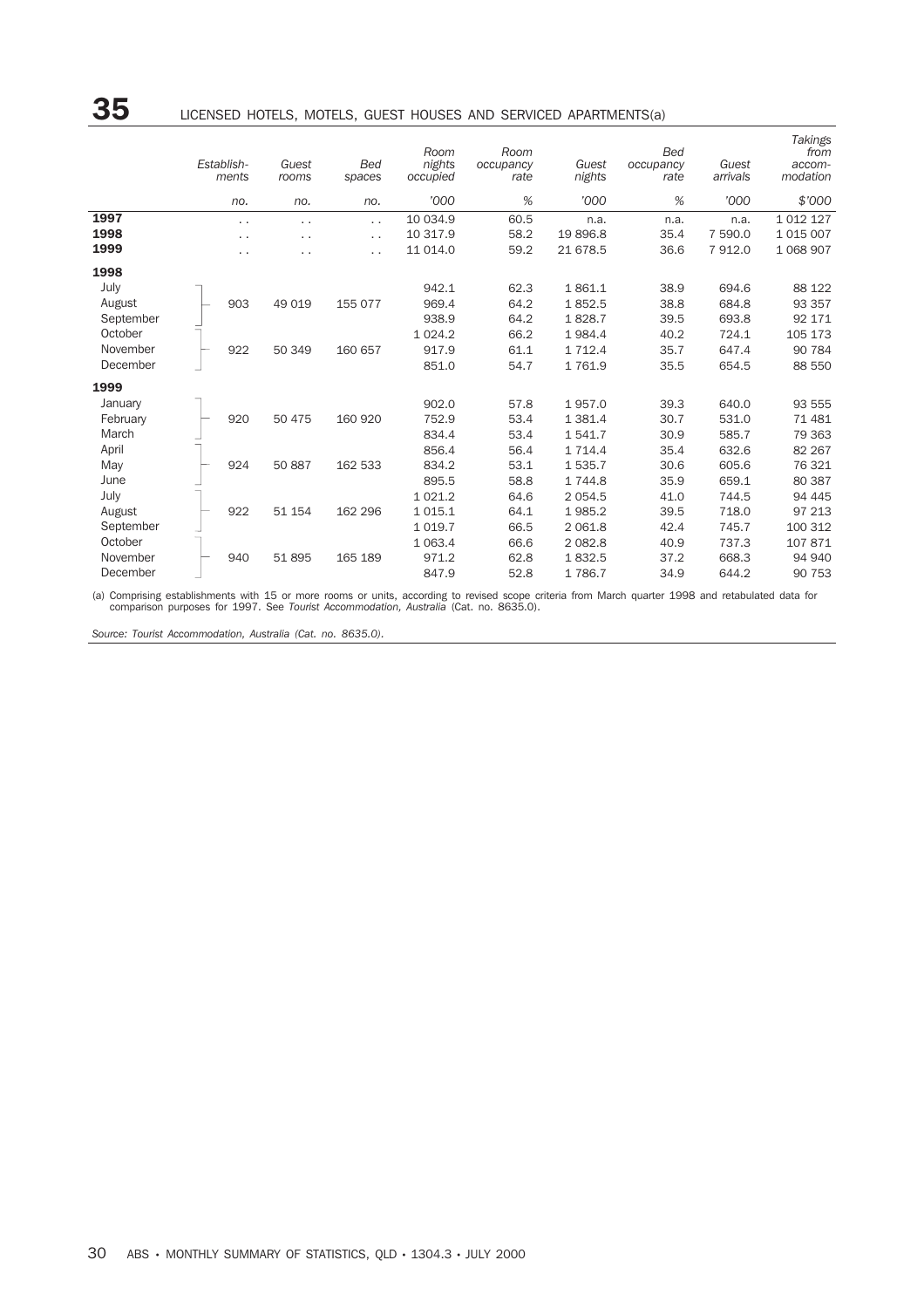|           |            |         | Rainfall       | Shade temperature   |                     |                 |                 |  |
|-----------|------------|---------|----------------|---------------------|---------------------|-----------------|-----------------|--|
|           | Average(a) | Total   | Wet<br>days(b) | Absolute<br>maximum | Absolute<br>minimum | Mean<br>maximum | Mean<br>minimum |  |
|           | mm         | mm      | no.            | $^{\circ}C$         | $^{\circ}C$         | $^{\circ}C$     | $^{\circ}C$     |  |
| 1994      |            | 838     | 113            | 37.5                | 0.6                 | 25.2            | 14.7            |  |
| 1995      |            | 1 1 2 8 | 116            | 37.6                | 1.3                 | 25.2            | 15.4            |  |
| 1996      | 1 1 7 7    | 1478    | 111            | 34.5                | 1.8                 | 25.3            | 15.2            |  |
| 1997      |            | 845     | 101            | 33.2                | 1.2                 | 25.2            | 15.4            |  |
| 1998      |            | 1 0 3 2 | 121            | 34.4                | 3.9                 | 25.7            | 16.2            |  |
| 1999      |            | 1816    | 171            | 33.3                | 3.3                 | 24.5            | 15.7            |  |
| 1999      |            |         |                |                     |                     |                 |                 |  |
| January   | 158        | 244     | 15             | 33.3                | 19.1                | 28.9            | 21.1            |  |
| February  | 173        | 332     | 19             | 31.3                | 18.6                | 28.0            | 20.6            |  |
| March     | 140        | 159     | 15             | 30.9                | 17.5                | 27.8            | 20.1            |  |
| April     | 89         | 77      | 11             | 28.2                | 7.5                 | 24.9            | 15.5            |  |
| May       | 98         | 76      | 16             | 25.7                | 9.7                 | 23.4            | 14.5            |  |
| June      | 70         | 198     | 11             | 23.4                | 3.3                 | 20.3            | 10.7            |  |
| July      | 62         | 141     | 18             | 22.7                | 3.8                 | 20.3            | 11.1            |  |
| August    | 41         | 65      | 14             | 23.8                | 6.3                 | 20.9            | 10.7            |  |
| September | 33         | 70      | 12             | 25.8                | 7.0                 | 23.9            | 12.5            |  |
| October   | 93         | 216     | 14             | 28.2                | 11.8                | 25.1            | 16.4            |  |
| November  | 97         | 62      | 11             | 29.5                | 12.1                | 25.0            | 16.3            |  |
| December  | 126        | 176     | 17             | 32.2                | 14.7                | 26.4            | 17.7            |  |
| 2000      |            |         |                |                     |                     |                 |                 |  |
| January   | 160        | 45      | 11             | 39.1                | 16.7                | 28.2            | 19.6            |  |
| February  | 173        | 92      | 13             | 30.1                | 15.8                | 27.7            | 20.1            |  |
| March     | 140        | 36      | 13             | 30.7                | 17.2                | 27.9            | 19.8            |  |

(a) Average of all years of record.

(b) Days on which 0.1 millimetres or more of rain fell.

*Source: Bureau of Meteorology: Monthly Weather Review, December 1994 to January 2000.*